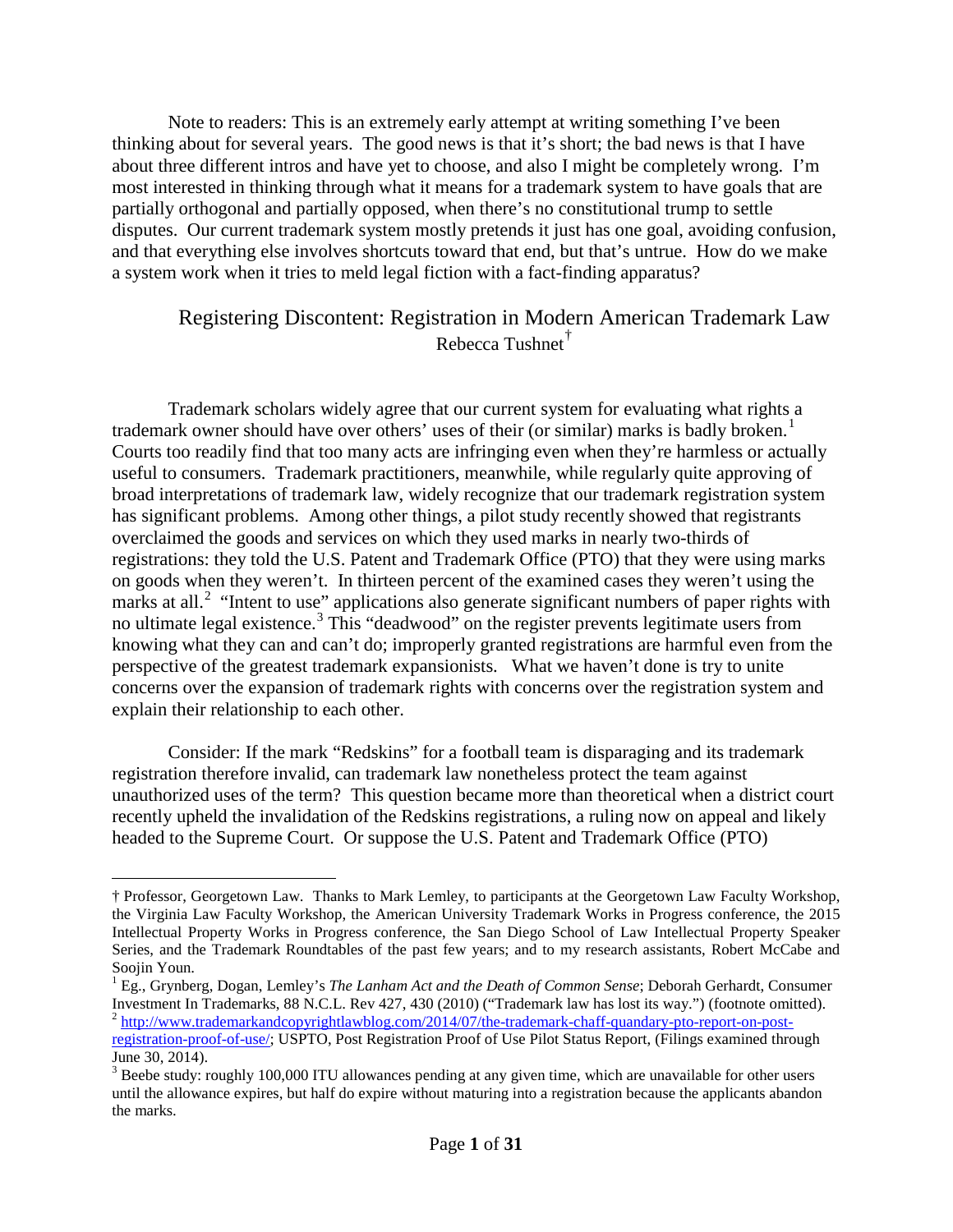determines that, in the abstract, an applied-for trademark is likely to cause confusion with another previously registered mark. If the applicant decides to use the mark anyway, without a registration, should the PTO's determination bind a federal court asked to determine whether the new mark, as actually used, causes confusion with that previously registered mark? The Supreme Court just decided this issue in a way that generated large-scale uncertainty about the new relationship between registration and infringement liability.

These questions, and a number of others, highlight the need for renewed attention to trademark registration as such.<sup>[4](#page-1-0)</sup> More than seventy years after the modern federal trademark statute was enacted, we have lost sight of the initial concept of registration—a benefit accorded to a specific subclass of protectable marks—and have not replaced it with anything coherent. The result is a system that is half reliant on legal fictions and half reliant on attempts to engage in empirical fact-finding, and which dominates depends on the day and the court. This paper addresses three interrelated questions in current law: the appropriate balance between protecting consumers from confusion and helping producers structure their behavior; the appropriate difference between the standard for registrability and the standard for finding likely confusion in the marketplace; and the appropriate difference between the treatment of registered and unregistered marks. None of the tensions in current law can be entirely resolved to favor only one side. But by understanding their relationship, we may be able to improve the system.

To explain the stakes, this project examines a number of ways in which the current registration system interacts and conflicts with the current ideology of confusion as the crucial source of trademark's boundaries.<sup>[5](#page-1-1)</sup> Not all of the conflicts have been resolved in the same way. Sometimes registration is just confirmation of a trademark's protectability: an administrative determination that a symbol is in fact functioning as a trademark. At other times, registration functions to create rights that go farther, in one way or another, than mere protection as a mark would warrant. There are reasons to make registration coextensive with protectability, differing only in procedural matters like presumptions and burdens of proof. There are also reasons to make registration something stronger, into a regime that can be used to manage relationships between businesses regardless of consumer confusion or nonconfusion.

<span id="page-1-0"></span><sup>&</sup>lt;sup>4</sup> Cf. Robert Burrell & Michael Handler, Australian Trade Mark Law 7 (2010) ("[M]erely identifying reasons for providing legal protection for marks does not necessarily tell us why we should provide a facility for trade mark registration. Having such a system requires a substantial expenditure of resources."); see also Lionel Bently & Brad Sherman, Intellectual Property Law 887 (4th ed. 2014) (certainty is an important benefit of registration). With a few exceptions, recent scholarship on non-US law is more attentive to the implications of registration for the overall trademark system than recent scholarship on US law. See, e.g., Michael Handler & Robert Burrell, Reconciling Use-Based and Registration-Based Rights Within the Trade Mark System:What the Problems with Section 58A of the Trade Marks Act Tell Us, 42 Federal Law Review 91 (2014) ("Reconciling registration and use as mechanisms by which rights can be acquired in a trade mark is inherently difficult."). While the US grafted registration onto a use-based system, many foreign jurisdictions grafted certain use-based protections onto a registration system, and these differing baselines make different questions seem more salient. Cf. Bently & Sherman, supra, at 985 (discussing this question in the context of Specsavers Int'l Healthcare Ltd v. Asda Stores Ltd, Case C-252/12 (18 July 2013) (ECJ, Third Chamber), which considered actual use despite focus on registration).

<span id="page-1-1"></span><sup>&</sup>lt;sup>5</sup> Cf. Robert G. Bone, Hunting Goodwill: A History of the Concept of Goodwill in Trademark Law, 86 B.U. L. Rev. 547 (2006) (arguing that standard boilerplate that trademark law protects "goodwill" actually contradict the expressed justifications for trademark law, protecting consumers and ensuring the truthful flow of information).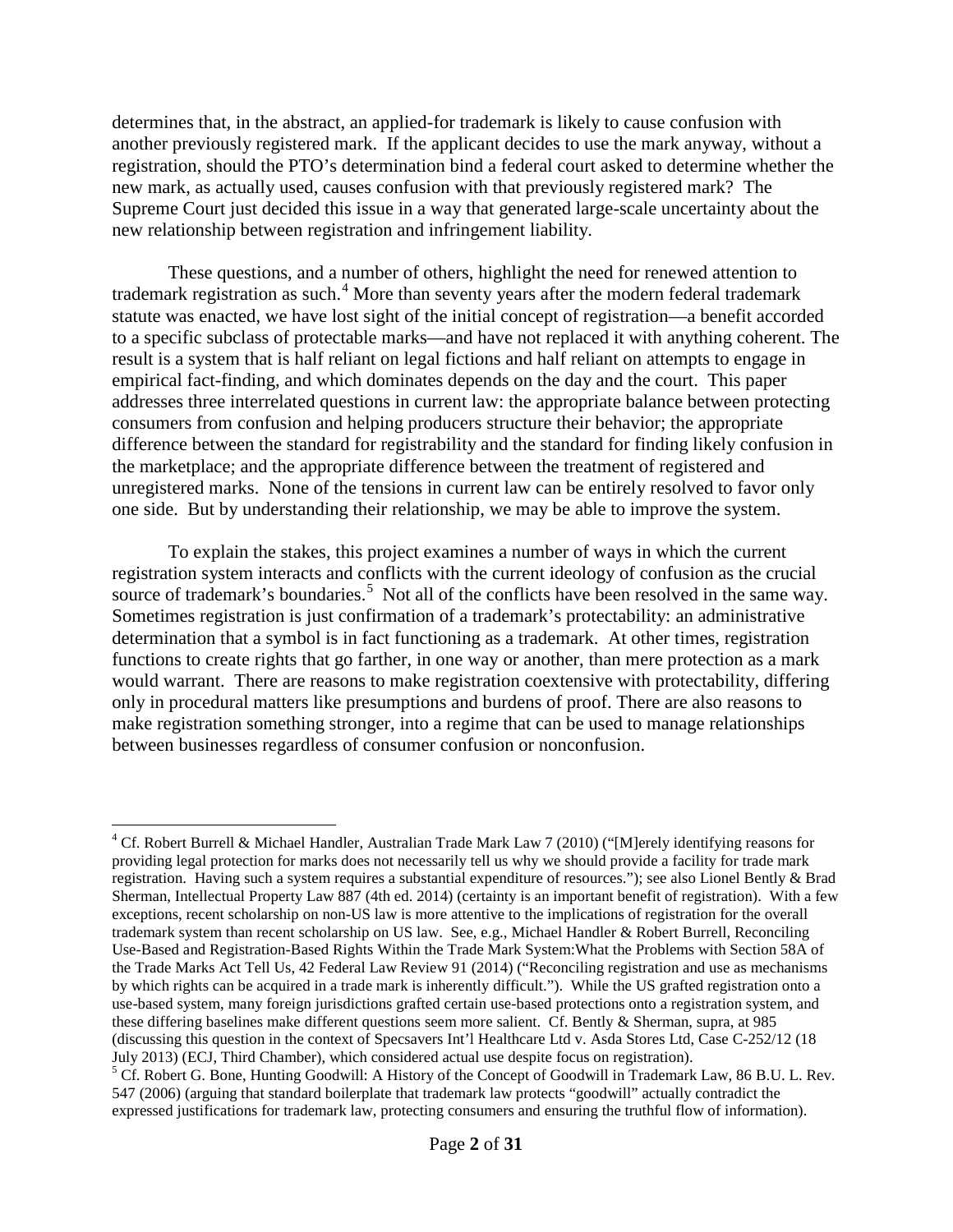It is "perfectly possible to defend a dual registration-based and use-based system," but the reasons ought to be carefully considered.<sup>[6](#page-2-0)</sup> Choices ought to be made deliberately; each doctrine ought not to rest on its own path-dependent history, no matter the incoherences and uncertainties that then arise. Once we have identified where our current concepts produce irreconcilable conflict, we can start to think about doing better. Ideally, we should use trademark registration to further whatever our actual goals are, whether that's business predictability, avoiding consumer confusion, or something else.

# I. Introduction: Overview of Trademark and Trademark Registration

Trademarks indicate the source of goods and services. Trademark law dictates that no one can lawfully produce "Coca-Cola soda" but the Coca-Cola Company. Protection against consumer confusion is the rhetorical core of modern trademark law: trademark ensures that people can get what they want when they want Coca-Cola soda.<sup>[7](#page-2-1)</sup> Until roughly a century ago courts required a plaintiff to lose sales from confusing uses, so the defendant's products had to substitute for the plaintiff's in order for the plaintiff to prevail. After that, the modern view developed that no direct competition was required for infringement if consumers were confused: the trademark owner was an enforcer of consumers' interests in avoiding confusion. [8](#page-2-2)

Another way to understand trademark law is as a set of instructions for businesses about how they can behave—regulating which terms, product configurations, colors, sounds, and so on they can use—but this concept is decidedly secondary in U.S. law, at least as a matter of rhetoric. Producer protection often appears as the idea of protecting trademark owners' investment in their marks, a fundamentally incoherent framing of the producer-oriented view because the "value" generated by this investment only exists because of trademark law itself,<sup>[9](#page-2-3)</sup> and because the investment must be matched by consumers' response to have any real value—no law can entitle a producer to marketplace success.<sup>10</sup> In part because of the normative shallowness of the investment-protecting justification, confusion offers a far more attractive justification for trademark protection.

<span id="page-2-0"></span> $6$  Handler & Burrell [Federal Law Review], supra note [], at [].

<span id="page-2-1"></span><sup>7</sup> See, e.g., Bonito Boats, Inc. v. Thunder Craft Boats, Inc., 489 U.S. 141, 157 (1989) (trademark's function is "protecting consumers from confusion as to source. While that concern may result in the creation of 'quasiproperty rights' in communicative symbols, the focus is on the protection of consumers."); Gerhardt, Consumer Investment, ("Many commentators assume that consumer protection is the theoretical heart of trademark law."); but see McKenna (concluding that modern trademark law "amounts to little more than industrial policy intended to increase brand value").<br><sup>8</sup> Four Roses Prods. Co. v. Small Grain Distilling & Drug Co., 29 F.2d 959, 959–60 (D.C. Cir. 1928); Yale Elec.

<span id="page-2-2"></span>Corp. v. Robertson, 26 F.2d 972, 974 (2d Cir. 1928) (recognizing that this result was legal innovation); Standard Oil Co. of N.M., Inc. v. Standard Oil Co. of Cal., 56 F.2d 973, 978 (10th Cir. 1932) ("[I]t is now well settled that the law of unfair competition is not confined to cases of actual market competition."); Edward C. Lukens, The Application of the Principles of Unfair Competition to Cases of Dissimilar Products, 75 U. Pa. L. Rev. 197, 200 (1927) ("It is now established beyond controversy that the product need not be the same, in order that relief may be granted.").

<span id="page-2-3"></span><sup>[</sup>Cohen]

<span id="page-2-4"></span><sup>&</sup>lt;sup>10</sup> Gerhardt, Consumer Investment; Litman, Breakfast with Batman.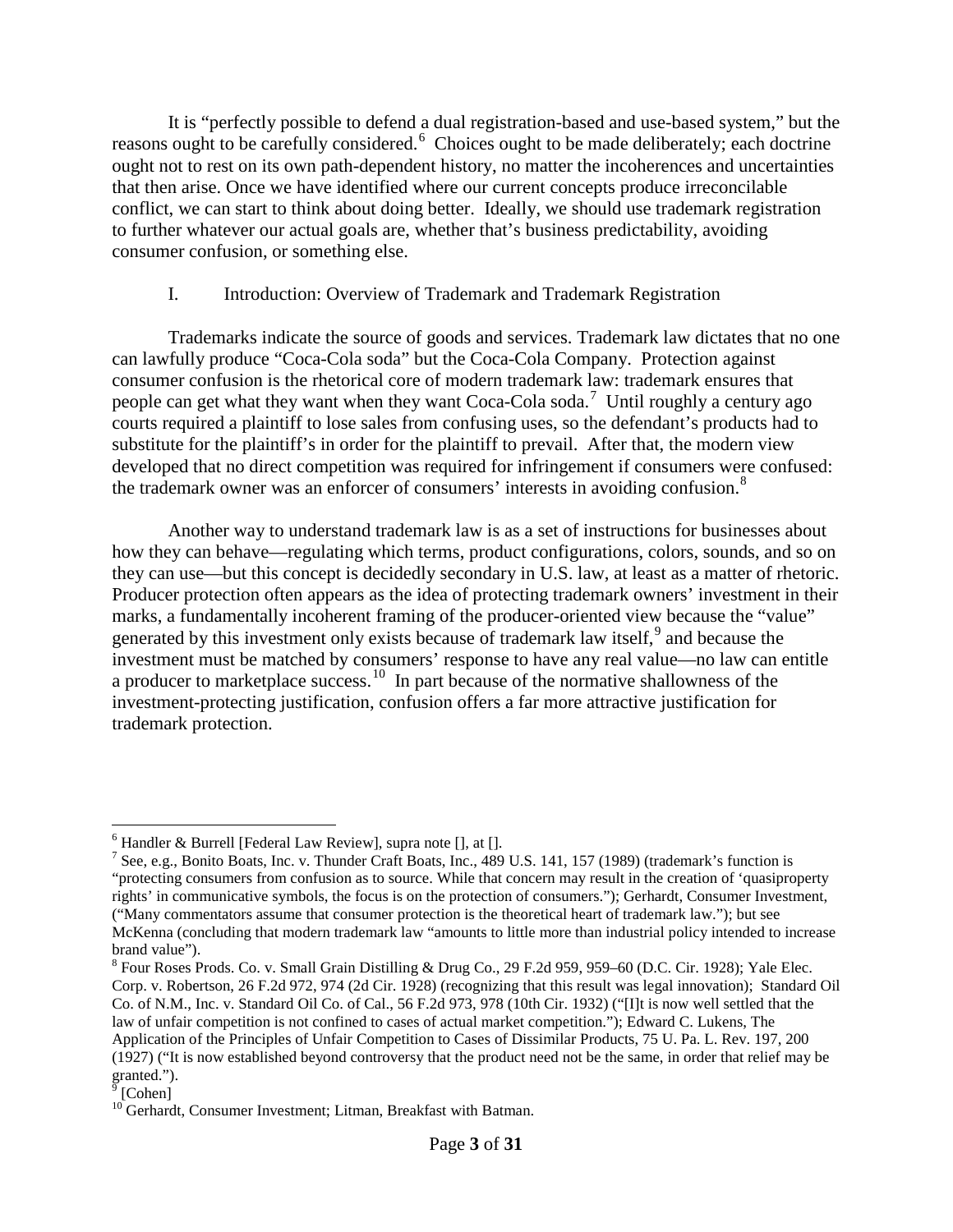Scholars are in general agreement that trademark law's understanding of confusion has stretched past any meaningful definition of the term;<sup>[11](#page-3-0)</sup> is often a mere label covering disapproval of apparent free riding;<sup>[12](#page-3-1)</sup> lacks an empirically sound basis in consumer psychology;<sup>[13](#page-3-2)</sup> and threatens both free expression and consumer welfare by making it harder for competitors to provide consumers with functional product features they desire.<sup>14</sup> Much of this criticism, however, has targeted the confusion standard and related defenses, while treating the registration system as at most a secondary casualty of overexpansion.

Trademark registration is available when the PTO determines that a symbol is functioning as a trademark. Rather than having to establish in each individual proceeding that its mark is in fact valid, a registrant is accorded a presumption of validity, and under certain circumstances that presumption is irrebutable.<sup>15</sup> Other benefits to the trademark owner include nationwide priority even without nationwide use and eligibility for assistance from the Customs Service in avoiding infringing imports.<sup>16</sup> For society, however, the benefits of registration are different: "As with other intellectual property systems, the public benefits that might be said to flow from registration lie, for the most part, in the value of the trademark register as a source of information. The strongest informational argument for the value of trademark registration is that it reduces business clearance costs by enabling those engaged in trade to discover quickly and cheaply which signs third parties have already claimed."<sup>17'</sup> A business that is considering multiple possible names may be able to eliminate a number of them upon searching the register. Even if the new business unnecessarily avoids deadwood and still has to check for conflicts with common-law rights in unregistered marks, it still may benefit from lowered if not eliminated search costs.<sup>[18](#page-3-7)</sup>

At the core of trademark, however, is protection against others' use of sufficiently similar marks, and there registration does not confer a significant advantage. The standard for determining likely confusion is the same whether a mark is registered or unregistered, rendering the benefits of registration peripheral to trademark law's central question. Mark Lemley has written about the hypothetical prospect of "gold-plated" patents—patents that provide broader rights than other patents and that are more difficult to challenge.<sup>19</sup> Registration in trademark

<span id="page-3-2"></span>

<span id="page-3-4"></span><span id="page-3-3"></span>

<span id="page-3-1"></span><span id="page-3-0"></span><sup>&</sup>lt;sup>11</sup> E.g., McKenna & Lemley; others.<br><sup>12</sup> E.g., Mark Lemley; others.<br><sup>13</sup> E.g., Tushnet, McKenna; others.<br><sup>14</sup> E.g., Grynberg; McKenna; others.<br><sup>15</sup> See 15 U.S.C.A. § 1057(b) (prima facie evidence of validity and ownershi ownership); § 1065 (eventual eligibility for incontestable status, completely preventing challenge on grounds that registrant's mark is merely descriptive); Playboy Enterprises, Inc. v. Chuckleberry Pub., Inc., 687 F.2d 563, 215 U.S.P.Q. 662 (2d Cir. 1982) (registration indicates that "the mark is not merely descriptive and gives to it a strong presumption of validity").

<span id="page-3-5"></span><sup>&</sup>lt;sup>16</sup> 15 U.S.C. § 1124 (ability to prevent importation of confusingly similar goods); § 1125(b) (Customs assistance); § 1072 (nationwide constructive notice of use and ownership); § 1072 (nationwide rights without nationwi

<span id="page-3-6"></span><sup>&</sup>lt;sup>17</sup> Robert Burrell & Michael Handler, Dilution and Trademark Registration; see also Robert Burrell, Trade Mark Bureaucracies, chapter in TRADEMARK LAW AND THEORY (noting that reducing consumer search costs and protecting producers against misappropriation, the primary justifications for trademark protection, do not themselves justify a registration system and its costs).

<span id="page-3-7"></span> $\frac{18}{18}$  There is an open question about how many businesses choose marks this way. While large producers regularly do investigate multiple possible marks, the small producers who would in theory benefit most from concentrating information in a registry seem less likely to go through the search process.

<span id="page-3-8"></span> $19$  [cite]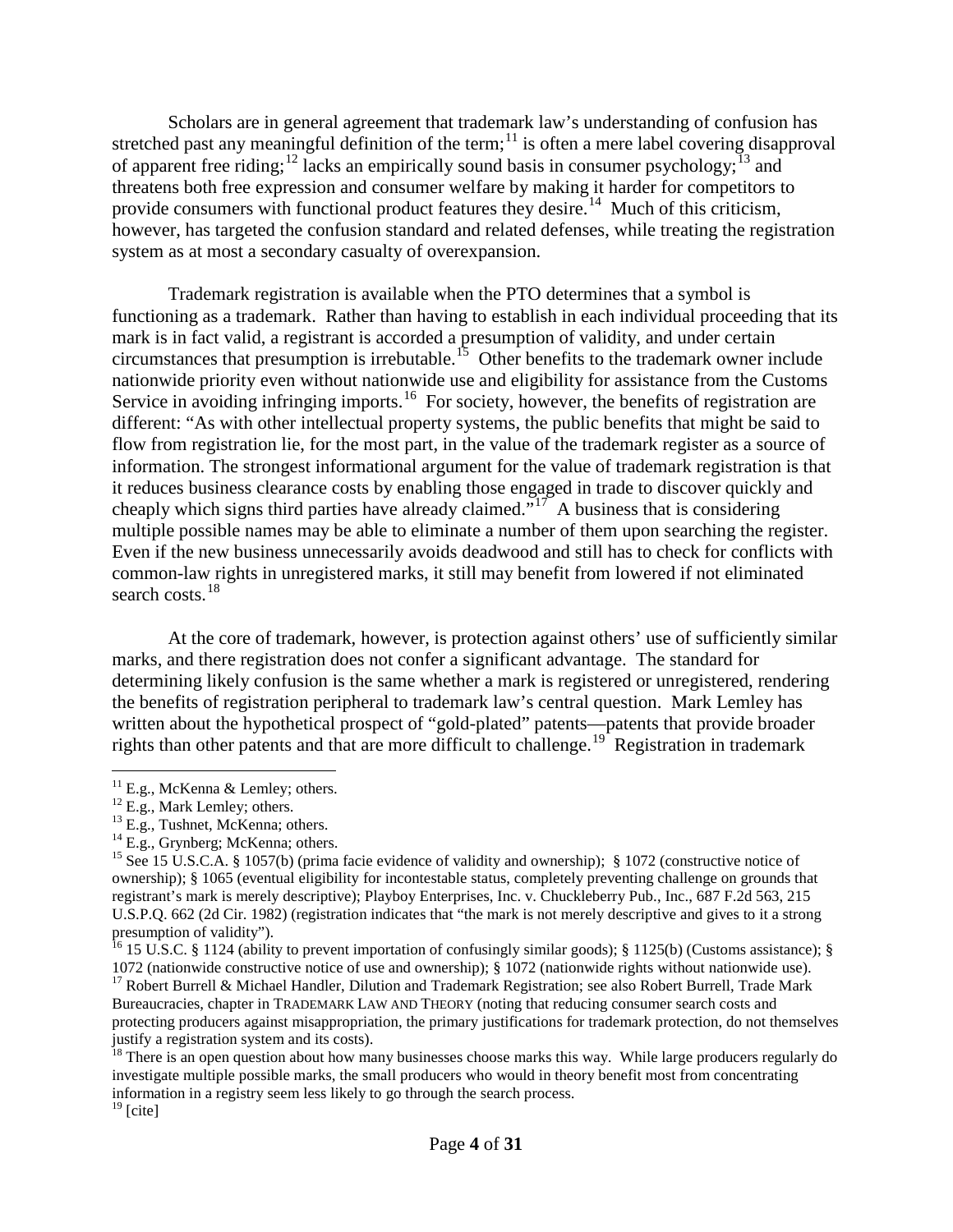might have served as a line granting marks stepped-up protection. Some would argue that protection against dilution for famous marks is a kind of gold-plating. Yet dilution as a cause of action is rarely successful without a coordinate infringement claim, and confusion remains the dominant (and broadly construed) theory of liability. As a result, we've essentially "gold-plated" all trademarks, not just registered marks, by according them substantial protection against uses that might cause someone, somewhere, to think that there was some kind of relationship between a trademark owner and a defendant. In this system, the meaning and purpose of registration is hard to fathom.<sup>[20](#page-4-0)</sup>

II. The modern approach: anything can be a mark and anything that is a mark can be registered

Currently, the scope of trademark protection is largely determined by what courts think consumers think.<sup>21</sup> If consumers are likely to believe, because of the defendant's use of some symbol, that there is an association between the defendant and the plaintiff, then many courts will find that the plaintiff has trademark rights in that symbol and therefore that the defendant infringed. This liability is subject to (1) ongoing disagreement about what counts as actionable association, and (2) non-confusion-based defenses that preclude liability, such as functionality (the symbol performs some function that is important for all competitors to be able to use freely, such as a bottle shape that uses less material to manufacture) or the First Amendment (the defendant is engaged in constitutionally protected speech, such as in a book or movie). In this modern understanding, however, all of the internal boundaries of protectability are based on consumer understanding. There is no ontologically "non-trademarkable" class of symbols.<sup>[22](#page-4-2)</sup> Anything that is capable of distinguishing the source of goods or services—known as being "distinctive"—can serve as a mark.

Because the Lanham Act makes registration available, with limited exceptions, to symbols that are capable of functioning as trademarks, registrability too is now judged by similar or even identical standards as protectability, though historically this was not the case. Section 32 of the Lanham Act then provides a cause of action for infringement of a registered mark, while Section 43 provides a cause of action for infringement of unregistered marks, in similar if not even broader language.

The leading trademark treatise, by J. Thomas McCarthy, summarizes the general approach:

U.S. trademark law is based primarily on a policy of protecting customers from confusion: trademark law is seen as a form of consumer protection. Secondarily, U.S. trademark law is seen as recognizing an intellectual property created and acquired by use. Government registration in the U.S. is essentially recognition of a right already acquired by use. The underlying right created by use as a mark is recognized by the common law. That is, registration in the U.S. does not create the trademark, the owner creates the

<span id="page-4-0"></span> $20$  [Incontestability for some registered marks: see below—not a substantial increase in the rights now accorded all trademark owners, registered or not]

<span id="page-4-1"></span><sup>&</sup>lt;sup>21</sup> [Mark McKenna on the history: from fraud on the producer to fraud on the consumer.]<br><sup>22</sup> *Qualitex v. Jacobson*, 514 U.S. 159 (1995).

<span id="page-4-2"></span>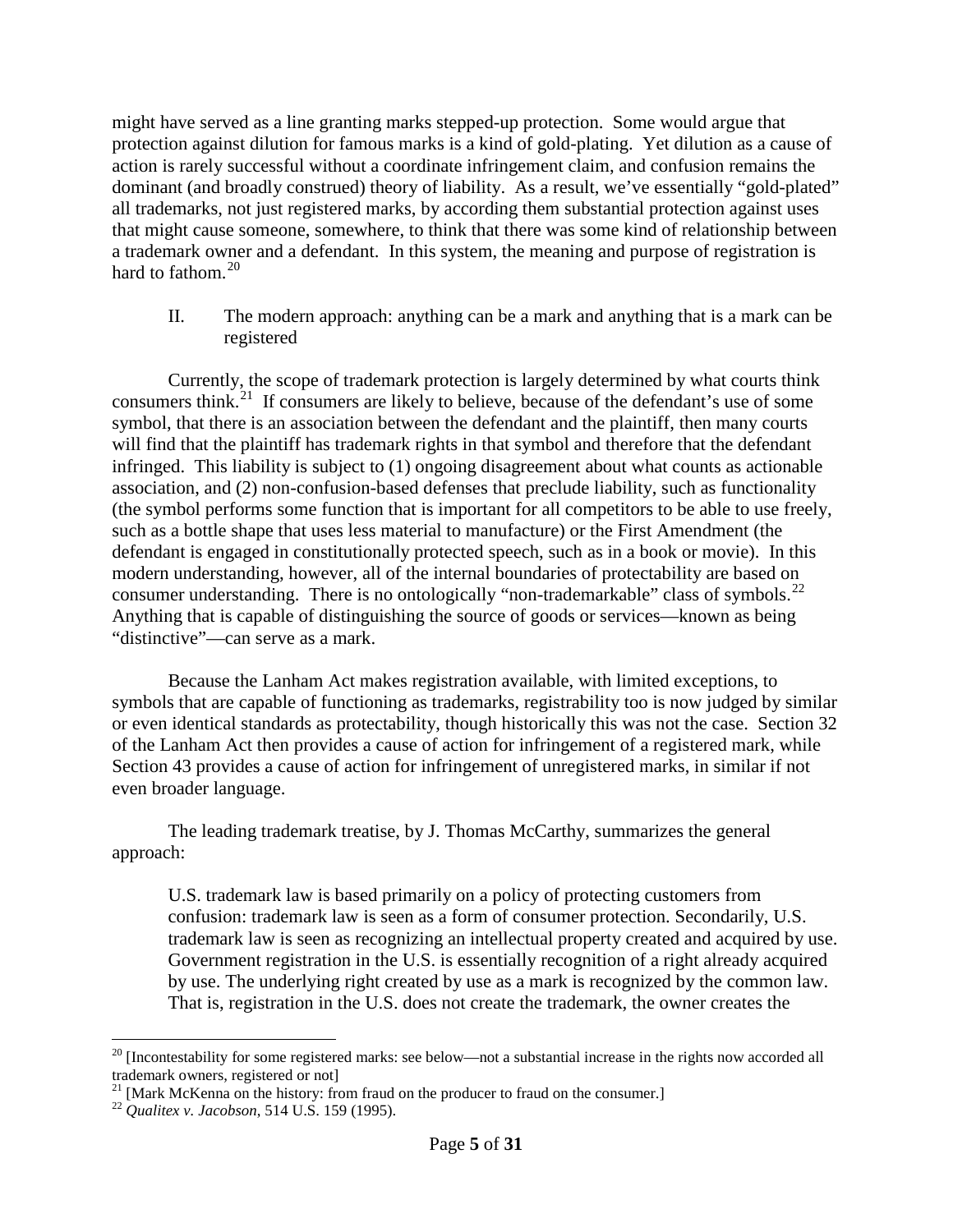underlying right though use in the marketplace. In the marketplace, consumers use the designation as a mark to identify and distinguish source. Registration adds additional rights to the trademark property that already exists.<sup>[23](#page-5-0)</sup>

That last sentence is where the magic happens. The *right* exists because of use:  $24$  the *registration* then adds to the scope of the right. Most notably, registration provides nationwide rights even when the registrant is only using the mark in one part of the country.<sup>25</sup> Nonetheless, trademark doctrine teaches that registration doesn't change the standard for assessing whether confusion with another's use is likely, and in that sense the "scope" of the right is the same. $^{26}$  $^{26}$  $^{26}$ Likewise, the remedies available for infringement of registered and unregistered marks are the same, except with respect to counterfeiting.<sup>[27](#page-5-4)</sup> While the Lanham Act's counterfeiting provisions were designed to give special protection against identical or nearly identical copies of registered marks used on products specified in the registration, courts increasingly conflate counterfeiting with confusion (which doesn't require identical copying).<sup>28</sup> This means that, while counterfeiting liability is expanding, the conceptual distinction between having a registration and having a mark that is protectable against confusion is narrowing further.

<span id="page-5-0"></span><sup>&</sup>lt;sup>23</sup> 6 McCarthy § 19:1.75 (footnotes omitted); see also DAPHNE ROBERT, THE NEW TRADE-MARK MANUAL 10 (1947) ("The right to use the mark is not granted by the Government and registration of a mark . . . does not in itself create any exclusive rights. Rights in a mark are acquired by use and use must continue if the rights are to continue. Registration is simply a recognition by the Government of the right of the owner to use the mark in commerce to distinguish his goods or services."). Most other systems are primarily registration-based, though use can also convey some rights under the general law of unfair competition. See McCarthy, supra ("These legal systems place primary value on the public notice that flows from government registration. This public notice affords a measure of fairness and publicity for those who are searching to determine if their mark would conflict with previous marks. In those nations, the public record is a much better reflection of legal and commercial reality than in the United States.").<br><sup>24</sup> The US also recognizes intent to use as a basis for registration, but the registration is only perfe

<span id="page-5-2"></span><span id="page-5-1"></span>available to stop others from using confusingly similar marks, upon use.<br><sup>25</sup> See Stephen L. Carter, The Trouble with Trademark, 99 YALE L.J. 759, 759–60 (1990) (noting that registration's automatic nationwide priority, as well as the intent to use system, are features that extend protection far beyond the bounds of the common law).

<span id="page-5-4"></span><span id="page-5-3"></span><sup>&</sup>lt;sup>26</sup> See, e.g., Medisim Ltd. v. BestMed LLC, 861 F.Supp.2d 158, 178 n. 150 ("As the Supreme Court has made clear, the same likelihood of confusion analysis applies regardless of the name given to the trademark claim—e.g. false designation of origin, infringement, or something else." (citing Two Pesos, Inc. v. Taco Cabana, Inc., 505 U.S. 763, 780 (1992))); Century 21 Real Estate Corp. v. Sandlin, 846 F.2d 1175, 1178 (9th Cir.1988) ("The 'ultimate test' for unfair competition is exactly the same as for trademark infringement."); 1–800 Contacts, Inc. v. Lens.com, Inc., 722 F.3d 1229, 1238 (10th Cir. 2013) (infringement claim under § 32 is nearly identical to claim under § 43, except that registration serves as prima facie evidence validity and of registrant's exclusive right to use mark in c  $^{27}$  15 U.S.C.A. § 1117. Though courts generally reached this result even before Congress made it explicit, see, e.g., Metric & Multistandard Components Corp. v. Metric's, Inc., 635 F.2d 710, 209 U.S.P.Q. 97 (8th Cir. 1980), Congress did so in the Trademark Law Revision Act of 1988; Pub. L. 100-667, 102 Stat 3935. (effective Nov. 16, 1989) (adding to the introductory clause of § 35 a reference to § 43(a)). Failure to mark goods with the  $\circledR$  symbol can sometimes limit the remedies available for infringement of a registered mark, a rule that can't be avoided by asserting common-law rights in the same mark, but even that rule means that the remedies available remain the same under both statutory provisions with respect to that particular mark.

<span id="page-5-5"></span><sup>&</sup>lt;sup>28</sup> See Mark P. McKenna, Criminal Trademark Enforcement and the Problem of Inevitable Creep (unpublished draft, 2014); cf. Calista Enterprises Ltd. v. Tenza Trading Ltd., --- F.Supp.2d ----, No. 3:13–cv–01045, 2014 WL 3896076 (D. Ore. Aug. 8, 2014) (apparently ignoring statutory command to limit anticounterfeiting protection to the goods or services listed in registrant's registration, in favor of a market/confusion-based inquiry into the relationship of the parties' services). See also Susan M. Richey, The Troubling Role of Federal Registration in Proving Intellectual Property Crimes, 50 Am. Crim. L. Rev. (2013) (arguing that the presumptive validity of a registered trademark raises constitutional issues as applied to criminal counterfeiting sanctions).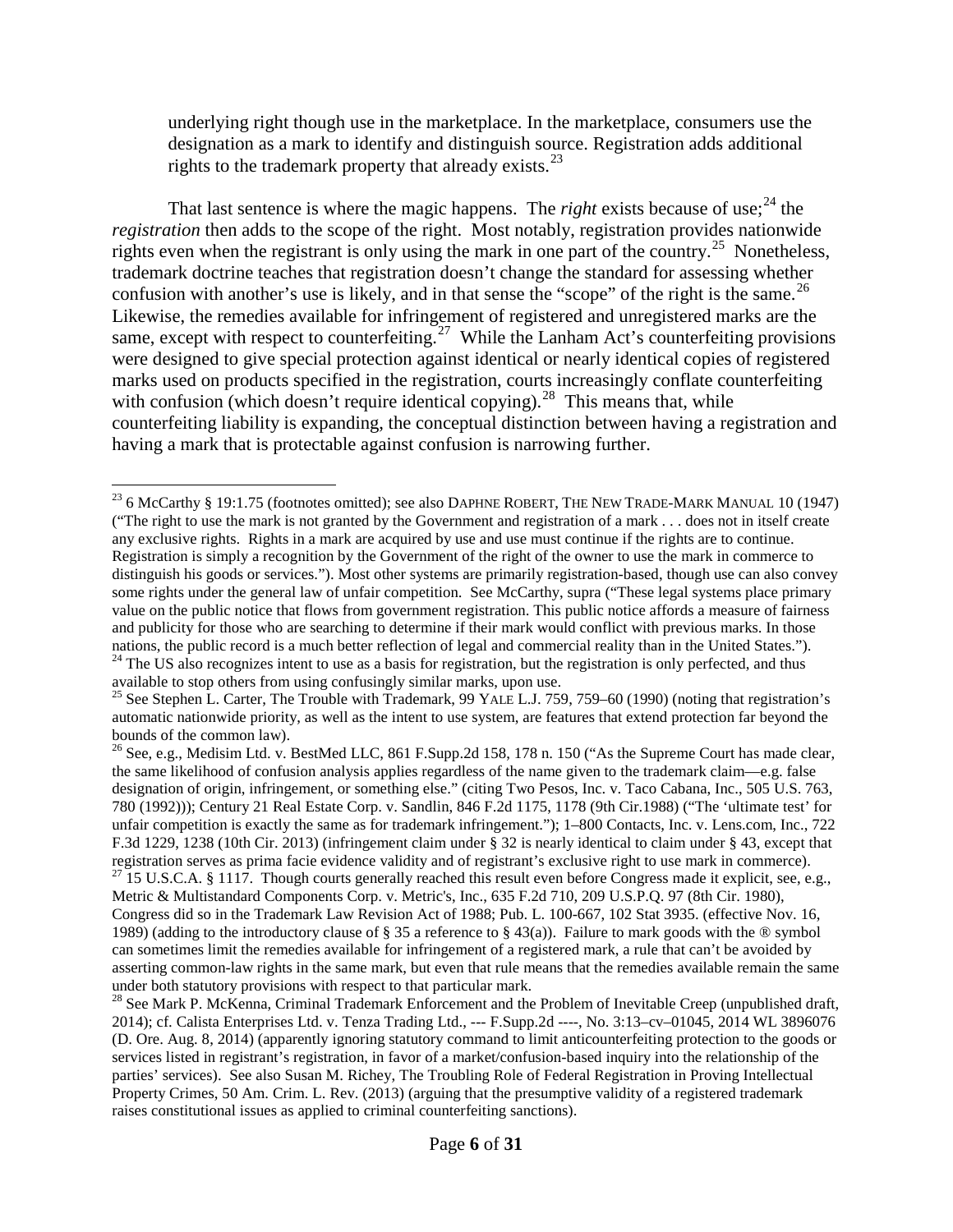Many scholars have noted how broad trademark has become because of expansive interpretations of "confusion." Fewer have noted the consequences for the registration system, which was not designed to be so capacious. Because the requirements for registrability loosened and the concept of infringement expanded over time, the registry became less useful, even on the counterfactual assumption that every mark on the register is valid and in use. As further detailed below, looking at the specification of the mark and the list of covered goods and services in the registration increasingly have given others less and less information about what rights actually exist. Though the statute speaks of giving trademark owners an "exclusive" right to use a mark on the goods and services for which it is registered, that right isn't in fact exclusive but subject to a requirement that the trademark owner prove confusion, so rights might be practically limited to a smaller subset of the listed goods or services. Moreover, even with respect to goods and services not covered by the registration, a similar enough use could still infringe.<sup>29</sup> A term on the registry in standard character form (that is, covering all typographical variants of the registered word) might in practice be limited in its scope of protection to particular stylized versions, colors, or fonts.

Robert Burrell, dealing with Australian law, has eloquently elaborated on the difficulties of meshing a registration system designed to provide formal rules for businesses with a confusion-based system that depends on consumer reactions.<sup>30</sup> Many of his observations are equally applicable to the US system. But here, we do not see the registration system as regulatory in the same way. Instead, as McCarthy's summary indicates, we have told ourselves that both systems, registration and general protection against confusion, have the same goals and the same mechanisms. The result has been increasing tension between irreconcilable empirical and conceptual approaches to trademark problems. The following section discusses some key examples, including problems that have received national attention (the REDSKINS cancellation) and Supreme Court review (preclusion).

- III. Registration as Recognition of Rights or Creation of Rights
- A. Disparaging marks: is there matter that is unregistrable but protectable?

The Lanham Act, §2, precludes registration of matter that is, among other things, "disparaging."<sup>[31](#page-6-2)</sup> A mark that was disparaging when registered may be cancelled at any time. After extended wrangling, the TTAB recently cancelled a number of REDSKINS football-related registrations for the second time (having been reversed on procedural grounds the first time). The case is on appeal.

If the courts sustain the TTAB's action, Washington's football team will confront a question to which, surprisingly, there is no clear answer even after nearly seven decades under

<span id="page-6-0"></span> $^{29}$  This is a change from the common law and earlier statutory law. The Trademark Act of 1905 barred only unauthorized uses of a registered trademark on "merchandise of substantially the same descriptive properties as those set forth in the registration." Trade-Mark Act of 1905, Pub. L. No. 58-84, 33 Stat. 727 (1905), repealed byLanham Act, Pub. L. No. 79-459, § 46(a), 60 Stat. 427, 444 (1946).<br><sup>30</sup> Burrell.<br><sup>31</sup> §2(a).

<span id="page-6-2"></span><span id="page-6-1"></span>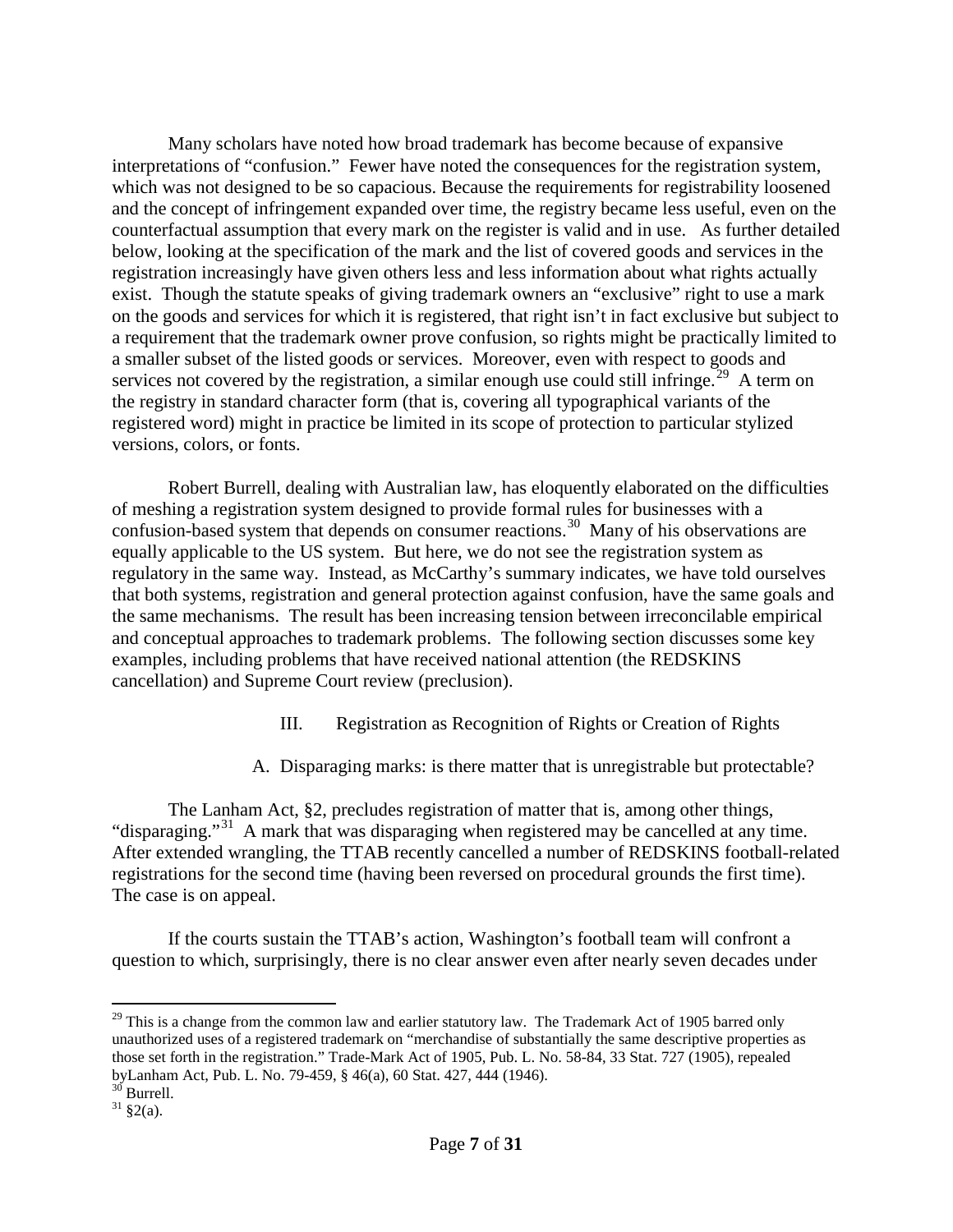the Lanham Act: if a mark is unregistrable, can it still be protected under either the federal protection for unregistered marks or state trademark law? If the answer is yes, then the team will have suffered a symbolic blow to its mark, but will still be able to enforce it against counterfeiters once it proves that its mark has source-identifying meaning to consumers, a showing that will not likely be difficult.<sup>32</sup> If the answer is no, then the First Amendment challenge to §2(a) (and to the coordinate common-law rule) becomes more significant, since denying registration will be the death knell for any other form of protection. Moreover, if common-law protection is unavailable, anyone will be able to use the term, though not the unchallenged team logo or team colors. Because of the importance of merchandising to modern sports teams, the team would predictably change its name, so (paradoxically?) declaring the term free for anyone to use would eventually lead to its commercial extinction.

The argument that registration and protectability are coextensive is simple: courts have said so. Almost any symbol, the Supreme Court said in *Qualitex v. Jacobson*, can be a trademark, and if it can serve as a source identifier, it's also entitled to registration. In *Taco Cabana v. Two Pesos*, the Court likewise said that the standard for protectability under §43(a) the provision of the Lanham Act allowing federal protection against infringement for unregistered marks—was the same as the standard for registrability under  $\S 2$ .<sup>[33](#page-7-1)</sup>

Of course, most of these statements have been made without explicit consideration of the non-distinctiveness-based limits in §2, including disparagement and scandalousness.<sup>[34](#page-7-2)</sup> Yet there are reasons to think that the exclusions in §2 reflect public policies that also apply to unregistered marks.<sup>[35](#page-7-3)</sup> The other exclusions in §2 mostly cover matter that is deceptive in one way or another, or matter that is functional; no one seriously contends that deceptive or functional marks are or should be protectable under the common law or under §43. And, although the development of the common law largely halted once federal law became available, older authorities suggest that common-law protection could be unavailable for disparaging marks or marks otherwise against

<span id="page-7-0"></span> $32$  The NFL's contract with the team may require it to maintain trademark registrations for the team name; thus even if common-law protection is available, the team might be forced to change its name.

<span id="page-7-1"></span><sup>&</sup>lt;sup>33</sup> See also Stevens, J., concurring ("§43(a) is properly understood to provide protection in accordance with the standards for registration in §2.").

<span id="page-7-2"></span><sup>&</sup>lt;sup>34</sup> The exclusions in §2 that arguably don't go to core trademark policy are those for immoral, scandalous, or disparaging marks; flags/coats of arms; names/signatures/portraits of living persons/deceased presidents with living spouses without written consent; geographic indications (GIs) on wine or spirits identifying someplace other than their origin; and primarily geographically deceptively misdescriptive terms. Some of these exclusions are closer to consumer significance than others. It's also worth noting that the "core" exclusions are pretty well mixed in with the non-core ones, so that "deceptive" is listed right in between "immoral" and "scandalous." Arguably it's all congressional policy about what ought to serve as a mark.<br><sup>35</sup> See Renna v. County of Union, N.J., 2014 WL 2435775, No. 2:11–3328 (D.N.J. May 29, 2014) (absolute bar in

<span id="page-7-3"></span><sup>§2(</sup>b) on registration of any matter that "[c]onsists of or comprises the flag or coat of arms or other insignia of the United States, or of any State or municipality, or of any foreign nation, or any simulation thereof" also precluded §43 protection; "The registration bar was not enacted to protect official prerogatives or preserve official symbols from desecration. Rather, the bar represents a more general determination that state insignia are not appropriate subjects of trademark law at all. Trademark law concerns itself with goods and services in commerce."). The Renna court concluded that there was "a difference between a mark that happens to be unregistered, and one that cannot be registered as a matter of law," and held that Section 2 was best interpreted as determining that certain marks "are inappropriate subjects for trademark protection." It followed that an unregistrable mark was also not actionable under §43. But see In re City of Houston, 731 F.3d 1326, 1331 (Fed. Cir. 2013) (suggesting that city insignia could be protected under other provisions of the Lanham Act despite being unregistrable).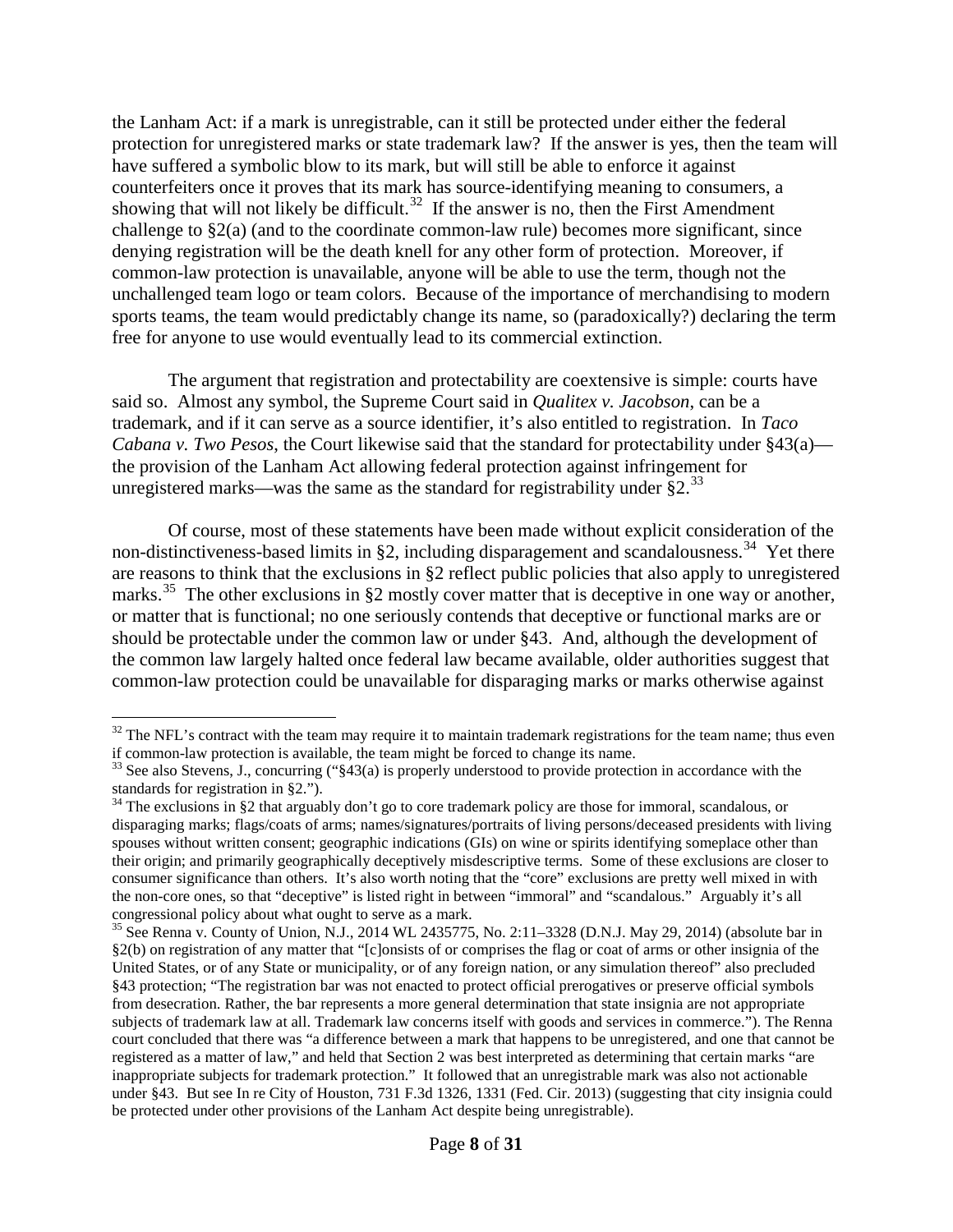public policy.<sup>36</sup> This is consistent with the current conventional wisdom that  $\S$ 2 essentially codified the common law.  $37$ 

Moreover, if both registration and protection for unregistered marks are fundamentally designed to protect against consumer confusion, then it follows that "What the law does not need is a separate set of different substantive trademark rules followed in § 43(a) cases.... A plethora of different rules and standards provides neither predictability nor consistency, both hallmarks of a rational and democratic legal system."[38](#page-8-2) From today's perspective, §43 was designed to provide unregistered marks with the same protection as registered marks—not additional protection. Thus, Washington's football team should be out of luck: "A mark should not earn extra protection because it is not registered. The Congressional scheme would be scrambled if Section 43(a) were used to protect marks that could never have received any protection as registered marks."[39](#page-8-3)

Yet, when the Lanham Act was enacted, no one seems to have considered whether there is matter that is distinctive and protectable but not registrable because of the non-deceptionbased exclusions in §2. At the time, registration was not considered coextensive with protectability.<sup>40</sup> A significant category of source identifiers that functioned as marks and that were therefore entitled to protection against unfair competition were nonetheless not considered registrable—most notably "trade dress," or the general appearance and shape of a product. This rule had a few exceptions, but not many. Likewise, a single color (such as "Tiffany blue") wasn't registrable, though it was protectable. To the trademark lawyers who practiced seventy years ago, it was unremarkable that there could be distinctive but unregistrable matter. But that was because such matter fell into an ontological category—trade dress—keeping it out of the category of trade "marks." Now that we register trade dress, surnames with secondary meaning, and other previously excluded categories of terms that once had to rely on "unfair competition" instead of "trademark" law, there's no remaining coherent account of unregistrable matter that is nonetheless protectable.<sup>[41](#page-8-5)</sup>

<span id="page-8-0"></span><sup>&</sup>lt;sup>36</sup> Treatise writer William Henry Browne, writing in the nineteenth century, claimed that "any business conflicting with the morals of the time should not be able to enforce trademark and unfair competition rights." See Abdel-Khalik at 186 (citing William Henry Browne, A Treatise on the Law of Trade-Marks and Analogous Subjects (Firm-Names, Business-Signs, Good-Will, Labels, & C.) 342 (Boston, Little, Brown, and Co. 2d ed. 1885)). Browne stated that a mark "must not transgress the rules of morality or public policy." Id.  $\frac{37}{10}$  [cite cases; articles].  $\frac{38}{100}$  McCarthy, quoted in Renna.

<span id="page-8-1"></span>

<span id="page-8-3"></span><span id="page-8-2"></span><sup>&</sup>lt;sup>39</sup> Renna: see also James C. Bartholomew, The Scope of Protection Under §§ 2 & 43 of the Lanham Act (student paper).

<span id="page-8-4"></span> $^{40}$  See McKenna (blog post on Redskins). Roberts says, for example, that "All distinctive marks which may lawfully be used are entitled to registration on the principal register by their owners." This implies that nothing that is valid is unregistrable. At the same time, she says that unfair competition additionally applies to "passing off" and trade dress, among other things, presumably all of which must be "lawfully used." This implies that there are symbols that are not "marks" whose misuse is capable of confusing consumers but that are not registrable. The category of "trade names"—names under which an entity did business but with which it did not mark particular goods—would be an example. None of these distinctions exist, from the current perspective.

<span id="page-8-5"></span><sup>&</sup>lt;sup>41</sup> Likewise, the assimilation of protection for unregistered marks to protection for registered marks has left unclear the doctrinal basis for protecting "generic" terms—terms that identify what a thing is, not its source, and thus can never serve as trademarks—under unfair competition law. Some older cases hold that, even where a term is generic, principles of unfair competition can be used to prevent confusing uses (when the generic term has "de facto" secondary meaning). [See, e.g., Blinded Veterans Ass'n]. But if protectability, and infringement, under §43(a)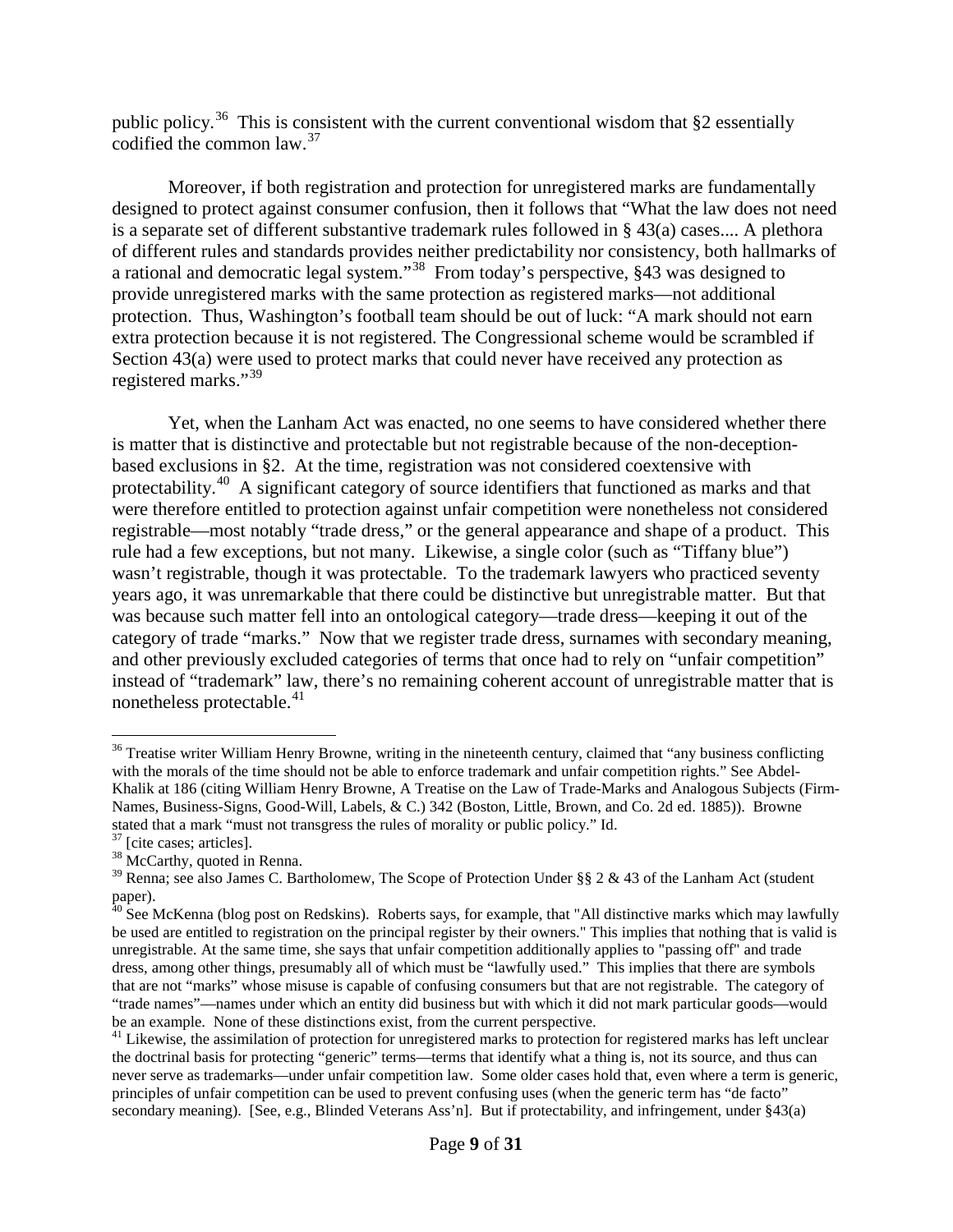Even twenty years ago, when Congress passed the NAFTA amendments barring registration of "primarily geographically misdescriptive marks," it didn't notice the issue. Congress intended<sup>[42](#page-9-0)</sup> to switch geographically misdescriptive marks from registrable to unregistrable. Thus, Virginia Microchips not made in Virginia would be unregistrable, even if consumers didn't actually care where the microchips came from and even if the term developed secondary meaning. Did Congress also intend to make such marks unprotectable under §43? Our treaty obligation was to provide the means to prevent the *use* of such misdescriptive marks, and not just the registration thereof.<sup>43</sup> Yet the legislative history contains no hint of concern that someone might evade the prohibition on registration by claiming a right under §43.<sup>[44](#page-9-2)</sup> Again, Congress acted before the Supreme Court said, in *Qualitex* and *Taco Cabana*, that almost anything could be a trademark and that anything that could be a trademark could be registered.<sup>[45](#page-9-3)</sup>

My point here is not to argue that the REDSKINS mark should or shouldn't be protectable under §43 or state common law. Rather, what is interesting about this question is that it has to be asked because of the modern, and historically novel, conception that anything that can be protected can be registered. Only on this view of the law does the contrapositive something that can't be registered can't be protected—become a possibility.

The Supreme Court didn't think it was doing anything significant in *Taco Cabana* or *Qualitex*; its rhetoric suggested that universal protectability and registrability were obvious consequences of Congress's broad language in the Lanham Act. Yet if registrability and protectability are the same thing, what additional value does registration provide? If registration is about providing procedural advantages and presumptive nationwide scope (as well as assistance with Customs and eligibility for protection against counterfeiting), then it follows that a registration should have no other effect on the substantive scope of the trademark right. Of course, presumptions of validity can be incredibly important, but if that's all, then registration merely crystallizes an otherwise existing right.

 $\overline{a}$ 

track the requirements for registration, then there seems no warrant for granting any relief with respect to a generic, unprotectable term.

<span id="page-9-0"></span><sup>42</sup> An intent vitiated by the Federal Circuit in *California Innovations*, but still the intent and natural meaning of the law Congress passed. See Robert Brauneis & Roger E. Schechter, Geographic Trademarks and the Protection of Competitor Communication, 96 Trademark Reporter 1, 52-53 (2006).

<span id="page-9-1"></span><sup>&</sup>lt;sup>43</sup> "Each party [United States, Mexico, Canada] shall provide, in respect of geographical indications, the legal means for interested persons to prevent: (a) the *use* of any means in the designation or presentation of a good that indicates or suggests that the good in question originates in a territory, region or locality other than the true place of origin, in a manner that misleads the public as to the geographical origin of the good...." NAFTA (emphasis added); see Brauneis & Schecter, supra, at 56 & n.181. Congress did not amend the Lanham Act to implement this provision, while it amended §2 to deal with registration. Presumably, the assumption was that false advertising law covered the situation already. However, materiality is a requirement under false advertising law—if consumers don't presently care about origin, a misrepresentation isn't actionable. Our trading partners wanted more, because part of the theory behind protecting all geographic indications is that different places should be encouraged to develop reputations for specific qualities. Protection should enable such reputations to develop even if they don't exist now and therefore aren't material now. See Justin Hughes [GIs article].

<span id="page-9-2"></span><sup>&</sup>lt;sup>44</sup> Professor McCarthy (personal communication). Perhaps this is related to the fact that most of our treaty partners operate more registration-based systems, and weren't attuned to the fact that the US now offers essentially the same protection to registered and unregistered marks.

<span id="page-9-3"></span><sup>&</sup>lt;sup>45</sup> For an example of the more restrictive pre-*Taco Cabana* approach to protecting unregistered trade dress, see Fuddruckers, Inc. v. Doc's BR Others, Inc., 826 F. 2d 837 (9th Cir 1987). I thank Jessica Litman for the example.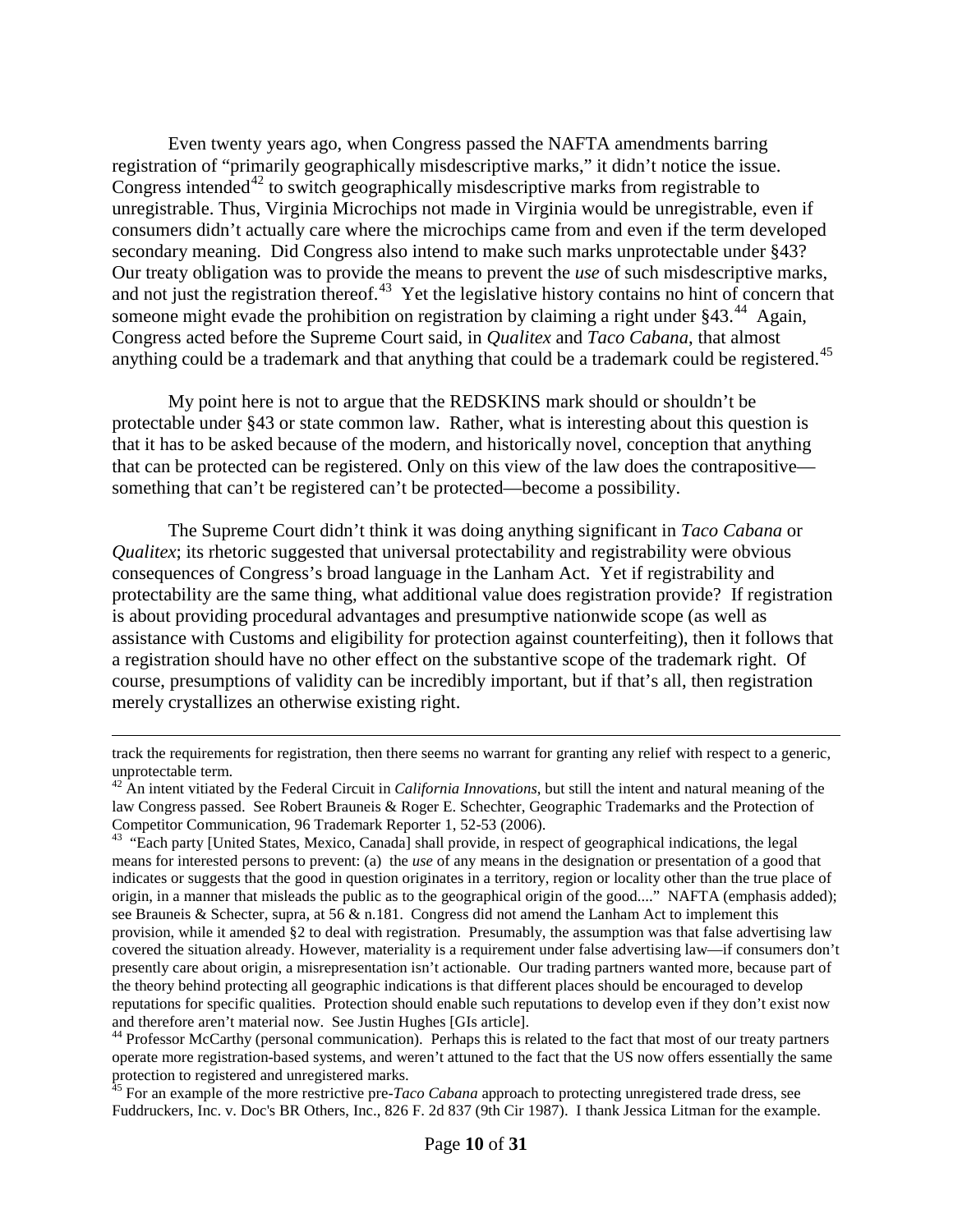As the next sections show, however, registration also changes the nature of what's protected, with nationwide geographic scope regardless of actual use being only the most obvious consequence. Because a registration extracts a symbol from its context, a registrability inquiry is carried out through a series of significant abstractions. The registration's specification—its definition of the "mark" and of the goods and services for which the mark is to be registered—necessarily departs from marketplace realities, and thus from a real confusion inquiry. Rights stemming from registration therefore only imperfectly follow the articulated primary justification for trademark protection—saving consumers from confusion.

#### B. Likely confusion as a barrier to registration and as an independent cause of action.

[note: this section needs to be thoroughly rewritten to consider what ought to happen now.] In *B&B v. Hargis*, the Supreme Court held that a court ought to give a PTO finding that an applied-for mark is unregistrable under §2 because it's likely to cause confusion with a preexisting mark preclusive effect in a subsequent trademark infringement case under certain circumstances. [46](#page-10-0) While a refusal of registration does not prevent use, the owner of the preexisting mark sometimes sues to prevent the applicant from continuing its unregistered use, claiming that the applicant is infringing on its mark. The Supreme Court's preclusion holding raised the stakes of contested registration proceedings, both for applicants and for opposers, in ways that are not particularly consistent with the aim of making the registration process relatively simple and low-cost.

The problem for preclusion is that the PTO's inquiry into "likely confusion" differs from judicial inquiries into "likely confusion" in significant ways, primarily deriving from the fact that registration requires a specification of what is to be registered.<sup>47</sup> The PTO therefore states that it decides only registrability, not infringement.<sup>48</sup> While the PTO only considers the applied-for matter, an infringement case looks at the overall impression created by the defendant's product or service—things like "house marks," color, or other differences in presentation can avoid confusion even when some part of the defendant's overall look is similar to the plaintiff's

<span id="page-10-0"></span> $46$  Section 2(d) of the Trademark Act provides that a registration shall not issue where the applicant's designation "[c]onsists of or comprises a mark which so resembles [another] mark, as to be likely, when used on or in connection with the goods of the applicant, to cause confusion, or to cause mistake, or to deceive...." 15 U.S.C. § 1052(d).

<span id="page-10-1"></span> $47$  See, e.g., Levy v. Kosher Overseers Ass's of Am., 104 F.3d 38, 42 (2d Cir. 1997) (finding that the TTAB assessed only the fact of similarity, not "entire marketplace context"); Light Sources, Inc. v. Cosmedico Light, Inc., 360 F. Supp. 2d 432, 440 (D. Conn. 2005) (distinguishing registration and registrability from use in marketplace); Sports Authority, Inc. v. Prime Hospitality Corp., 89 F.3d 955, 962 (2d Cir. 1996) ("In deciding whether the marks are similar as used, we do not look just at the typewritten and aural similarity of the marks, but how they are used in the marketplace."); Anne Gilson Lalonde, GILSON ON TRADEMARKS § 9.01[2][b] (2014) (jurisdiction of federal courts is "much broader" than TTAB's; "much of the evidence relevant to infringement actions…is of little or no import to T.T.A.B. practice"); 6 J. THOMAS MCCARTHY, MCCARTHY ON TRADEMARKS AND UNFAIR COMPETITION § 32:101 (4th ed. 2014) ("In an opposition, likelihood of confusion is determined only as to the registrability of the applicant's mark exactly as shown in the application and only as to the goods listed, regardless of actual usage. The same rules are followed in cancellation proceedings.").<br><sup>48</sup> Seculus Da Amazonia v. Toyota Jidosha, 66 U.S.P.Q.2d 1154, 1157 n.5 (T.T.A.B. 2003) ("it is well-settled that

<span id="page-10-2"></span>the [TTAB] is not authorized to determine the right to use, nor may it decide broader questions of infringement or unfair competition").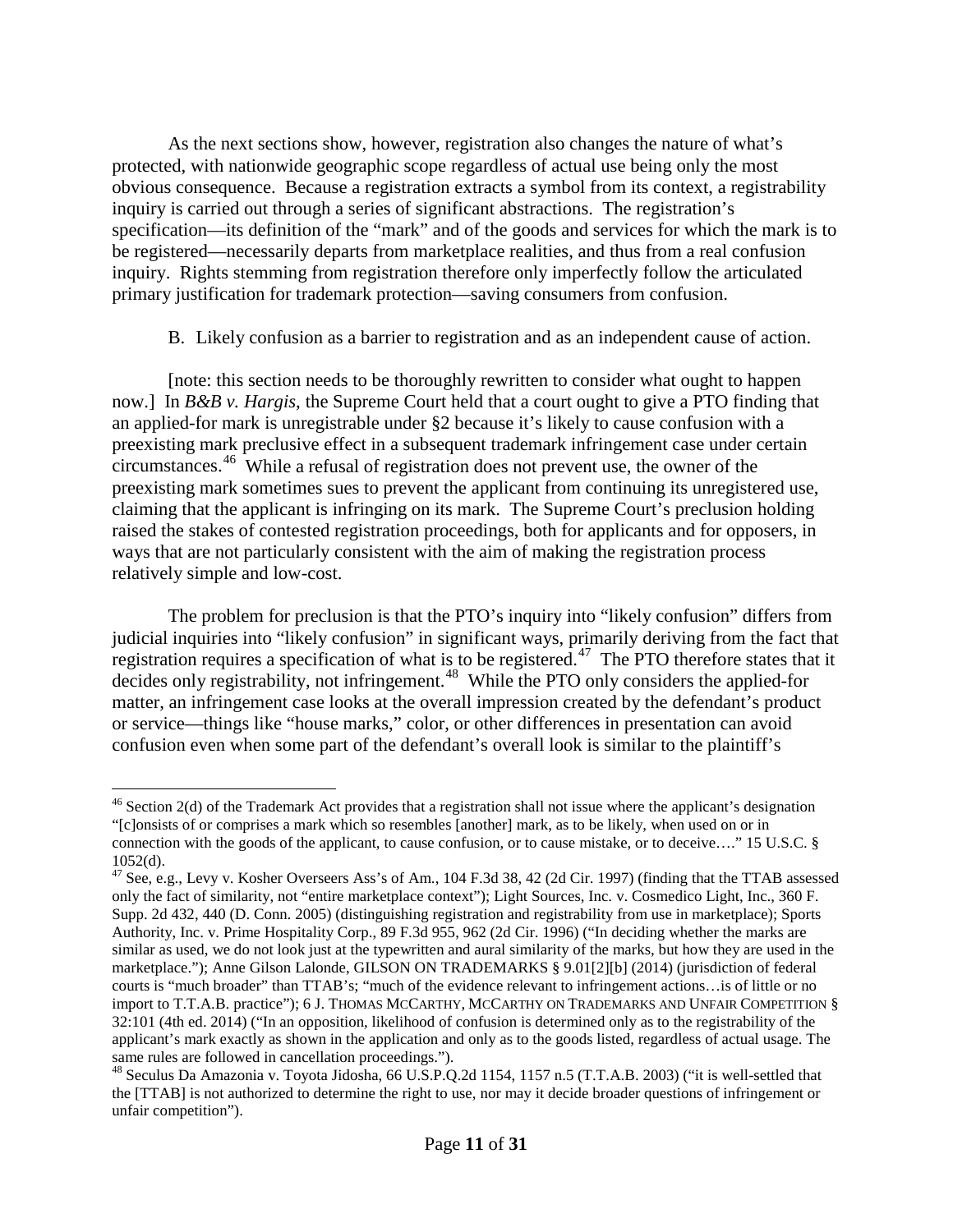mark.[49](#page-11-0) Similarity is considered in the abstract—whether the applied-for mark is too similar to someone else's mark, and if the previously registered mark is in standard character form, the PTO will disregard colors, fonts, and other design elements that might serve to distinguish the two in the world outside the PTO.

Consumer reaction evidence is the most persuasive kind of evidence in infringement cases,<sup>[50](#page-11-1)</sup> but the PTO rarely considers it. Even when the PTO does consider consumer reaction evidence, it understandably requires that surveys must track the specification to be relevant. Unlike in confusion cases, the survey shouldn't consider the applicant's actual consumers or the context in which consumers would see the overall product.<sup>[51](#page-11-2)</sup> Thus, in order to be relevant to a registration inquiry, the survey must show the mark to respondents typed on a white card against a plain background, rather than in a marketplace context.<sup>52</sup> This same procedure would make a survey inadmissible, or at the very least of minimal weight, in infringement litigation.<sup>[53](#page-11-4)</sup>

More broadly, in a registration case, the PTO deems certain arguments legally irrelevant because they don't address the breadth of the prior mark as registered, or the applied-for mark as

<span id="page-11-2"></span>

<span id="page-11-0"></span> <sup>49</sup> *Compare, e.g.*, J.T. Colby & Co. v. Apple Inc., No. 13-2227 (2d Cir. Sept. 29, 2014) (finding no likely confusion between Apple's iBooks mark for electronic books and plaintiff's ibooks mark for electronic books, because plaintiff's mark was "frequently surrounded by contextual information that associates it with a publishing company, including the publishing company's name and location, the title of a book and its author, and other copyright information, while Apple's mark "appear[ed] exclusively on Apple-branded hardware.") (citations omitted); Alberto-Culver Co. v. Trevive, Inc., 199 F. Supp. 2d 1004, 1013–15 (C.D. Cal. 2002) (examining, among other things, location of additional phrases on labeling and packaging, slogans used to promote products, and color and qualities of labels); CareFirst of Maryland, Inc. v. First Care, P.C., 434 F.3d 263, 271 (4th Cir. 2006) (confusion unlikely because mark was always paired or presented with other material that "will serve to lessen any confusion that might otherwise be caused by the textual similarity"); Nabisco, Inc. v. Warner-Lambert, Co., 220 F.3d 43, 46 (2d Cir. 2000) (defendant's "prominent use of its well-known house brand…significantly reduces, if not altogether eliminates, the likelihood that consumers will be confused"); Barbecue Marx, Inc. v. Ogeden, 235 F.3d 1041, 1044 (7th Cir. 2000) (although the marks "SMOKE DADDY" and "BONE DADDY" were similar, the presence of highly distinct nearby logos distinguished them); *with* Checkpoint Systems, Inc. v. Check Point Software Technologies, Ltd., 2002 WL 1181046 (T.T.A.B. May 31, 2002) ("likelihood of confusion is determined only as to the applied-for mark on the applied good, regardless of the context of actual usage"); In re New York Football Giants, 2014 WL 3427342, at \*8 ("No consideration may be given to allegedly distinguishing features which are not part of the mark sought to be registered."); Kimberly Clark Corp. v. H. Douglas Enters., Ltd., 774 F.2d 1144, 1147 (Fed Cir. 1985) (in denying registration, not considering trade dress differences between the marks because the application was only

<span id="page-11-1"></span>for the word mark).<br><sup>50</sup> [cite cases; McCarthy].<br><sup>51</sup> Abita Brewing Company, LLC v. Mother Earth Brewing, LLC., Opposition No. 91203200 (September 11, 2014) (considering broader universe of respondents was correct because applicant sought a nationwide, geographically unrestricted registration, and marketplace conditions were irrelevant to likely confusion of two marks in standard

<span id="page-11-3"></span> $52$  See, e.g., Meier's Wine Cellars, Inc. v. Meyer Intel. Props. Ltd., 2008 TTAB LEXIS 678 (T.T.A.B. 2008) (noting as flawed a survey which showed entire wine bottle, including full label, rather than just the mark, stating that the TTAB "has held that surveys…which embellish the stimulus with features that are not directly involved in the determination of likelihood of confusion, have limited probative value") (citing Carl Karcher Enterprises Inc. v. Stars Restaurants Corp., 35 U.S.P.Q. 2d 1125, 1132 n.19 (T.T.A.B. 1995); Marshall Field & Co. v. Mrs. Field's

<span id="page-11-4"></span> $^{53}$  See, e.g., THOIP v. Walt Disney Co., 690 F. Supp. 2d 218 (S.D.N.Y. 2010) ("[T]he closer the survey methods mirror the situation in which the ordinary person would encounter the trademark, the greater the evidentiary weight of the survey results.") (quoting 6 J. Thomas McCarthy, MCCARTHY ON TRADEMARKS AND UNFAIR COMPETITION §§ 32:163 (4th ed. 2014)).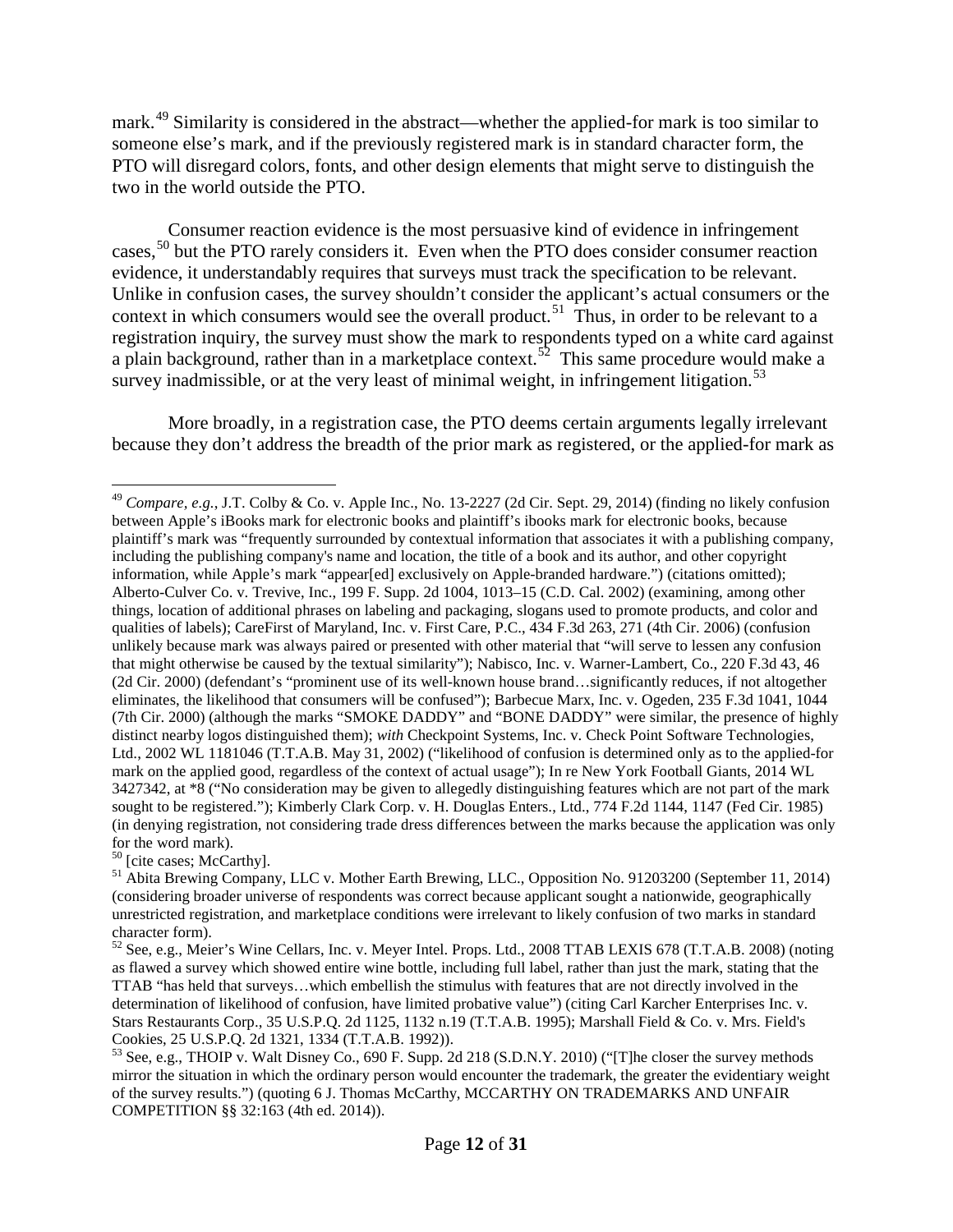applied for, while they might be dispositive in an infringement lawsuit.<sup>54</sup> For example, differences in the parties' products and services can make confusion unlikely. But when an applicant argued that her products differed from an opposer's products because they were "made in Canada, vegan, cruelty free, hypoallergenic, fragrance free, free trade," unisex, and expensive, while the opposer's products were for women only and cheaper, the Trademark Trial and Appeal Board (TTAB) responded that none of those limitations appeared either in the application or in the opposer's registration. The application was for "skin moisturizers" and the opposer's registration was for "body lotions," and it's the list in the application that matters, not what the parties actually sell.<sup>[55](#page-12-1)</sup> The goods listed in the specification were legally identical, and the TTAB presumed that legally identical goods travel in the same channels of trade to the same classes of consumers.[56](#page-12-2) In infringement actions, by contrast, differences in types of products or actual channels of trade may render confusion unlikely.<sup>57</sup>

<span id="page-12-5"></span>As this example indicates, most of the PTO's rules abstracting the application from its broader context favor prior users, and therefore tilt in favor of finding likely confusion. Because the PTO doesn't consider differences of price or quality unless the application is limited (and again, it never is), the presumptive class of likely purchasers is always broader and more likely to overlap with an opposer's.<sup>58</sup> Courts do consider these differences.<sup>[59](#page-12-5)</sup> Widespread use of the

<span id="page-12-0"></span> <sup>54</sup> *See, e.g.*, In re New York Football Giants, Inc., 2014 WL 3427342 at \*1 (T.T.A.B. July 3, 2014) ("While it is not unusual for an applicant to argue that…confusion is not likely because of marketplace conditions, typically such arguments fail to recognize that the TTAB is required, under applicable precedents…to analyze likelihood of confusion based on the involved identifications."); cf. Medici Classics Productions, LLC v. Medici Group, LLC, 683 F. Supp. 2d 304, 311 (S.D.N.Y. 2010) ("Notwithstanding [the infringement] plaintiff's argument that its registered trademark is for 'Medici Classics Productions' 'without claim to any particular font, style, size or color,' this inquiry requires looking not 'just at the typewritten and aural similarity of the marks, but how they are presented in the marketplace."") (citations omitted).

<span id="page-12-1"></span><sup>&</sup>lt;sup>55</sup> Canadian Imperial Bank of Commerce v. Wells Fargo Bank, N.A., 1 U.S.P.Q.2d 1813 (Fed. Cir. 1987) (likely confusion must be based on the goods or services in the application compared to the goods or services in the registration, regardless of the actual facts about the nature of the goods or services, their channels of trade, or their purchasers); In re William Hodges & Co., 190 U.S.P.Q. 47 (T.T.A.B. 1976) (same); J&J Snack Foods Corp. v.

<span id="page-12-2"></span>McDonald's Corp., 18 U.S.P.Q.2d 1889 (Fed. Cir. 1991) (same).<br><sup>56</sup> Victoria's Secret Stores Brand Management, Inc. v. Yael Mamroud/Cummins, Opposition No. 91201001 (August 7, 2014); see also Kangol Ltd. v. Kangaroos USA, Inc., 974 F.2d 161 (Fed. Cir. 1992) (where application does not explicitly specify the channels to be considered, "likelihood of confusion is resolved by considering the 'normal and usual channels of trade and method of distribution'"); CBS Inc. v. Morrow, 708 F.2d 1579, 1581 (Fed. Cir. 1983) ("in the absence of specific limitations in the registration, [confusion must be decided] on the basis of all normal and usual channels of trade and methods of distribution"); Squirtco v. Tomy Corp., 697 F.2d 1038, 1042-43 (Fed. Cir. 1983); In re New York Football Giants, Inc., 2014 WL 3427342 at \*1 (T.T.A.B. July 3, 2014).

<span id="page-12-3"></span> $157$  Leelanau Wine Cellars, Ltd. v. Black & Red, Inc., 502 F.3d 504, 516 (6th Cir. 2007) (where defendant primarily sold its wines through its tasting rooms and plaintiff primarily sold through large retail stores, there existed "very limited overlap" in channels of trade); M2 Software, Inc. v. Madacy Ent'ment, 421 F.3d 1073, 1084 (9th Cir. 2005) (where one product was mainly sold through specialty music publications and not in stores, channels of trade factor tilted against confusion); Paul Sachs Originals Co. v. Sachs, 325 F.2d 212, 215 (9th Cir. 1963) (girls' dresses and women's dresses were sold in different stores to different customers); Sunenblick v. Harrell, 895 F. Supp. 616, 629 (S.D.N.Y. 1995) (recordings of obscure jazz musicians versus popular rap recordings).

<span id="page-12-4"></span><sup>&</sup>lt;sup>58</sup> See Canadian Imperial Bank v. Wells Fargo Bank, 811 F.2d 1490, 1496 (Fed. Cir. 1992) ("The authority is legion that the question of registrability…must be determined on the basis of the identification of goods set forth in the application regardless of what the record may reveal as to…the particular channels of trade or the class of purchasers to which sales of the goods are directed."); In re Bercut-Vandervoort & Co., 229 U.S.P.Q. 763, 764 (T.T.A.B. 1986) (because application lacked any restriction of the customers to "extremely sophisticated wine connoisseurs," likelihood of confusion analysis should incorporate all wine consumers); In re New York Football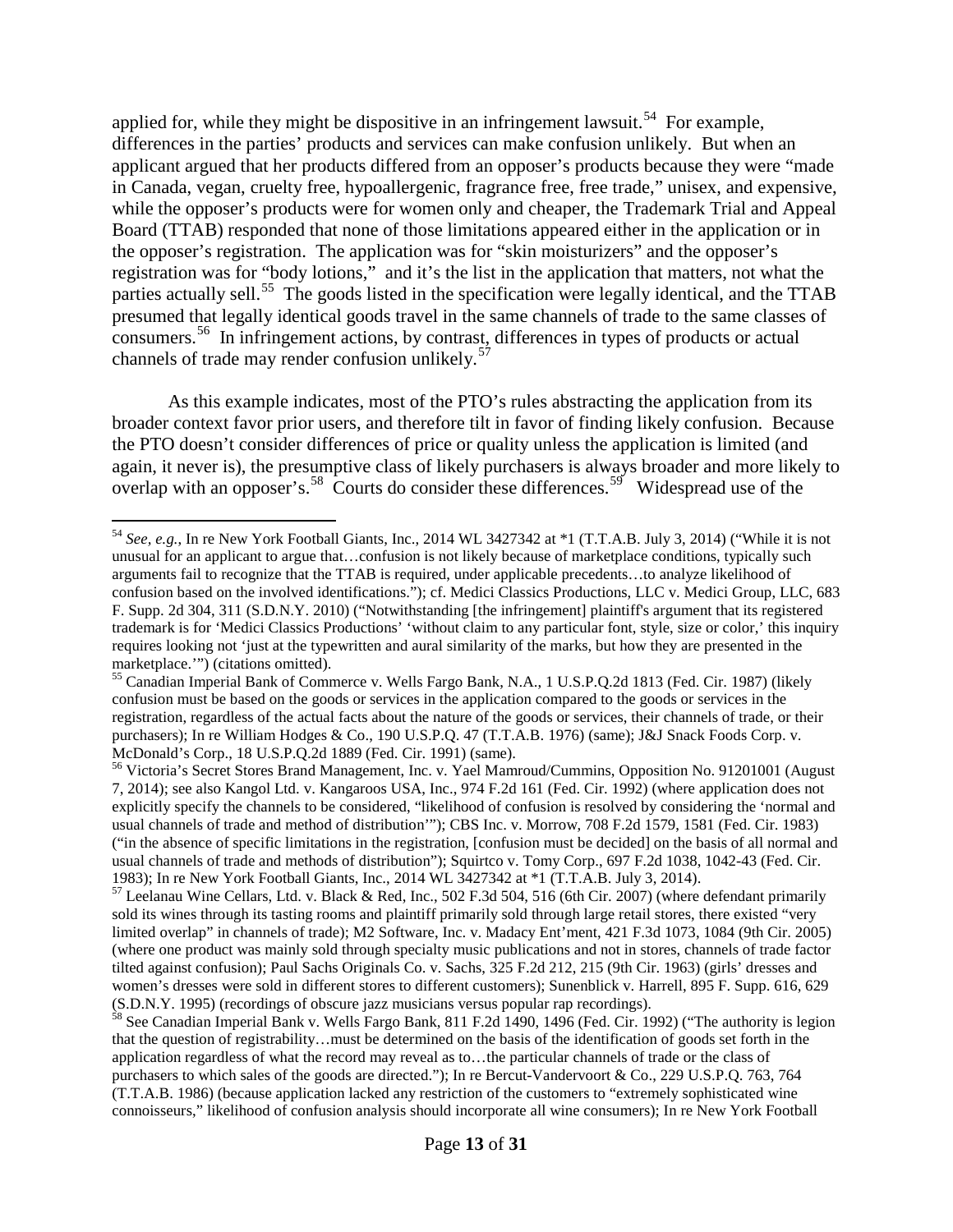mark by third parties can also weaken it in practice, $60$  whereas the PTO usually gives little weight to third party registrations or even uses, tilting the confusion inquiry in favor of the prior claimant.<sup>[61](#page-13-1)</sup>

Doubts are resolved in favor of the senior registrant,<sup>[62](#page-13-2)</sup> whereas the senior user bears the burden of proof in infringement cases. $63$  Indeed, the one place where the PTO does look for marketplace evidence is where doing so helps the senior registrant: while a proliferation of similar marks can be evidence that a mark is weak, and thus shouldn't block another similar mark, the PTO doesn't consider registrations of similar marks absent evidence about their actual presence in the marketplace.<sup>[64](#page-13-4)</sup> Another senior owner-favorable rule is that the PTO doesn't have much tolerance for parody, routinely finding parodic versions of existing marks likely to cause confusion.<sup>[65](#page-13-5)</sup> Infringement law is far more favorable; courts often reason that the very humor of a

<span id="page-13-1"></span>Laboratory Sys., Inc., Opposition No. 114, 796 (T.T.A.B. 2001); In re Int'l Data Gp., Inc., S.N. 75/111,382 (T.T.A.B. June 15, 2000); In re Edward Roth, S.N. 75/374,375 (T.T.A.B. Feb. 23, 2001), but not on likely confusion. In re Paradigm Health Corp., S.N. 74/654, 345 (T.T.A.B. June 7, 2000); Olde Tyme Foods Inc. v. Roundy's Inc., 22 U.S.P.Q.2d 1542, 1545 (Fed. Cir. 1992) ("As to the strength of a mark … registration evidence may not be given any weight."); American Hospital Supply Corp. v. Air Prods. & Chems., Inc, 194 U.S.P.Q. 340, 343 (T.T.A.B. 1997) ("It is now settled that third-party registrations are of little probative value in determining whether the marks [in a 2(d) situation] are in conflict in the marketplace. As it has often been stated, third-party registrations cannot aid an applicant in registering another confusingly similar mark.") (citation omitted); Sara Lee Corp. v. Goldstone Hosiery Co., Cancellation No. 22,732 (T.T.A.B. Feb. 22, 2011) (more than twenty third-party registrations had little probative value on confusion, as they didn't establish that the registered marks were in use or that consumers were so familiar with them that they could distinguish them); see also Remarks of David W. Ehrlich, Trademark Prosecution in the Patent and Trademark Office and Litigation in the Trademark Trial and Appeal Board, 8 Fordham Intell. Prop. Media & Ent. L.J. 451, 474-82 (1998) (noting TTAB's tendency to favor owners of prior

<span id="page-13-2"></span> $^{62}$  See In re Shell Oil Co., 992 F.2d 1204, 1209, 26 USPQ2d 1687, 1691 (Fed. Cir. 1993); In re Hyper Shoppes (Ohio), Inc., 837 F.2d 463, 464-65, 6 USPQ2d 1025, 1026 (Fed. Cir. 1988); In re G.B.I. Tile & Stone, Inc., 92 USPQ2d 1366, 1372 (TTAB 2009).<br><sup>63</sup> KP Permanent.

 $\overline{a}$ 

<span id="page-13-4"></span><span id="page-13-3"></span> $64$  See, e.g., Longshore v. Retail Royalty Co., No. 2014-1448 (Fed. Cir. Sept. 15, 2014) (TTAB correctly rejected applicant's argument that confusion was unlikely because his mark appeared on "inspirational wear," while opposer's mark was used only for women's clothing, because likely confusion must be based on the goods as identified in the involved application and registration; however, third-party registration for similar design was of limited probative value given the lack of evidence of actual usage of the mark).

<span id="page-13-5"></span> $65$  See, e.g., Research in Motion Ltd. v. Defining Presence Mktg. Grp., Inc., 102 USPQ2d 1187, 1192 (TTAB 2012) (sustaining oppositions to applications for CRACKBERRY, for a variety of online computer services and clothing items, because of likely confusion and dilution with the mark BLACKBERRY, for handheld devices and related goods and services; noting that "likelihood of confusion will usually trump any First Amendment concerns"); Starbucks U.S. Brands, LLC v. Ruben, 78 USPQ2d 1741 (TTAB 2006) (holding LESSBUCKS COFFEE likely to cause confusion with opposer's marks, STARBUCKS and STARBUCKS COFFEE; "parody is unavailing to

Giants, Inc., 2014 WL 3427342 at \*10 (T.T.A.B. July 3, 2014) (because application did not limit consumers "we must presume that the t-shirts and tank tops of both Applicant and Registrant would be sold to all classes of [] consumers").<br><sup>59</sup> See, e.g., Continental Plastic Containers v. Owens Brockway Plastic Products, Inc., 141 F.3d 1073 (Fed. Cir.

<sup>1998) (</sup>rejecting argument that consumer base should be retail consumer of bottled beverage, rather than wholesale purchaser of empty bottles; inquiry is about determining the "consumers in the market for the particular product at

<span id="page-13-0"></span>issue").<br><sup>60</sup> See, e.g., Kate Spade LLC v. Saturdays Surf LLC, 950 F. Supp. 2d 639, 644 (S.D.N.Y. 2013) (fact that the field of marks was crowded reduced the strength of plaintiff's mark SATURDAY SURF NYC and made confusion with KATE SPADE SATURDAY unlikely).<br><sup>61</sup> Third party registrations can be persuasive on whether a term is descriptive, see Dade Behring Inc. v. Bio-Chem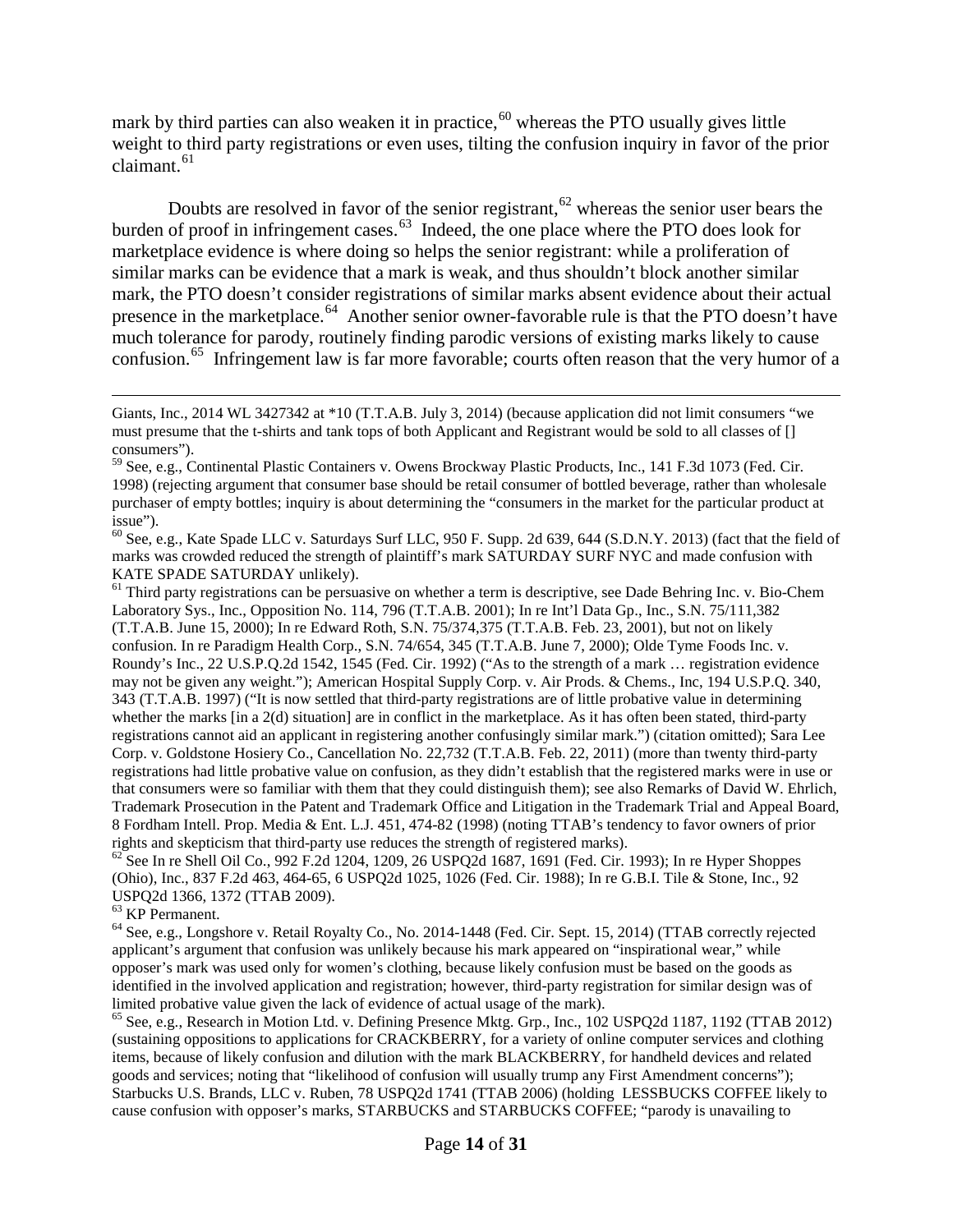parody signals that it is not the original and thus averts confusion.<sup>66</sup> The upshot is that, if the applicant chooses to use her mark without registering it and the opponent sues for infringement, the very arguments that failed at the PTO might secure her victory before a court.<sup>67</sup> Arguably the issue with parody is merely that one decisionmaking body is using the wrong standard—but the divergence highlights the practical disparity between the courts and the PTO.

The TTAB's rules are mostly sensible in the registration context. Specifications aren't limited to products sold at a particular price level, and they rarely are limited to particular channels of trade or to particular consumers;<sup>[68](#page-14-2)</sup> therefore a registration will cover use under any version of the mark and the goods covered by the specification, even if it changes font (for a standard character mark) or the subtype of business it operates (as when a company with a mark registered for "banking services" changes from providing services to sophisticated institutions to providing services to ordinary consumers). [69](#page-14-3) Likewise, discovery is sharply limited in TTAB proceedings in order to keep them limited and manageable.<sup>[70](#page-14-4)</sup> The desire for greater efficiency, however, conflicts with the more fact-intensive inquiry of judicial determinations of likely confusion. These limits frame registration as a question of business management: administrative burdens are an important part of the relevant considerations for putting marks on the registry, whereas we will accept more costs to determine confusion when there is allegedly an actual conflict in the market.

<span id="page-14-1"></span> $67$  By contrast, registration-based systems more often engage in the same partly artificial inquiry as the PTO does when they assess infringement: looking at the specification—the mark on the page, and the goods or services listed in the registration—would the defendant's registration or use be likely to cause confusion? While courts in registration-based systems will take confusion into account,

the comparison will be somewhat artificial. Specifically, when comparing marks the owner's 'sign' will be the mark as registered. Thus if the trade mark owner has secured protection for a word mark, the plaintiff's 'sign' will be that word written in any script and reproduced in any colour; the fact that the sign actually used by the owner in the marketplace is this word in a pink cursive font will not serve to limit the scope of the owner's monopoly. The owner's sign will be compared with the sign that has been 'used' by the defendant, but this 'sign' will have to be isolated from a mass of other material. Consequently, extraneous matter such as differences in the colour, shape or get-up of goods or differences in the type of packaging or general labelling employed will be excluded from the analysis, even though in practice these things may serve to make it less likely that consumers will associate the defendant's products with those of the trade mark owner. Similarly, insofar as the 'proximity' of goods/services is a factor that may help establish infringement, the nature of the plaintiff's goods and services will be determined primarily by reference to the scope of the specification, not the scope of the plaintiff's use. If the trade mark owner has been careful to describe its products using broad terminology its monopoly will extend beyond the products it actually offers to the public.

Burrell & Handler, supra note [], at 12 (footnotes omitted).

 $\overline{a}$ applicant as an outright defense and, further, does not serve to distinguish the marks"); Columbia Pictures Indus., Inc. v. Miller, 211 USPQ 816, 820 (TTAB 1981) (holding CLOTHES ENCOUNTERS for clothing, and CLOSE ENCOUNTERS OF THE THIRD KIND for t-shirts, likely to cause confusion). <sup>66</sup> E.g., Louis Vuitton/Chewy Vuiton; Tommy Hilfiger/Timmy Holedigger pet perfume; Jordache/Lardache;

<span id="page-14-0"></span>Mastercard v. Nader; Yankee Publ'g Co. v. News America Publ'g Inc., Eveready v. Coors; New York Stock

<span id="page-14-2"></span><sup>68</sup> See Pamela Chestek, *How to Write a Good Identification of Goods for Trademark Applications*, [https://docs.google.com/presentation/d/17LSmyQBv4I2Gdlbe\\_La\\_NogmI3o5m5reZS75C5fwelc/edit#slide=id.p8](https://docs.google.com/presentation/d/17LSmyQBv4I2Gdlbe_La_NogmI3o5m5reZS75C5fwelc/edit%23slide=id.p8) (presentation, n.d.) (advising applicants not to describe characteristics or uses; channels of trade; or users).<br><sup>69</sup> Canadian Imperial Bank v. Wells Fargo Bank, N.A., 1 U.S.P.Q.2d 1813 (Fed. Cir. 1987).

<span id="page-14-3"></span>

<span id="page-14-4"></span><sup>&</sup>lt;sup>70</sup> See TBMP at §§ 402.01, 402.02 (noting that, "in view of the [TTAB's] limited jurisdiction, the narrowness of the issues to be decided by the [TTAB], and the concerns existing with respect to excessive e-discovery, the burden and expense of e-discovery will weigh heavily against requiring production in most cases").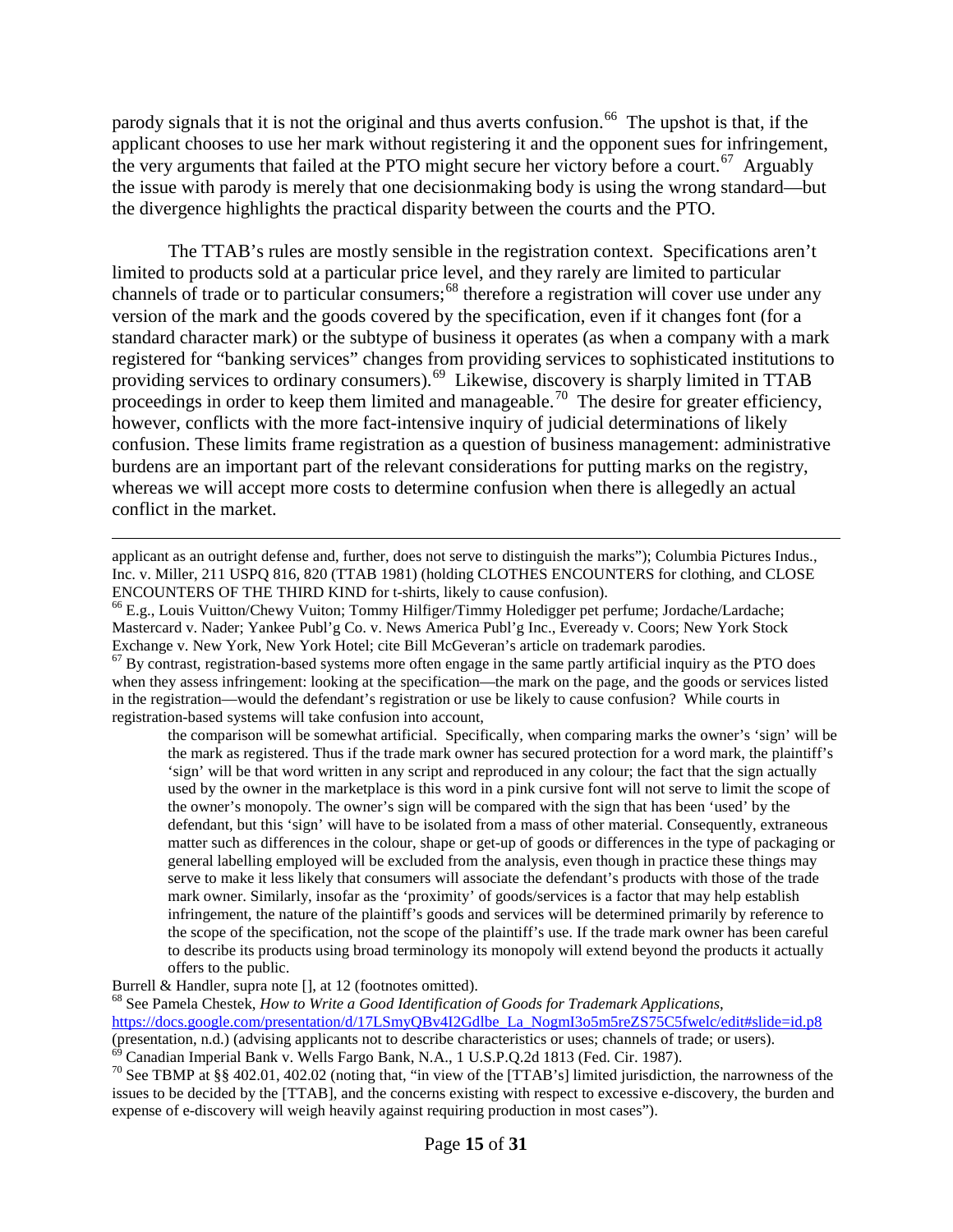### C. Confusion in the courts: what effect does a registration have?

When we do move to the courts, registration takes on a new character: the fact of registration itself becomes a potential factor in the likely confusion inquiry. The presumptive (and sometimes conclusive) validity of a registered mark is a legal fiction added as an element to an otherwise empirically oriented test.

While different circuits phrase their substantive multifactor likelihood of confusion tests differently, they are the same whether the plaintiff is suing for an infringement of a registered mark or an unregistered mark.<sup>71</sup> For example, the Ninth Circuit considers (1) the strength of the mark; (2) the proximity of the goods; (3) the similarity of the marks; (4) evidence of actual confusion; (5) marketing channels used; (6) type of goods and the degree of care likely to be exercised by the purchaser; (7) defendant's intent in selecting its mark; and (8) likelihood of expansion into other markets.<sup>[72](#page-15-1)</sup> The United States is unusual in treating registered and unregistered marks so similarly. Countries such as Australia, New Zealand and the United Kingdom have statutes governing registered marks that have "more or less no role to play in determining whether an unregistered mark has been infringed." Instead, unregistered marks are protected by the tort of passing off. Whereas registration entitles the registrant to various presumptions in its favor, a passing off plaintiff must meet the burden of showing each element of the "classical trinity" of "goodwill," "misrepresentation," and "damage."[73](#page-15-2)

Given the unitary infringement test, courts have attempted to determine the relevance of a registration, insofar as it represents the PTO's determination that a symbol is serving as a mark. Unfortunately, they have reached no consensus. Incontestably registered marks, a subcategory of registered marks, have caused even more conceptual problems.

#### 1. Registration and Strength

In theory, a registration means that the PTO has determined that a symbol has cleared the minimum barrier to being a mark at all: it's either inherently distinctive or descriptive with secondary meaning. Arbitrary and fanciful marks such as Apple for computers and Xalatan for prescription eyedrops are inherently distinctive and conceptually strong because consumers automatically understand that such terms are trademarks. Descriptive marks, by contrast, started by describing some characteristic of the product or service, such as American Airlines for airlines, but ultimately gained secondary meaning and became valid trademarks; they're conceptually weak regardless of marketplace strength.

One court was recently called on to reconcile a PTO determination of mere distinctiveness (and thus lack of registrability in the absence of secondary meaning) with a court of appeals finding that the term at issue was actually suggestive, and thus inherently distinctive. The court ruled that a jury would not be allowed to hear evidence about the PTO's finding, since

<span id="page-15-2"></span><span id="page-15-1"></span>

<span id="page-15-0"></span><sup>&</sup>lt;sup>71</sup> [cites]<br><sup>72</sup> Sleekcraft, 599 F.2d at 348–49.<br><sup>73</sup> Reckitt & Colman Products v Borden [1990] 1 WLR 491; Robert Burrell & Michael Handler, Dilution and Trademark Registration (footnotes omitted).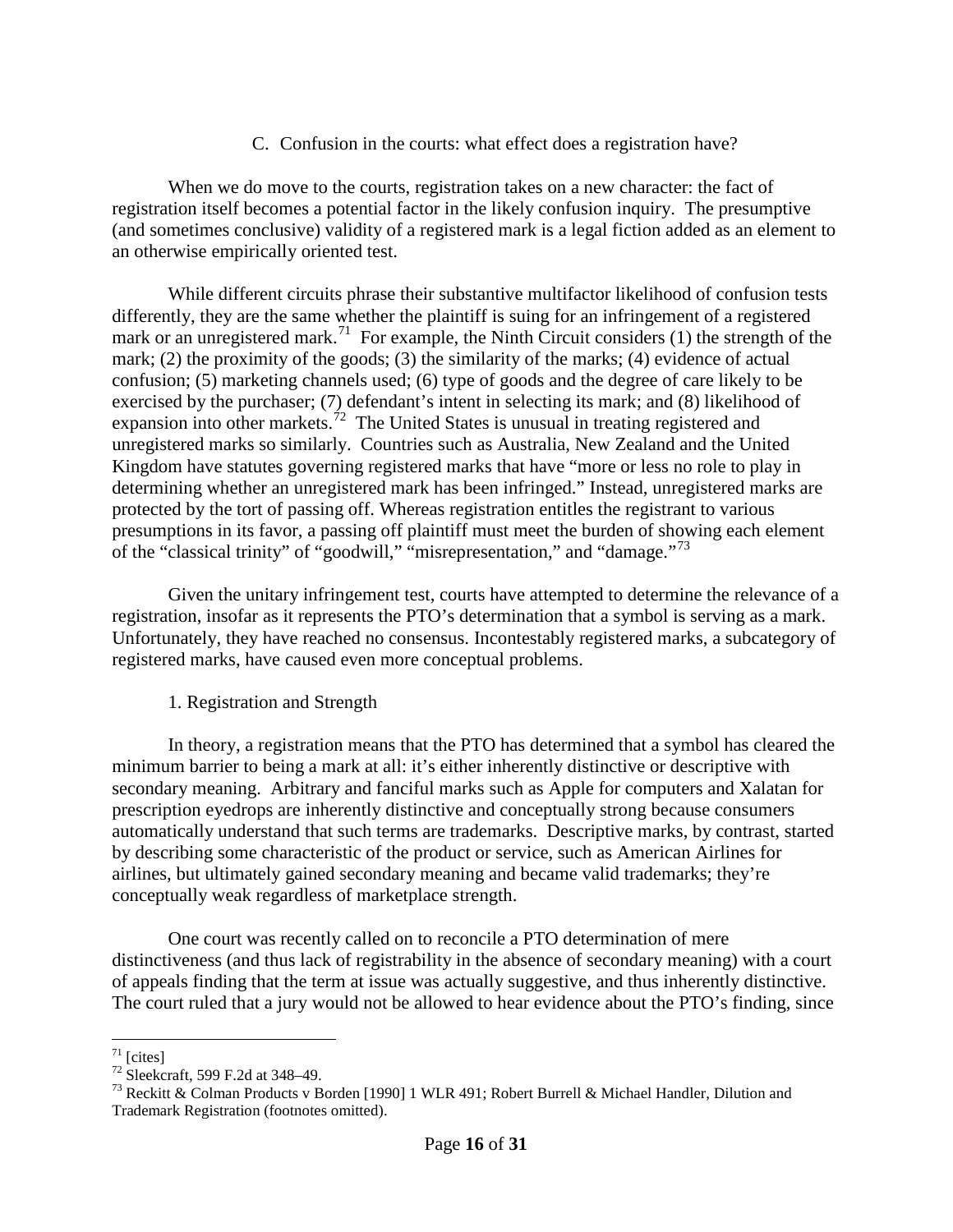that would be too confusing.[74](#page-16-0) While this relates to the deference issue at stake in *Hargis*, there is also a heads-I-win-tails-you-lose aspect to this ruling, given the presumptive weight given to registrations that actually issue.

On the spectrum from "weak" to "strong" marks, all we know from a registration is that it is somewhere on that spectrum, or, where a registration was issued without proof of secondary meaning, that the PTO determined that the mark was inherently distinctive without assessing its marketplace strength.<sup>75</sup> Although the language of the Lanham Act states that a registration is presumptive evidence of a registrant's "exclusive" right to use the mark for the registered goods and services, the U.S. does not allow exclusivity for the sake of exclusivity. All trademark infringement plaintiffs must prove that a defendant's use is likely to cause consumer confusion.<sup>[76](#page-16-2)</sup> (By contrast, foreign registration systems generally have "double identity" rules, whereby a defendant's use of the same mark for the same goods or services as set out in a registration automatically entitles the plaintiff to a finding of infringement, and the absence of confusion is largely irrelevant.<sup>77</sup>)

However, there is a vein of U.S. case law that says that registration not only makes a mark presumptively valid, but also presumptively strong. This is important because the stronger a mark is, the more likely courts deem confusion to be when someone else uses a similar mark. The Second Circuit, for example, has stated that registration offers "the utmost degree of

<span id="page-16-1"></span>registered does not bear on a mark's strength or affect the likelihood of confusion analysis."); M2 Software Inc. v. M2 Commc'ns, L.L.C., 76 F. App'x 123, 124 (9th Cir. 2003); Gen. Mills, Inc. v. Kellogg Co., 824 F.2d 622, 626 (8th Cir. 1987) ("[A] mark's registered status is only an evidentiary tool, and the fact of registration does not affect the plaintiff's ultimate burden of proof in an infringement action."); Blue Cross and Blue Shield Ass'n v. American Exp. Co., 1999 WL 1044825 (N.D. Ill. Nov. 16) (registration isn't strength, which comes from distinctiveness); S Industries, Inc. v. JL Audio, Inc., 29 F. Supp. 2d 878, 892 (N.D. Ill. 1998) ("[T]he fact that a trademark has been registered does not create a presumption that the mark is strong or that the mark's coverage should be expanded to cover non-related products."). American Society of Plumbing Engineers v. TMB Pub., Inc., 109 Fed.Appx. 781, 2004 WL 1799362 (7th Cir. 2004), provides a detailed rejection of this argument. The district court in that case had presumed a registered, incontestable mark to be strong. Id. at 788. The court of appeals made clear that incontestability (which here means validity) and strength are separate. Incontestability is "often" a bright line, but strength is relative and exists on a spectrum. Id. at 788-89 (citing McCarthy §11:74). "A mark is not 'strong' just because it is not descriptive or generic." Describing a mark as weak, then, was just another way of saying that confusion was unlikely because the public could easily distinguish slight differences in the marks or the goods at issue. Id.<br><sup>76</sup> [KP Permanent]

<span id="page-16-0"></span><sup>&</sup>lt;sup>74</sup> Innovation Ventures, LLC v. NVE, Inc., 2015 WL 871137, No. 08–11867 (E.D. Mich. Feb. 27, 2015).<br><sup>75</sup> Lovely Skin, Inc. v. Ishtar Skin Care Products, LLC (8th cir. Mar. 13, 2014) ("Whether a mark is federally

<span id="page-16-3"></span><span id="page-16-2"></span><sup>&</sup>lt;sup>77</sup> See, e.g., Burrell & Handler, supra note [], at 11 (Australian law); Bently & Sherman, supra note [], at 1038 (noting that it must be determined what the defendant's mark *is* in an infringement case, as distinguished from a registration application where the applicant defines the mark). Article 16(1) of the TRIPS Agreement requires WTO members to create a presumption of likelihood of confusion in cases where third parties use a sign identical to a registered mark in relation to the goods or services identified in the specification. The U.S. has not specifically enacted legislation setting out a double identity rule, but there's little doubt that this is the ordinary result of the current likelihood of confusion test. *See, e.g.*, Philip Morris USA, Inc. v. Shalabi, 352 F.Supp.2d 1067, 1073 (C.D.Cal.2004) (virtually identical marks are "inherently confusing"); Brookfield, 174 F.3d at 1056; 4 J. Thomas McCarthy, McCarthy on Trademarks & Unfair Competition § 23:20 (4th ed. 2013) ("Cases where a defendant uses an identical mark on competitive goods hardly ever find their way into the appellate reports. Such cases are 'open and shut' and do not involve protracted litigation to determine liability for trademark infringement.").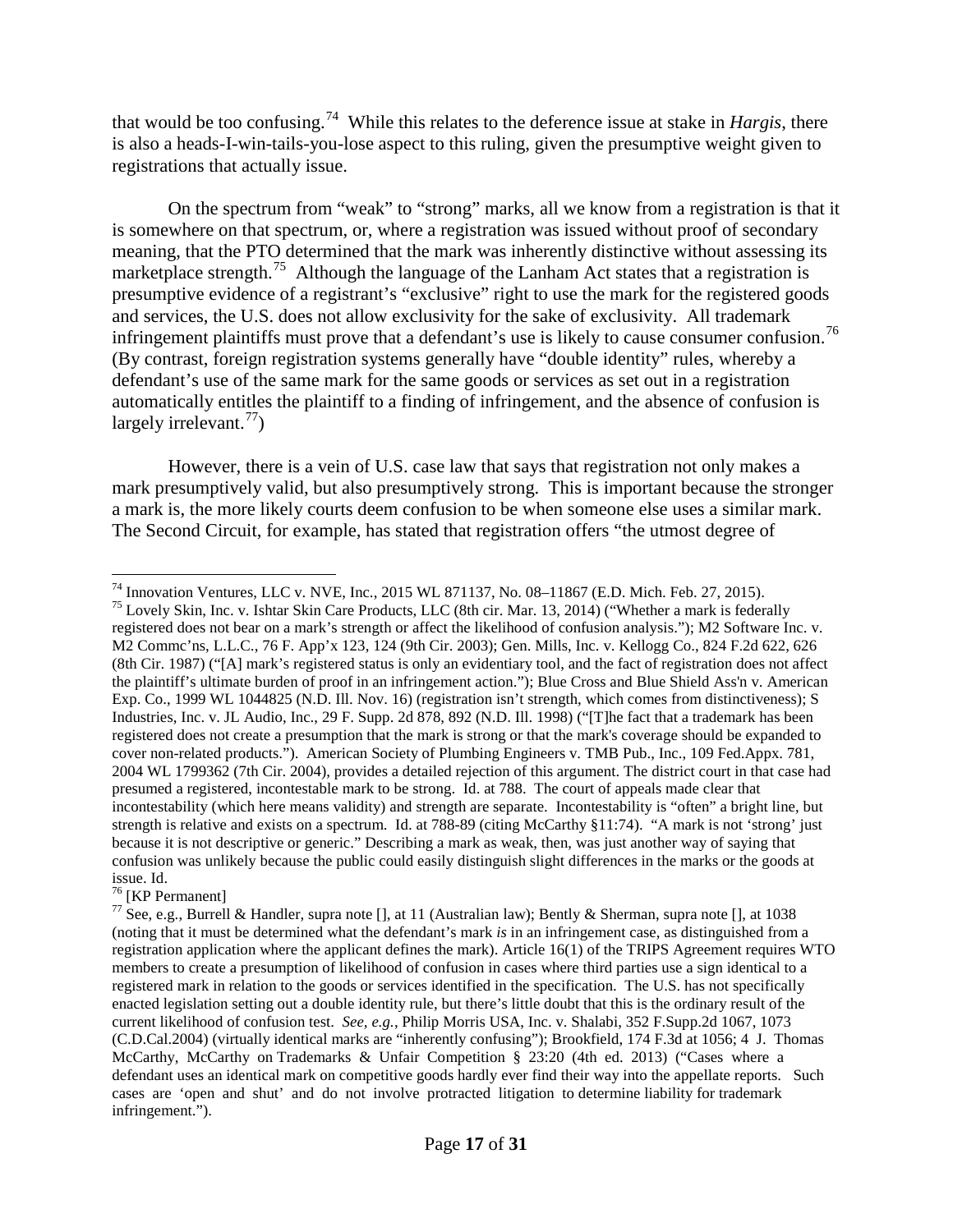protection" and creates a presumption of an exclusive right to use the mark for the goods or services for which it is registered<sup>[78](#page-17-0)</sup> (though it bears noting that the Second Circuit has also issued contrary decisions<sup>[79](#page-17-1)</sup>). In another typical example, the Ninth Circuit wrote that "[d]escriptive marks are generally regarded as weak and entitled to less protection than fanciful or arbitrary marks," but registration "carries a presumption of secondary meaning," so defendant "had the burden to prove that secondary meaning had not attached if it wished to argue that [plaintiff's] mark was weak. To the extent that secondary meaning had attached to a descriptive mark, the mark was rendered stronger and more worthy of protection."<sup>[80](#page-17-2)</sup> This mistakes the legal function of secondary meaning: the minimum necessary recognition to make a descriptive term a mark.

It's true that the test for whether a descriptive term has acquired that minimum is often unclear. The amount of secondary meaning required to register is itself uncertain and often merely guessed-at; an applicant who provides evidence of five years of exclusive use is accorded a presumption of secondary meaning for registration purposes regardless of its success or lack thereof in the marketplace. $81$  Once a mark is registered, however, we generally assume that it has secondary meaning, and then have to integrate that assumption into an empirical test. Registration simplifies matters of validity by allowing courts to presume that the threshold has been crossed.

One could imagine the rationale that courts can be more sure about their strength determinations if they've been endorsed by the PTO as well, but that doesn't make sense of the PTO's job, which is to register anything that satisfies the *minimum* standards for being a mark. Instead, and without explicitly justifying it, the courts that say that registration presumptively makes a mark strong are treating registration as an increase in strength and thus supporting a model of registration as business regulator: they will pretend, based on the registration, that

<span id="page-17-0"></span> <sup>78</sup> Savin Corp. v. Savin Group, 391 F.3d 439, 457 (2d Cir. 2004); see also Americana Trading Inc. v. Russ Berrie & Co., 966 F.2d 1284, 1287, 1290 (9th Cir. 1992) ("[Plaintiff] holds a registered and presumptively strong mark."); Sanrio Co., Ltd. v. J.I.K. Accessories, 2012 WL 1366611 (N.D.Cal. Apr. 19, 2012) ("First, the Hello Kitty mark is protected on the principal register, creating a presumption that the mark is strong."); Pita v. Tulcingo Car Service, Inc., 2011 WL 1790833, at \*4 (E.D.N.Y. Apr. 7, 2011) (default judgment) ("As to the first Polaroid factor, the Tulcingo mark is presumed to be strong by virtue of being registered."); Road Dawgs Motorcycle Club of the U.S., Inc. v. Cuse Road Dawgs, Inc., 679 F. Supp. 2d 259, 286 (N.D.N.Y. 2009) (registration means mark is presumptively strong); French Transit, Ltd. v. Modern Coupon Systems, Inc., 818 F.Supp. 635, 637-38 (S.D.N.Y. 1993) (explaining that courts look to conceptual and marketplace strength to classify a mark's strength, then stating that "plaintiff's ... mark [ ] obtains a presumption of strength by virtue of its registration") (citation omitted); Choice Hotels Intern., Inc. v. Patel, 1994 WL 621668, at \*2 (N.D. Cal. Nov. 3) ("[T]he Court presumes the strength of Plaintiff's marks since they are registered."); Dollar Rent A Car Systems, Inc. v. Sand Dollar Car Rentals, Inc., 765 F.Supp. 876, 879 (D.S.C. 1990) ("The registration of a mark creates a strong presumption that the mark is strong."); Polo Fashions, Inc. v. Gordon Group, 627 F. Supp. 878, 887 (M.D.N.C. 1985) ("The fact that the Polo trademarks are the subject of U.S. trademark registrations, in addition to creating a strong presumption of validity, stands as proof of the strength of the marks."). Sometimes courts are just confused. See, e.g., US Risk Insurance Group, Inc. v. United States Risk Management, LLC, 2013 WL 4504754, No. 3:11–cv–2843 (N.D. Tex. Aug. 20, 2013) ("Plaintiffs trademark's incontestable status creates a rebutta[ble] presumption that Plaintiff's mark is descriptive with secondary meaning and, thus, a strong mark... . Federal registration of a mark is prima facie evidence of the mark's validity. Therefore, the mark is presumptively suggestive, although Defendant may rebut the presumption by establishing that the mark is merely descriptive.") (citation omitted).

<span id="page-17-2"></span><span id="page-17-1"></span><sup>&</sup>lt;sup>79</sup> See, e.g., [Parents case].<br><sup>80</sup> Americana Trading Inc. v. Russ Berrie & Co., 966 F.2d 1284, 1287 (9th Cir. 1992). <sup>81</sup> [cite]

<span id="page-17-3"></span>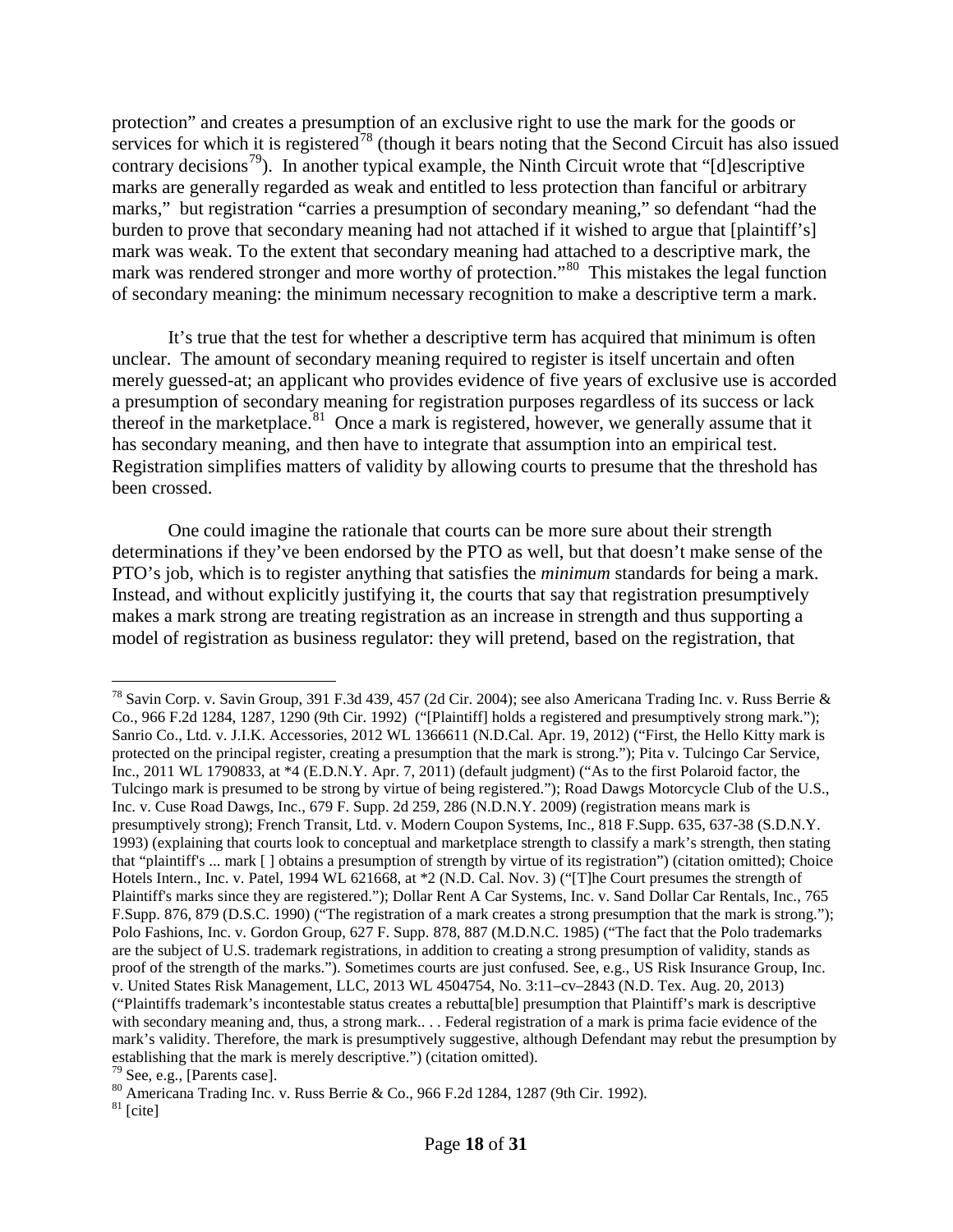confusion with some other mark is always more likely than it was before the registration. Then, courts will also weigh other factors more tied to empirical reality, but with the registration as a thumb on the scale. $82$ 

In this scheme—which would be a key part of a substantive conception of registration compared to a valid mark with exactly the same degree of inherent distinctiveness and/or marketplace strength, the registered mark has a greater scope to prevent the use of other, similar marks, and a court should more often find confusion likely when a plaintiff with a registration sues than when a plaintiff without a registration (but the identical mark) sues. This result might provide an incentive to register and thus provide a more public signal of a claim of right, but it isn't about consumer confusion. However, the multifactor likely confusion test itself is so inchoate that courts have not noticed the incommensurability between the "legal" strength of a mark and the other, market-based confusion factors.<sup>[83](#page-18-1)</sup>

2. Incontestability and the related puzzle of descriptive fair use

Incontestability presents courts with another opportunity to consider the effect of registration on strength. After a mark has been registered without contest for five years, the registrant can file a declaration of incontestability, which will protect its mark against invalidation on grounds of mere descriptiveness.<sup>84</sup> While some courts hold that incontestability creates a presumption of strength,<sup>[85](#page-18-3)</sup> the majority of courts hold that the fact that a mark is

<span id="page-18-0"></span><sup>&</sup>lt;sup>82</sup> See, e.g., Current Communications Group, LLC v. Current Media, LLC, 76 U.S.P.Q.2d 1686, 2005 WL 1847215, at \*7 (S.D. Ohio) ("Plaintiff's strongest argument is that its marks are registered and therefore presumptively strong. Nevertheless, the strength of the marks is undercut because they have not been promoted extensively, because there is substantial third-party use of the word 'current,' and because Plaintiff's marks are not known outside of the

<span id="page-18-1"></span>limited area in which it presently offers broadband services.").<br><sup>83</sup> Cf. Barbecue Marx, Inc. v. 551 Ogden, Inc., 235 F.3d 1041, 1044 (7th Cir.2000) ("The likelihood of confusion test is an equitable balancing test. . . . [N]o single factor is dispositive and courts may assign varying weights to each

<span id="page-18-2"></span>of the factors in different cases....").<br><sup>84</sup> 15 U.S.C.A. § 1065; id. § 1115(b) (establishing that incontestability of a registered mark is conclusive evidence of the validity of the registered mark and of the registration of the mark, of the registrant's ownership of the mark, and of the registrant's exclusive right to use the registered mark in commerce); Park 'N Fly, Inc. v. Dollar Park & Fly, Inc., 469 U.S. 189, 205 (1985) (holding that a defendant in an infringement case could not challenge an incontestable mark as invalid due to descriptiveness). This statutory language sounds broader than the statement in text, but there are a number of defenses/exceptions to incontestability that cut down its effect substantially. The key benefit of incontestability is that an incontestable mark can't be challenged on the ground that it's merely descriptive and lacks secondary meaning. Thus, even if it's actually not serving as a mark—a symbol consumers use to identify a particular producer—the registrant still has trademark rights, though it may have some difficulty proving infringement by other users.

<span id="page-18-3"></span><sup>&</sup>lt;sup>85</sup> The Eleventh Circuit, however, holds that incontestable marks are "presumed to be at least descriptive with secondary meaning, and therefore a relatively strong mark." Dieter v. B & H Indus., 880 F.2d 322, 329 (11th Cir.1989); see also Jet, Inc. v. Sewage Aeration Systems, 165 F.3d 419 (6th Cir. 1999) (incontestable registration makes mark strong for infringement analysis). This could be understood merely to elevate descriptive marks with secondary meaning over inherently distinctive marks without secondary meaning, but the minority of courts following this rule have not so limited their pronouncements. Occasionally, courts even suggest that incontestability makes a mark *inherently* distinctive. See, e.g., Aero-Motive Co. v. U.S. Aeromotive, Inc., 922 F.Supp. 29, 37 (W.D. Mich. 1996) (stating that the presumption of strength "may be rebutted by demonstrating that the [incontestable] mark, while inherently distinctive, is nevertheless not distinctive in the marketplace due to certain acquired characteristics" and that a defendant can disprove secondary meaning, leaving the plaintiff only with any inherent distinctiveness its mark has).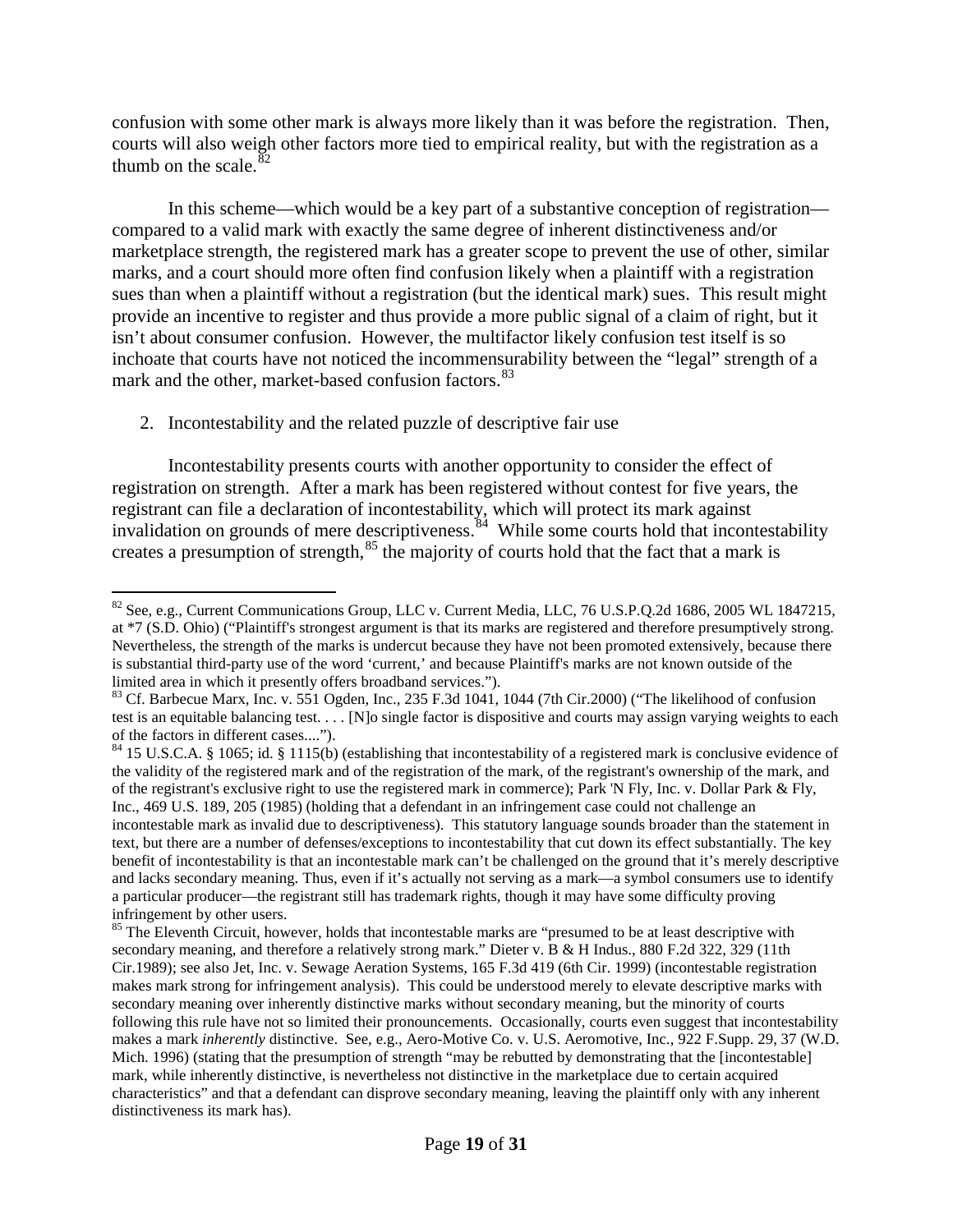unrebuttably *protectable* does not make it *strong*. [86](#page-19-0) Moreover, on a consumer-focused view, incontestability doesn't do very much for inherently distinctive marks, because they were never merely descriptive in the first place. But marketplace strength is the more important component of strength.<sup>[87](#page-19-1)</sup> A mark that in fact isn't familiar to consumers isn't very strong, no matter where it falls on the conceptual spectrum.

Incontestability poses some puzzles: what could it mean to say that a mark such as "Park N Fly" is incontestably serving as a mark in a case involving alleged confusion, if we were confident that in fact consumers don't recognize those words as indicating the source of goods or services but rather deem them to describe characteristics of the relevant service? It seems paradoxical to ignore evidence of lack of function as a mark when evaluating whether someone else's use of a similar "mark" is likely to confuse consumers. Consider the limit case: when the incontestable mark at issue wasn't actually recognized as indicating the source of goods or services, and consumers were therefore never likely to be confused by anyone else's use of the same term. Thus, the registrant could *never* win a trademark infringement claim against any other user if confusion were empirically assessed. In what sense is this registrant's mark "valid"?<sup>[88](#page-19-2)</sup> But the majority view indicates that the mark would be valid, though uninfringable.

If we operated on a more business-relations-oriented model, we could just treat the registrant's exclusive right to use the mark for the registered goods and services as settled, regardless of consumer reactions. The incontestability provision of the Lanham Act, after all, does refer to incontestability as the trademark owner's "exclusive" right to use the mark.<sup>89</sup> But then it wouldn't make sense to take into account the *other* factors in a conventional confusion analysis, such as whether there's been actual confusion or how careful the relevant consumers will be. Incontestability and standard likely confusion analysis are orthogonal. And this is just as true of the minority position, which says that incontestability means that a court should weigh the "strength" factor in the likely confusion test more heavily in a plaintiff's favor.<sup>[90](#page-19-4)</sup> If the

<span id="page-19-0"></span> <sup>86</sup> Gruner + Jahr USA Publishing v. Meredith Corp., 991 F.2d 1072, 26 U.S.P.Q.2d 1583, 1586-87 (2d Cir. 1993) (holding that an incontestable mark may be "strong" for the purpose of validity but "weak" for the purpose of infringement); 6 McCarthy on Trademarks and Unfair Competition § 32:155 (4th ed.) ("[T]he majority of courts hold that [incontestability] does not prevent defendant from questioning the *strength* and hence the scope of protection of the mark as to different goods in determining likely confusion.") (footnote omitted).

<span id="page-19-1"></span> $87A$  study of applications filed from 1981 through 2007 showed that the overall grant rate for use-based applications was 75% as compared with 37% of intent to use applications from 1989 through 2007; although at least as many ITUs were allowed as use-based applications, roughly half never filed a statement of use, meaning that they never matured into registrations. That is, they blocked other registrations but never had a commercial existence. Barton Beebe, Is the Trademark Office a Rubber Stamp?, 48 Houston L. Rev . 751 (2011).

<span id="page-19-2"></span><sup>&</sup>lt;sup>88</sup> The registrant might be able to keep other people from registering similar marks, or perhaps even keep some goods out at Customs. But how this would benefit the registrant remains unclear. One might also argue that the registrant could win claims against someone using both the same term and some other features of the registrant's overall trade dress—but then we've changed what the protectable mark is, limiting it to the term used in conjunction with those other features.

<span id="page-19-3"></span><sup>89</sup> [cite statute]

<span id="page-19-4"></span><sup>90</sup> See, e.g., Frehling Enterprises, Inc. v. International Select Group, Inc., 192 F.3d 1330 (11th Cir. 1999) ("Moreover, the district court failed to consider the fact that [plaintiff's] mark is incontestable and therefore constitutes a 'relatively strong mark.'" ); Wynn Oil Co. v. American Way Serv. Corp., 943 F.2d 595 (6th Cir. 1991) (equating strength with incontestability); Dieter v. B & H Indus., 880 F.2d 322 (11th Cir. 1989) ("Because [plaintiff's] mark is incontestable, then it is presumed to be at least descriptive with secondary meaning and therefore a relatively strong mark."). *Dieter* involves a particularly odd statement in context. Descriptive with secondary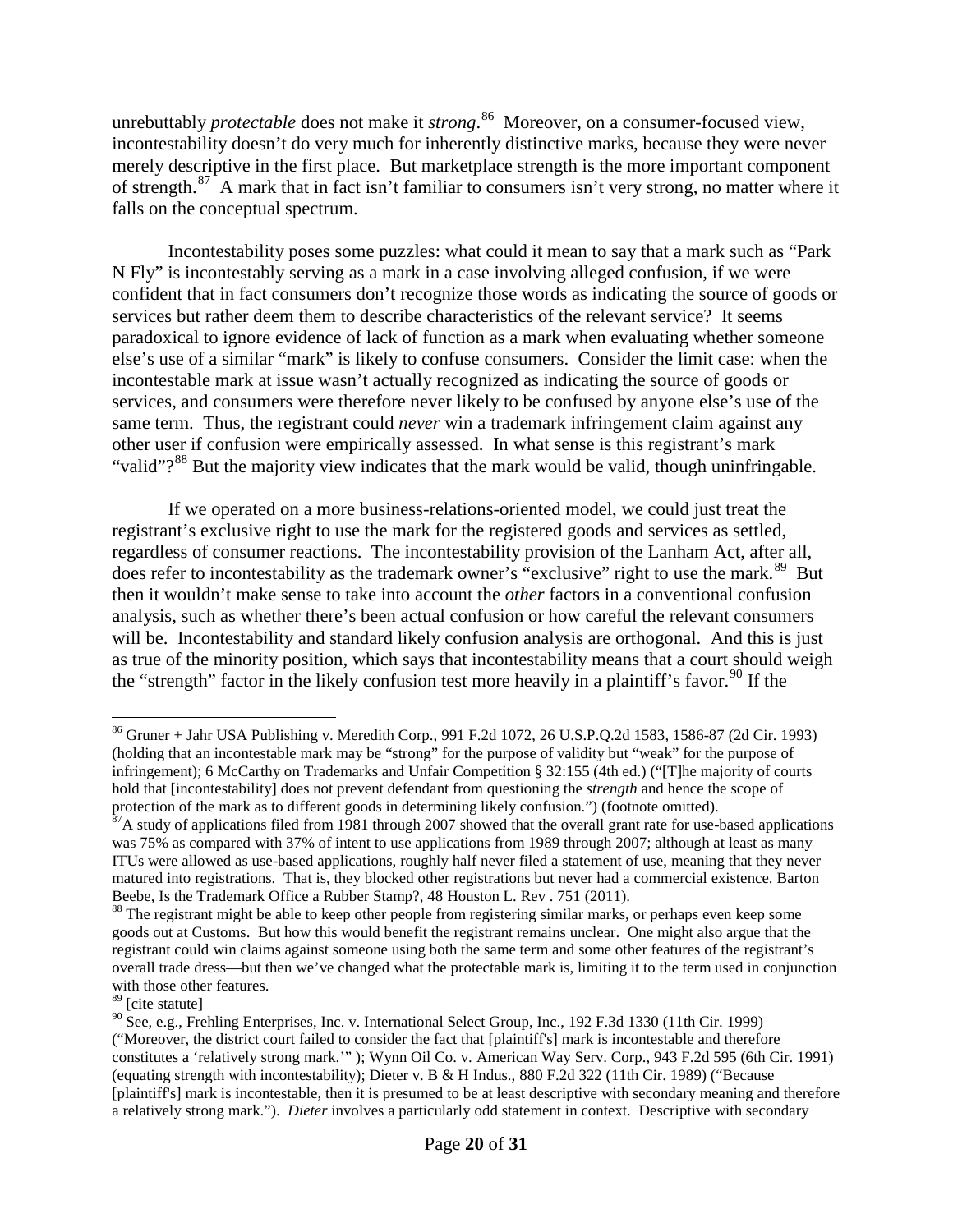question is really whether confusion is likely, then it doesn't make sense to add in a booster that essentially pretends that confusion is more likely than the facts show it to be.

However, because all infringement questions are now subsumed into confusion, US trademark law is forced into a contradiction: on the one hand, the incontestable mark must be valid; on the other, it may lack both inherent distinctiveness and secondary meaning, making confusion unlikely.[91](#page-20-0) In *KP Permanent v. Lasting Impressions*, the Supreme Court was offered a path to resolve the contradiction, but it declined to do so. *KP Permanent* involved a defense known as descriptive fair use: regardless of any registration, others are entitled to use a term fairly in its descriptive sense, and not as a mark. Thus Ocean Spray could describe its juices as "sweet-tart" despite the registration of SweeTarts for candy.<sup>[92](#page-20-1)</sup> The Ninth Circuit held that, if confusion was likely, then no descriptive fair use defense was possible for the plaintiff's use of the term "micro colors" to describe pigment for permanent makeup.<sup>93</sup> The Supreme Court reversed, reasoning that the Ninth Circuit had stripped any meaning from the defense and wrongly put the burden of showing lack of confusion on the defendant: since confusion is a predicate to liability in the first place, no plaintiff who would have otherwise prevailed would ever be subject to the defense.  $94$  Instead, the descriptive fair use defense reflected a congressional judgment that some likely confusion would have to be tolerated, at least at the margin, in order to preserve others' freedom to use terms that accurately described their own goods and services.<sup>[95](#page-20-4)</sup>

This reasoning makes complete sense in the confusion-over-all paradigm. But the losing side offered an account that could have made the Ninth Circuit's rule understandable. The fact that it seemed so bizarre to the Supreme Court simply shows how far we've come from a more rule-oriented approach. The respondent in *KP Permanent* argued that, in the original understanding, incontestability really was an *exclusive* right to use the mark on the goods or services at issue. No showing of confusion was required to bar competitors' use of the same term, similar to the current "double identity" rule in Europe. When the rule is that infringement is automatic on use, the descriptive fair use defense serves a very real function even if one element of the defense is showing that confusion is unlikely. Unfortunately for the respondent in *KP Permanent*, this completely coherent system is not our current system.<sup>96</sup> In a completely confusion-based system, incontestability serves no appropriate function.

 $\overline{a}$ 

meaning is the *minimum* requirement for a mark; descriptive without secondary meaning isn't a mark at all. Perhaps what the court means is that having secondary meaning makes a mark stronger than being inherently distinctive without real marketplace recognition. But that only makes sense in a world in which the secondary meaning is real, rather than presumed to exist as a matter of law. Inherent distinctiveness involves exactly the same legal fiction as incontestability: because the mark satisfies some formal qualification, we treat it *as if* it serves the function of distinguishing goods or services for consumers. *See* [Bob Bone on inherent distinctiveness].

<span id="page-20-0"></span><sup>&</sup>lt;sup>91</sup> See 6 McCarthy, *supra*, § 32:155 ("The minority position ... confuses the validity of a designation as a trademark, which is incontestable under *Park 'N Fly*, with the separate issue of whether that valid trademark has sufficient strength that the junior user's usage is likely to cause confusion. The later issue is one of infringement, which should not be foreclosed by incontestable status.") (footnotes omitted).

 $92$  [cite]

<span id="page-20-2"></span><span id="page-20-1"></span> $^{93}$  [cite]

<span id="page-20-3"></span> $\frac{94}{95}$  [cite]<br> $\frac{95}{95}$  [cite]

<span id="page-20-5"></span><span id="page-20-4"></span> $96$  See also §33(b) (1989 amendment, making incontestability subject to proof of infringement).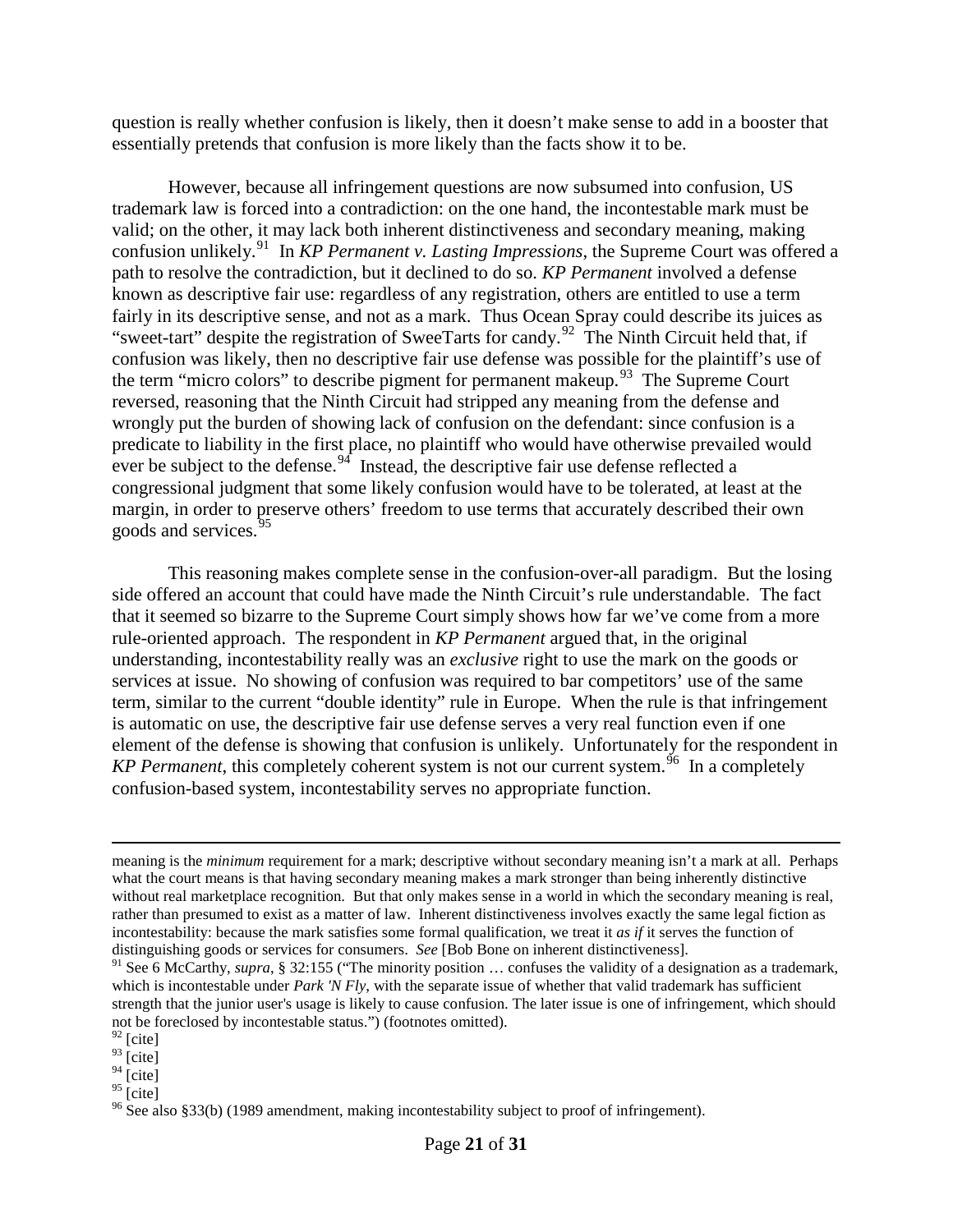D. Territoriality versus specification: Extending legal rights beyond the scope of actual use

[According to standard doctrine, registration does not expand the scope of a mark in terms of its visual appearance. As mentioned in Part A, if a registrant has a standard character registration, but routinely uses the mark in a particular font or with a particular design, courts will take that into account, and those presentation differences can make confusion unlikely even if there's great similarity between the defendant's use and the standard character version of the plaintiff's mark.<sup>97</sup> One could indeed argue that, for the registration in standard character form to have meaning, some independent weight must be given to the fact of a registration for the standard character form, not just for a particular font/color. Almost every trademark owner has a specific font it usually uses, and yet the registration system treats a standard character mark as a different thing than a stylized mark. But this would be doctrinal innovation in an infringement case. We already give meaning to the standard character registration by blocking other attempted registrations based on the standard character form, even when the applicant's font and colors are substantially different from the way the registrant presents its mark in the marketplace. This marks one significant difference between the registration and infringement inquiries.

By contrast, registration does expand the scope of a mark in terms of its geographic reach. A registrant gets nationwide rights over all territories except in the unusual case where there's a local pre-registration senior user. As a matter of law, the registrant has rights even though it has no recognition in areas where it hasn't yet expanded.<sup>[98](#page-21-1)</sup>

Why does the treatment of the registered mark differ between territorial scope and visual scope? The predictability justification based on the rights delineated in the specification applies equally to both situations.].

## E. Dilution

"Dilution" is a concept that has grown over the past few decades. It's both highly intuitive, especially to trademark owners, and extremely hard to define or prove. Trademark dilution is some sort of interference with the uniqueness or distinctiveness of a mark. Dilution is generally thought to encompass at least blurring and tarnishment. Blurring is the proliferation of trademark meanings even in the absence of confusion (e.g., Delta Airlines, Delta Dental, Delta

<span id="page-21-0"></span> $97$  [Discuss ECJ Specsavers case, which looked beyond the registration, which was in black and white, to the colors actually used in the marketplace as part of its assessment of likely confusion.];

<https://oami.europa.eu/ohimportal/en/news/-/action/view/1230554> (reporting on new regulations providing that EU Trade Mark Offices in member countries will treat different colors of marks).

<span id="page-21-1"></span><sup>98</sup> McCarthy § 26:42 ("[T]he Act is designed to grant nationwide protection to federal registrants and to minimize instances of concurrent geographic use of marks. If a federal registrant of a descriptive, geographically descriptive, or personal name mark is required to prove secondary meaning in an area before it can enjoin a junior user's use, then such marks are a kind of second-class citizen in the world of registered marks…. There is no justification in the Lanham Act for imposing the impossible requirement that the federal registrant prove secondary meaning for itself before an injunction can be obtained. All that the Act requires is a likelihood of confusion, and that will occur the moment the federal registrant is likely to enter the market with either sales or advertising.").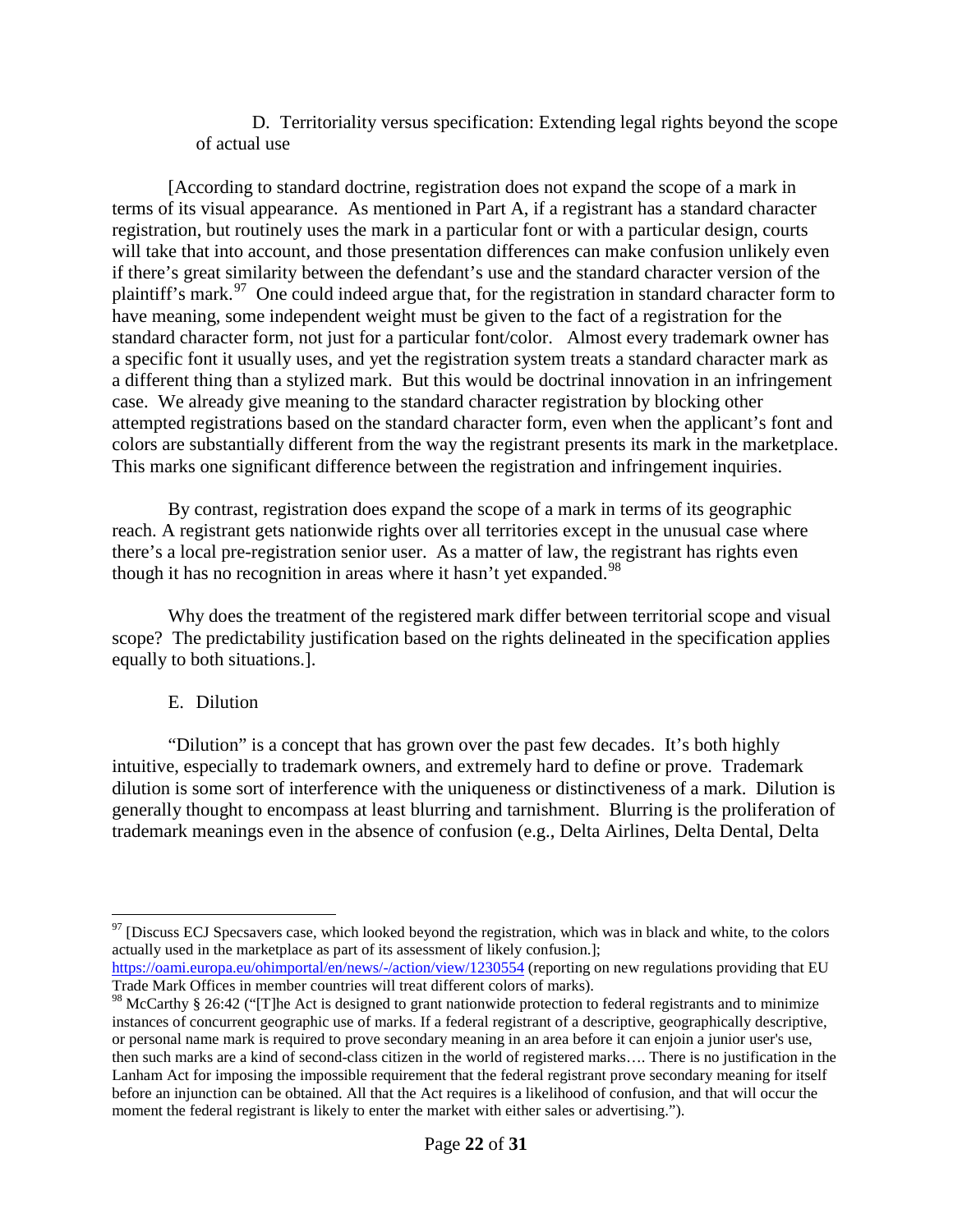Faucets), while tarnishment is the growth of negative associations surrounding the mark (e.g., associating Reese's Peanut Butter Cups with drugs through the "Reefer Cup"<sup>[99](#page-22-0)</sup>).

Dilution began as a state-law concept and was not initially incorporated into the Lanham Act. In order to partially harmonize the law of dilution, Congress added federal protection against dilution of "famous" marks. More importantly for registration purposes, however, it also preempted state dilution claims against federally registered marks,<sup>[100](#page-22-1)</sup> a significant move both because some states protect nonfamous marks against dilution and because some states arguably define "dilution" more broadly than federal law does. Thus, a federally registered mark is protected against a number of challenges that might otherwise be brought against it.

But what exactly constitutes the mark that's registered? Recall that, when the PTO issues a registration for a word or words in standard character form, the registration isn't limited to any particular design.<sup>[101](#page-22-2)</sup> So what should happen when another trademark owner claims that the design the registrant has chosen dilutes its mark under state law? Recently, Exxon has litigated this issue against Fox's FXX network. Fox owns a registration for the standard character mark FXX. But when it adopted a version of the logo in which the Xs overlapped, Exxon sued it for dilution.



Both parties had very simple but contradictory arguments. Fox's syllogism was (1) standard character registrations cover all forms of the mark, however stylized;<sup>[102](#page-22-3)</sup> (2) registrations

<span id="page-22-1"></span><span id="page-22-0"></span><sup>&</sup>lt;sup>99</sup> http://tushnet.blogspot.com/2014/06/pothead-of-liability-hersheys-sues.html.<br><sup>100</sup> §43(c)(6) ("The ownership by a person of a valid registration ... shall be a complete bar to an action against that person, with respect to that mark, that—(A) is brought by another person under the common law or a statute of a State; and (B) (i) seeks to prevent dilution by blurring or dilution by tarnishment; or (ii) asserts any claim of actual or likely damage or harm to the distinctiveness or reputation of a mark, label, or form of advertisem

<span id="page-22-2"></span> $^{101}$  See 37 C.F.R. § 2.52(a) (defining registration in standard character form as one "without claim to any particular font style, size, or color").

<span id="page-22-3"></span><sup>&</sup>lt;sup>102</sup> See TMEP § 1207.01(c)(iii) ("[a] registrant is entitled to all depictions of a standard character mark, regardless of the font style, size, or color, and not merely 'reasonable manners' of depicting such [a] mark."). When an application being considered in a 2(d) analysis is for a standard character mark without any stylizations or designs, or when a previously registered mark in standard character form is assessed for potential confusion, the Federal Circuit has held that the PTO should consider more than the "reasonable manners" in which such a mark may be displayed. In Re Viterra Inc., 671 F.3d 1358 (Fed. Cir. 2012) (PTO should consider a "broader range" of displays than the "reasonable manners" standard); Citigroup Inc. v. Capital City Bank Group, Inc., 637 F.3d 1344, 1353 (Fed. Cir. 2011) ("The T.T.A.B. should not first determine whether certain depictions are 'reasonable' and then apply the [likely confusion] analysis to only a subset of variations of a standard character mark."). Although the court didn't say so directly, apparently the PTO should also consider at least some unreasonable variants, though it is allowed to consider "illustrations of the mark as actually used … in visualizing other forms in which the mark might appear." Citigroup, 637 F.3d at 1353; see also Viterra, 671 F.2d at [] ("In rejecting the 'reasonable manners' test, we are not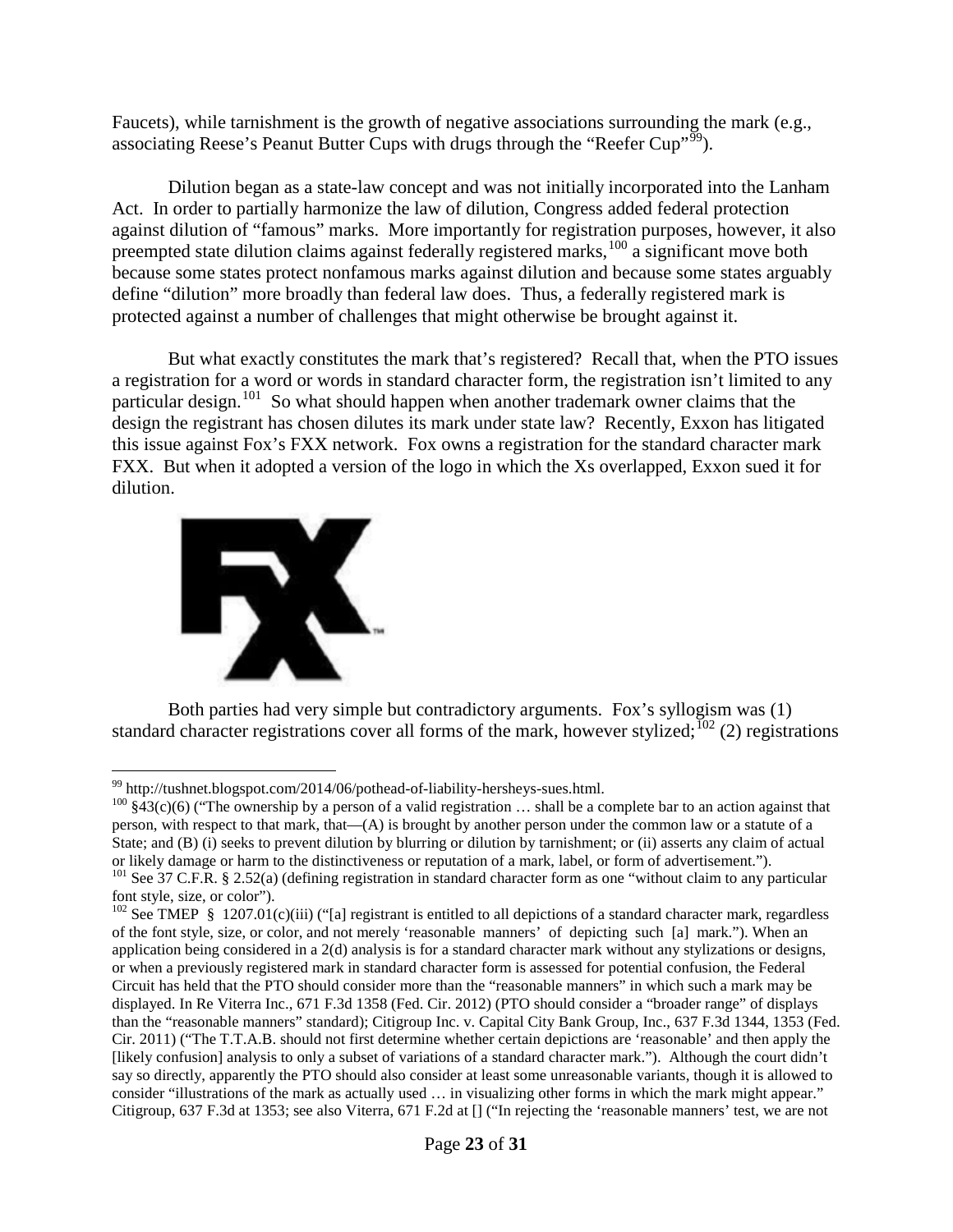bar state dilution claims.<sup>103</sup> Any version of the word, in whatever font, is encompassed by the standard character registration, and thus protected by the preemption provision. On the other side, Exxon argued that, if that were so, McDonald's could never assert dilution claims against people who registered standard character marks including the letter M and who then imitated the Golden Arches in their designs.



 $\overline{a}$ 

In my opinion, Fox had the better of the argument—federal dilution claims, not to mention state and federal confusion claims, would still remain available to McDonalds in the hypothetical, so the consequences of preemption are hardly catastrophic. And if a plaintiff can avoid preemption by arguing that its state-law dilution claim extends to the particular font or design in which the defendant has used its registered mark, preemption would essentially never be available, defeating Congress's attempt to protect registered marks.<sup>105</sup> Congress has even offered a justification for preemption consistent with the initial aims of registration: "the provision was designed to encourage Federal registration of trademarks, a worthy policy goal that prevents state laws from interfering with federally-protected marks and ensures that registered marks are protected nationwide."[106](#page-23-3) But if standard character marks don't cover all variations, then the incentive to register is decreased and the registry becomes even less useful as a guide to what other businesses can do. However, the legislative history is not directed at this problem; references to "complete" preemption do not directly foreclose a narrow reading of the "mark" that is "complete[ly]" protected, though I think they counsel against it.<sup>[107](#page-23-4)</sup>

suggesting that a standard character mark encompasses all possible design elements of the mark. We leave for future cases to determine the appropriate method of comparing design marks with standard character marks.").

<span id="page-23-0"></span><sup>&</sup>lt;sup>103</sup> Defendant's Reply Brief in Support of Rule 12(b)(6) Motion to Dismiss Count V of Plaintiff's Amended Complaint, Exxon Mobil Corp. v. FX Networks LLC, 13-cv-02906 (S.D. Tex. filed Feb. 4, 2014).

<span id="page-23-1"></span><sup>&</sup>lt;sup>104</sup> Plaintiff's Response to Defendant's Rule 12(b)(6) Motion to Dismiss Count V of Plaintiff's Amended Complaint, Exxon Mobil Corp. v. FX Networks LLC, 13-cv-02906 (S.D. Tex. filed 2014), at 7.

<span id="page-23-2"></span> $^{105}$  [Xalatan v. Travatan example: state dilution claim dismissed on preemption grounds, but plaintiff's challenge included the similar coloration of the parties' marks on the packages.] The legislative history is silent on this issue, in part because the House's initial version of the bill did not include a preemption provision. See H. Rpt. 104-374, Federal Trademark Dilution Act of 1995, P.L. 104-98, 109 Stat. 985, (Enacted Bill) 104 H.R. 1295 at 6, 8. The enacted version did include a preemption provision. Pub. L. 104-98 sec. 3(c)(3) (signed Jan. 16, 1996) (preempting state claims "with respect to that [registered] mark"). The pattern repeated with the Trademark Dilution Revision Act of 2006. See H. Rpt. 109-23, P.L. 109-312, 120 Stat. 1730, (Enacted Bill) 109 H.R. 683, at 8 (no preemption provision); Pub. L. 109–312 Sec. 2(1)(c)(6) (similar in relevant part to previous preemption provision). A probable drafting mistake made the preemption provision extend to federal dilution claims; the numbering of the provision was fixed, again without discussion of the meaning of "that mark." Trademark Act of 1946 Correction, P.L. 112- 190, 126 Stat. 1436, (Enacted Bill) 112 H.R. 6215.

<span id="page-23-3"></span><sup>&</sup>lt;sup>106</sup> Committee on the Judiciary of the House of Representatives, H. Rpt. 112-647, at 3, Trademark Act of 1946<br>Correction, P.L. 112-190, 126 Stat. 1436, (Enacted Bill) 112 H.R. 6215.

<span id="page-23-4"></span> $^{107}$  See id. at 5. Earlier testimony had likewise argued for national uniformity, a goal that could support reading the preemption provision broadly, but did not specifically engage with the scope of a registered mark. See Hearing, HRG-1995-HJH-0054, "Madrid Protocol Implementation Act and Federal Trademark Dilution Act of 1995," Hearing before the Subcommittee on Courts and Intellectual Property of the Committee on the Judiciary of the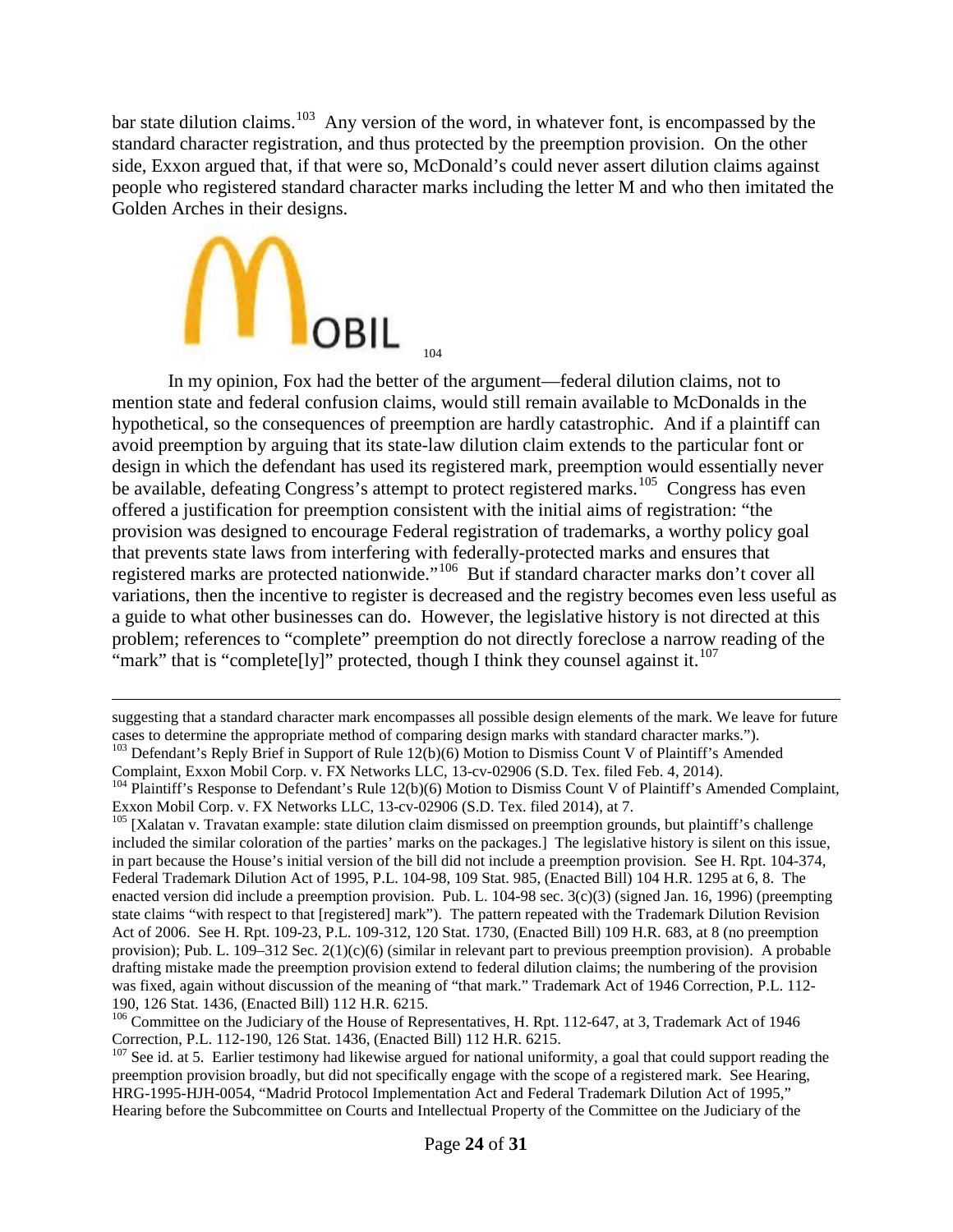Nonetheless, the court agreed with Exxon's position.<sup>108</sup> Exxon argued that it could challenge the FXX *design*, because Fox didn't own a registration for that design, and preemption by its explicit terms only covered the mark that was registered.<sup>[109](#page-24-1)</sup> The court reasoned that, while Fox could show its entitlement to a standard character registration by making use of the term "FXX" in any font or design, that didn't entitle it to preemption against state dilution claims for all possible fonts or designs. $110$ 

And Exxon's position is not without its attractions. If the standard character mark really does include all possible fonts, then what are we to make of the PTO's common practice of issuing registrations for a distinctive standard character mark and for a stylized version of that same mark, when the PTO also says it doesn't issue duplicate registrations?<sup>111</sup> More conceptually, if a standard character registration is evidence that the registrant has the right to use the mark in any design, then shouldn't almost all standard character marks encroach on marks with famous fonts? Consider the effect of this switch:



So HARRY POTTER shouldn't be entitled to a standard character registration; it should only be entitled to register stylized versions that don't infringe or dilute other marks. Likewise, consider this result from a Snickers online image generator that would take any word and convert it into the Snickers coloring and font:  $113$ 

House of Representatives, July 19, 1995, P.L. 104-98, 109 Stat. 985, (Enacted Bill) 104 H.R. 1295, at 122, 128 (Statement of Thomas E. Smith, Chair, Section of Intellectual Property Law, American Bar Association) (supporting continued state antidilution protection, but noting that "the existing patchwork of state antidilution statutes, each of which comes with its own idiosyncracies, renders it difficult for businesses to implement a truly national brand management strategy" and claiming that a federal dilution law "is likely to 'level' the nationwide playing field in much the same manner as the Lanham Act has produced a truly national body of likelihood of confusion law"); id. at 209-10 (Statement of Michael K. Kirk, Executive Director, The American Intellectual Property Law Association, arguing for strong preemption on national uniformity grounds). Nothing in the subsequent revisions changed the preemption situation, as far as witnesses noticed. See Trademark Dilution Revision Act of 2006, P.L. 109-312, 120 Stat. 1730, (Enacted Bill) 109 H.R. 683, House Hearing, HRG-2005-HJH-0147, "Trademark Dilution Revision Act of 2005," Hearing before the Subcommittee on Courts, the Internet, and Intellectual Property of the Committee on the Judiciary of the House of Representatives, at 17 (Prepared Statement of Anne Gundelfinger, President, International Trademark Association, stating that registration is and should remain "a complete bar" to a state dilution claim).

 $\overline{a}$ 

<span id="page-24-0"></span><sup>&</sup>lt;sup>108</sup> Exxon Mobil Corp. v. FX Networks LLC, 13-cv-02906 (S.D. Tex. Aug. 18, 2014)<br><sup>109</sup> 15 U.S.C. 1115(c)(6) (preemption is available "with respect to that [registered] mark").

<span id="page-24-1"></span>

<span id="page-24-2"></span><sup>&</sup>lt;sup>110</sup> Opinion at 6 (preemption doesn't encompass "unregistered stylized variations of a registered standard character mark).<br><sup>111</sup> TMEP §703 (stating policy against issuing duplicate registrations).

<span id="page-24-5"></span><span id="page-24-4"></span><span id="page-24-3"></span><sup>&</sup>lt;sup>112</sup> Roundpeg, *Font Swap*, http://www.roundpeg.biz/2012/02/font-swap/.<br><sup>113</sup> See http://adage.com/article/creativity-news/snacklash-snickers-online-effort-brandjacked-a-familiarface/135030/.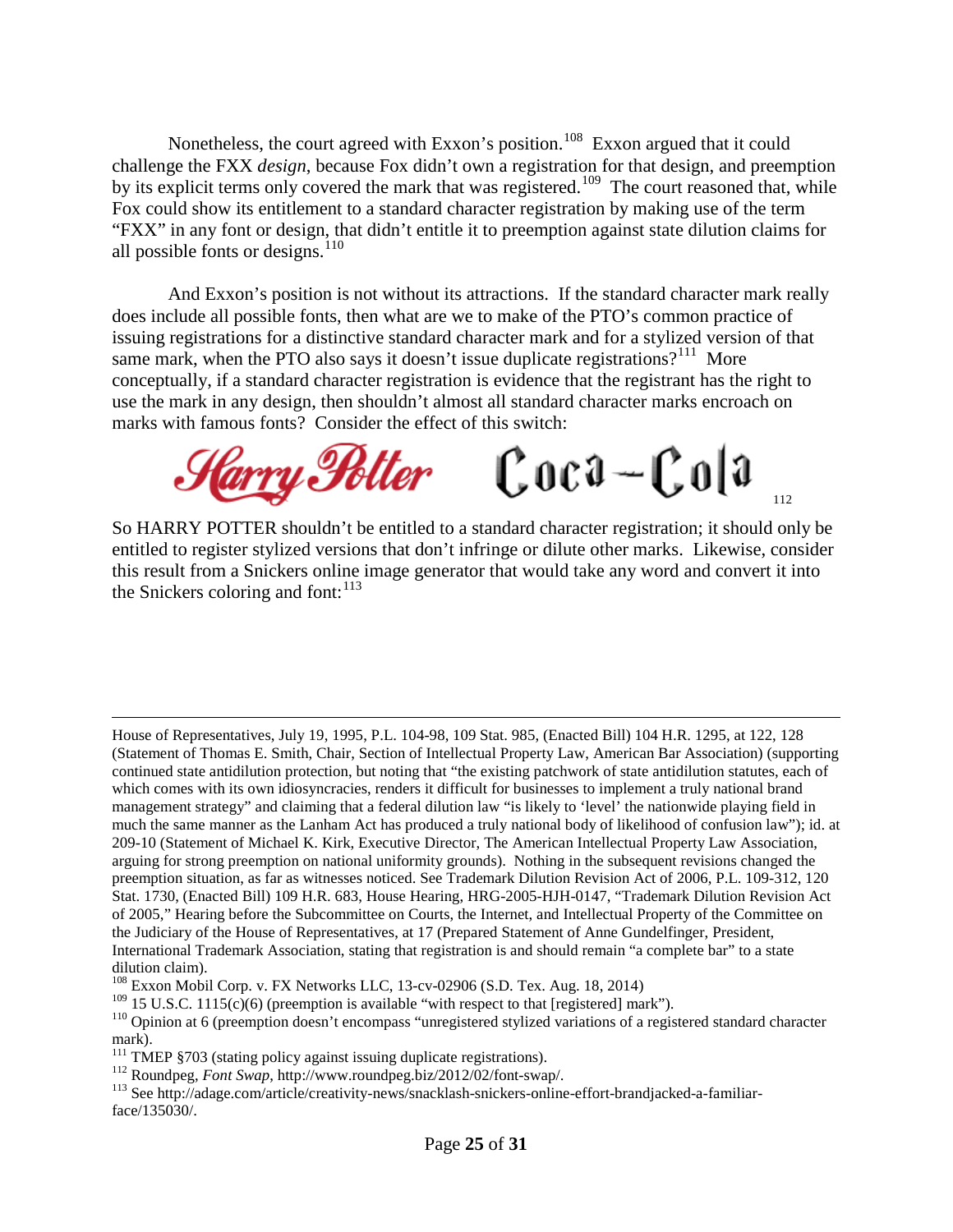

It would be odd to say that Nescafe's standard character mark registration covered this display. Moreover, Fox's position would imply that, in assessing whether a standard character mark ought to be registered, the PTO ought to imagine it in every possible font, and deny the registration if any of those fonts were likely to cause confusion.<sup>[115](#page-25-1)</sup> It's hard to imagine many standard character mark registrations issuing under that standard.

Making matters possibly more confusing, the Federal Circuit has said that the PTO is supposed to consider a standard character mark broader than as if it were presented in every reasonable font—but it hasn't explicitly instructed the PTO to always consider the mark in the Coca-Cola font.<sup>[116](#page-25-2)</sup> [Add further discussion of X-Ceed]

This immediate question about dilution is an echo of a broader one: dilution explicitly eschews any consumer protection purpose. It is about protecting trademark owners, whether that protection is framed as rewarding investment, protecting property rights, or safeguarding dignity. As a result, confusion serves no function in delineating the boundary of the trademark right at issue. Since, in the rest of trademark law, confusion is now the *only* thing that matters (absent functionality or free speech concerns), it's very hard to figure out where the dilution right should end or what should count as dilutive. Indeed, the tests for whether dilution is "likely" are essentially meaningless, since it isn't really an empirical concept. Dilution is not something to be proven. Instead, it is a regulatory issue: how far should a trademark owner's rights extend beyond the specification of the mark and the goods and services to which it applies? $117$ 

F. Deadwood on the Register Revisited

[More discussion of the deadwood problem: marks not in use; really abandoned but capable of creating legal rights. Interfering with ex ante searches, but little use ex post because any actual confusion inquiry will discover there isn't use, making confusion very difficult. Not justified either in consumer protection or business management terms. If registration is to be meaningful—whether as providing notice or providing substantive rights—needs to be cleaned up.

IV. Rationalization or Continued Uncertainty?

Registration's core problem is that it tries to serve two goals that are only partially compatible: helping businesses order their affairs and matching rights with consumer understanding. Registration seems obviously desirable, but we haven't given enough thought to

<span id="page-25-1"></span><span id="page-25-0"></span><sup>&</sup>lt;sup>114</sup> http://www.freakingnews.com/images/contest\_images/snickers-nescafe.jpg<br><sup>115</sup> Cf. Op. at 7 (suggesting that under Fox's interpretation mark owners would have to oppose any potentially overlapping standard character applications).<br><sup>116</sup> [X-Ceed].

<span id="page-25-2"></span>

<span id="page-25-3"></span> $117$  See Robert Burrell & Michael Handler, Dilution and Trademark Registration.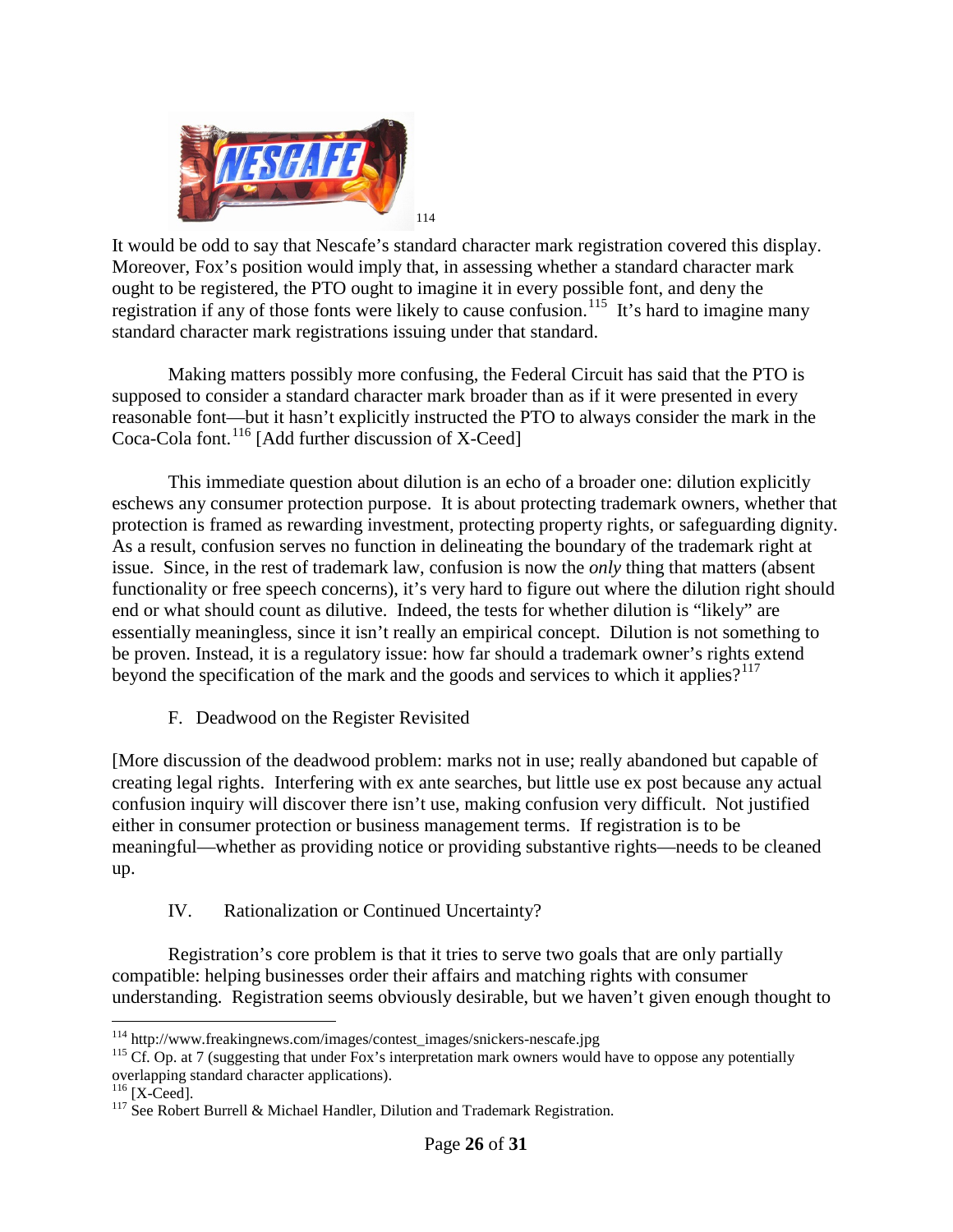what role we want it to play in the larger trademark system now that infringement is such a broad concept. Confusion expanded and contributed to making the registration system stop working for what it used to do. The registration system was a casualty of this expansion, but can be part of the solution.

We should register fewer marks (and cancel more). This is appropriate whether we decide to make registration stronger or weaker in infringement matters. "Deadwood" on the register harms either type of system. This solution should involve requiring more proof of use on the listed goods and services,<sup>[118](#page-26-0)</sup> as well as more proof of secondary meaning before registering descriptive marks—and the PTO should be very willing to find marks to be descriptive instead of inherently distinctive.<sup>[119](#page-26-1)</sup> Right now, the PTO has the burden of proof in finding an applied-for symbol to be descriptive; shifting the burden would be a small step towards preventing the register from being clogged.<sup>[120](#page-26-2)</sup>

Robert Burrell and Michael Handler contend that the best reason to have a registration system, not just a trademark system, is to allow businesses to determine what they can and cannot do in their own operations.<sup>121</sup> Yet combining registration with general protection against confusion interferes with this function, because looking at the specifications in the registry cannot on its own assure a business that it will have freedom to operate.[122](#page-26-4) Handler and Burrell advocate for two baselines: First, nothing should be registered whose use could be enjoined, since there's no point in putting an unusable mark on the register where it could interfere with other registrations. Second, any mark that could get some kind of protection, even a narrow amount, should be registrable.<sup>[123](#page-26-5)</sup> However, if the registration and infringement inquiries differ, and must differ, then this reconciliation will still have patches that don't work. There will be marks refused registration that could be used, and marks allowed registration that turn out to infringe. We could solve this problem by making our infringement inquiry track the more artificial registration approach, but only at the cost of ignoring more of the contextual evidence and thus possibly both under- and over-protecting consumers from confusion. [Central verus peripheral claiming: you register only your actual design, then resolve sscope case by case in confusion disputes?]

One could attempt to defend registration simply as another way of getting at consumer understanding, but from a rule-based perspective rather than a fact-specific standards regime.

<span id="page-26-0"></span><sup>&</sup>lt;sup>118</sup> The PTO has itself suggested possible reforms for further exploration, including requiring more proof of use, a streamlined non-use procedure for eliminating previously claimed goods and services from a registration, and further random audits of the register. See USPTO, Post Registration Proof of Use Status Report, supra note [], at 2-

<span id="page-26-1"></span><sup>3.&</sup>lt;br><sup>119</sup> [cf. Ramsey]

<span id="page-26-2"></span><sup>&</sup>lt;sup>120</sup> In re Merril Lynch, Pierce, Fenner & Smith, Inc., 4 U.S.P.Q.2d 1141, 1143 (Fed. Cir. 1987) (PTO has burden of proof on mere descriptiveness rejections).

<span id="page-26-3"></span><sup>&</sup>lt;sup>121</sup> Burrell & Handler, supra note [], at 7 ("The best explanation for why we provide a facility for trade mark registration is that the existence of a trade mark register provides the business community with a valuable source of information. Most importantly, a trade mark register helps reduce business 'clearance costs,' that is, it helps traders to discover which signs are already owned by third parties, thereby assisting them in choosing marks that can be used safely. In order to perform this function effectively it is essential that the register provides as accurate a source of information as possible.") (footnotes omitted).<br><sup>122</sup> See id. at 7 n.20.<br><sup>123</sup> Handler & Burrell [Fed. L. Rev.], supra note [], at [].

<span id="page-26-4"></span>

<span id="page-26-5"></span>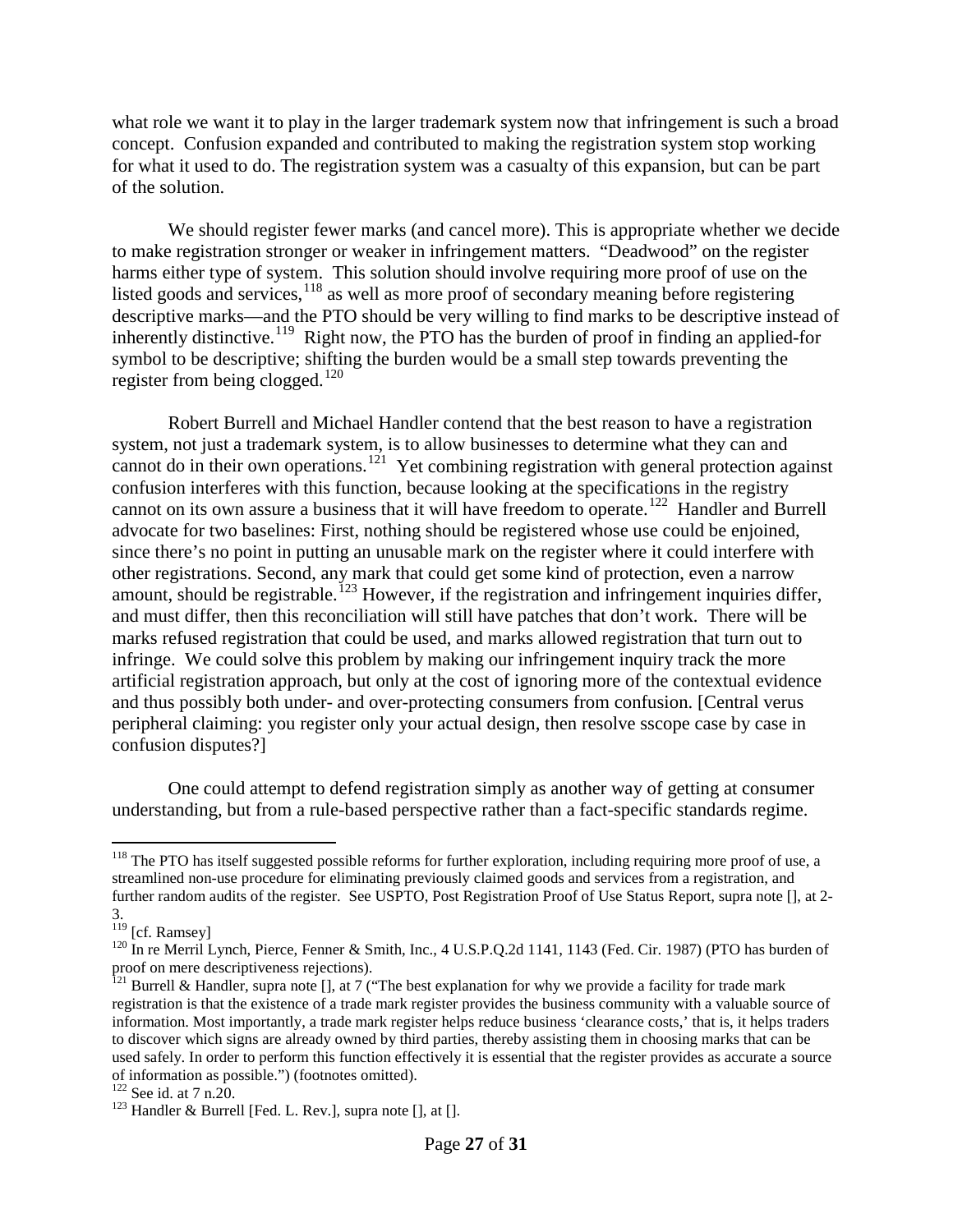There are occasional attempts to explain parts of the trademark system as setting forth rules that, we hope, overall minimize consumer confusion at an acceptably low administrative cost even when they get a specific confusion determination wrong. Professor Robert Bone has argued that the distinction between descriptive and inherently distinctive marks in particular works this way—we predict that "inherently distinctive" marks are so likely to be understood as marks that it's not worth making a claimant prove that consumers actually understand her particular symbol as a mark.<sup>124</sup> While a tradeoff between avoiding confusion and spending an efficient amount on administration can be used to explain some of these rules, it doesn't address all of them. Rules excluding scandalous and disparaging marks from registration, for example, raise administrative costs without any payoff in avoiding confusion. Rules allocating geographic priority to an entire country when we know for a fact that a registrant only operates in a tiny corner also aren't just about avoiding confusion. $^{125}$  $^{125}$  $^{125}$ 

As Handler and Burrell say of the Australian system, we need to consider "the relative weight we want to assign to registration and use in determining rights between competing traders." No matter what, some businesses will lose out in ways that seem unfair. The best we can do is to identify the parts of the system that work least well, usually because they haven't acknowledged the fundamental conflict between certainty and assessment of consumer understanding.<sup>[126](#page-27-2)</sup>

Procedural: We could determine that registration should be conformed to the "quick and dirty prediction" rationale often given for it—the rules versus standards idea. This would mean that registration would only be presumptive, and it should likewise lead to the removal of incontestability. Any presumption raised by registration should be rebuttable very easily, and we might require the registrant to prove use as part of its prima facie case in order to avoid holdup costs.

Substantive view: We could even reject registrations of descriptive marks, even descriptive marks with secondary meaning, which would encourage producers to adopt marks that are less likely to interfere with others' competitive needs.<sup>[127](#page-27-3)</sup> [Would need to limit holdup risks somehow; remove constructive notice function or make it irrelevant to confusion analysis if

<span id="page-27-0"></span><sup>&</sup>lt;sup>124</sup> See Robert G. Bone, Enforcement Costs and Trademark Puzzles, 90 Va. L. Rev. 2099, 2132 (2004) ("Because of the high probability that these marks already have or will soon acquire secondary meaning, the conclusive presumption is very likely to be correct most of the time. Moreover, the conclusive presumption saves the litigation costs of actually proving secondary meaning in individual cases."). <sup>125</sup> One could argue that blocking registration of marks from other areas prevents confusion in the long run when one

<span id="page-27-1"></span>or another business expands and then encounters a similarly named competitor, but (1) most businesses never expand in that way, so this is a very expensive solution to a rare problem, and (2) of course, barring registration doesn't bar use, so the problem of colliding expansion can still exist, and is especially likely for entities that start small and, usually, without trademark counsel. So, while it is possible to imagine an empirical story defending nationwide priority in confusion terms, and while courts have accepted worse confusion theories, I consider this reasoning a back-formation from the true explanation, which is that nationwide registration is extremely useful for businesses ordering their affairs.<br> $^{126}$  Id. at  $\Box$ 

<span id="page-27-3"></span><span id="page-27-2"></span> $127$  Cite P&G case [Leval, J., arguing that accepting highly descriptive marks leads to a crowded field that does not aid consumers]; Lisa Ramsey article.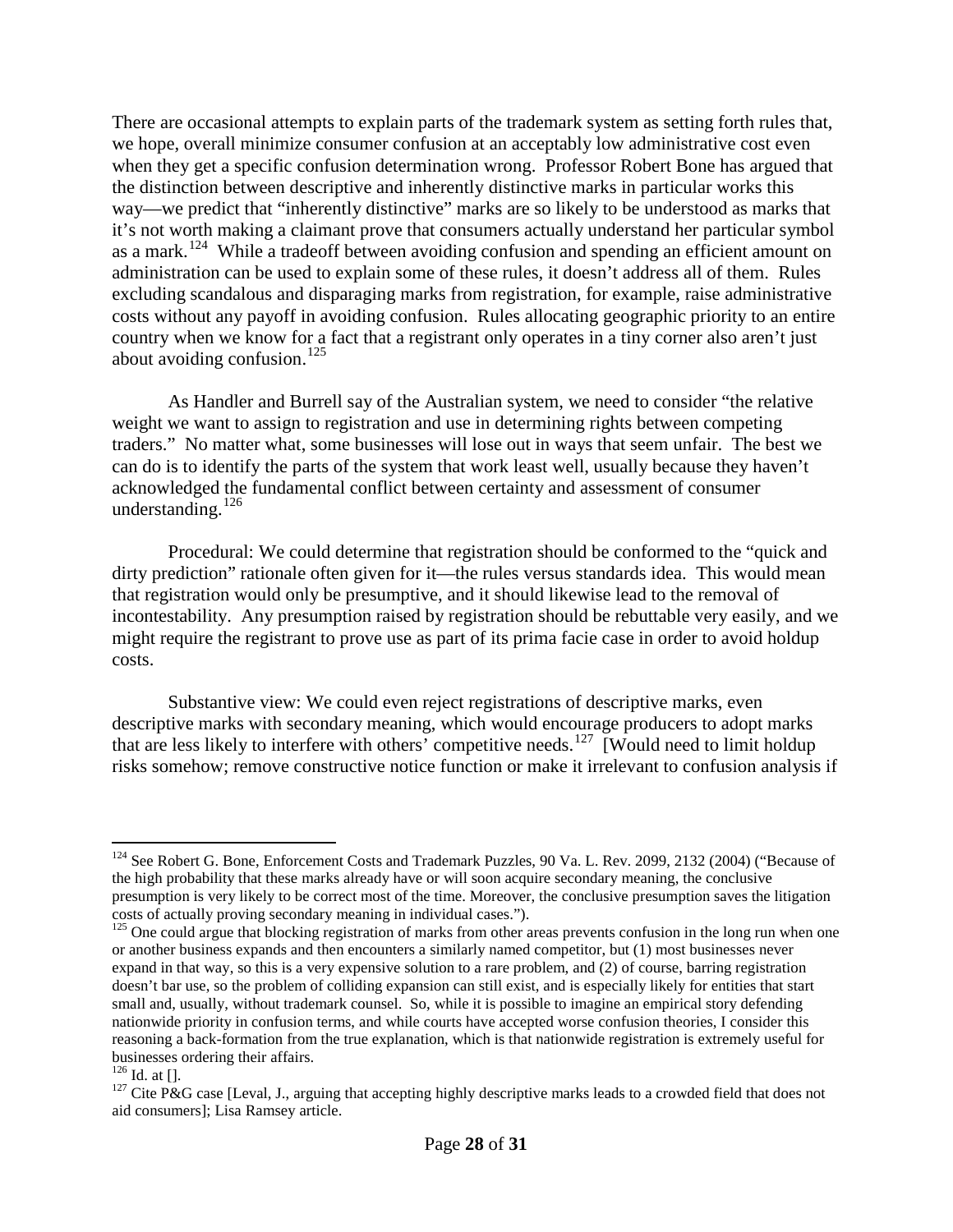not to nationwide rights?<sup>[128](#page-28-0)</sup>] If we keep an empirical likely confusion test, we should abandon registration as having any role in the likely confusion analysis.

Right now we have the worst of both worlds for weak and strong registrations: among other things, a registry check doesn't protect a new user, and the register is also clogged with unused marks. Registration may make people feel secure, but that means we've stopped caring about confusion.

Possible reforms:<sup>[129](#page-28-1)</sup> [What about shifting more determinations to the PTO, rather than to courts? Would shifting more to agency make the rights broader or narrower? Would it change allowable uses? (E.g., would an agency be more willing to find no infringement if the use wouldn't constitute registrable use—opposite of position taken in 1-800-Contacts, return of TM use requirement?)]

We could also make registration more powerful, as it is in other countries, converting the PTO's hypothetical confusion inquiry into the infringement inquiry (and therefore justifying deference to PTO findings). Explicitly gold-plating registered marks would require us to admit that business predictability is the aim of the system over and above consumer confusion, but it's not out of the question. Especially if deadwood is a big problem, we should charge a lot for registration and for maintaining a registration, and we should also charge more for broader rights (colors or other forms of trade dress, standard character marks, ITUs).<sup>[130](#page-28-2)</sup> This would be similar to certain proposals to make the Copyright Office charge more to bigger registrants.

But we'd need to change rights to make registration a reasonable choice/incentivize it, which would require pushing down the level of rights for unregistered marks. In this view, there should be a strength gap between registered and unregistered marks, but because overall trademark strength is currently so strong, increasing protection for registered marks would mainly have anticompetitive and/or free speech-suppressing effects. Aside from creating a double identity rule removing the formal requirement to prove confusion where the same mark is used on the same goods, any serious gap should be opened up by decreasing the protection for unregistered marks beyond the current difference of putting the burden of proof on the plaintiff to prove that an unregistered mark is protectable as a mark. If we give up on a harm requirement generally (not necessarily a good idea), we could resume the historical practice of requiring a showing of actual harm in infringement claims involving unregistered marks, rather than the presumption of harm used in most infringement cases today. We could require intentional copying in the case of unregistered marks. We could also limit liability in unregistered mark cases to actual confusion about *source*, rather than the more attenuated "association" confusion now regularly actionable. This would give bite to a registration not by expanding the rights of registered mark owners, but by cutting back on the enormous expansion of rights in unregistered

<span id="page-28-0"></span> $128$  Cf. experiences with "cybersquatting." Holdup risks are quite real where a registrant can credibly threaten suit, absent some strong penalties for abuse of rights.

<span id="page-28-1"></span><sup>&</sup>lt;sup>129</sup> Often reform proposals have to deal with potential effects on our treaty obligations. The good news here is that most imaginable changes to our registration system will be acceptable, since many other countries in the IP treaty regime have a registration-only system; whether we make registration stronger or weaker, we are unlikely to go outside the boundaries of what's permissible.

<span id="page-28-2"></span><sup>&</sup>lt;sup>130</sup> Dilution registry: discuss Burrell, doesn't work well. Could be for "fame among general consuming public" with no identification of goods or services at all. Nike perhaps, but not Apple.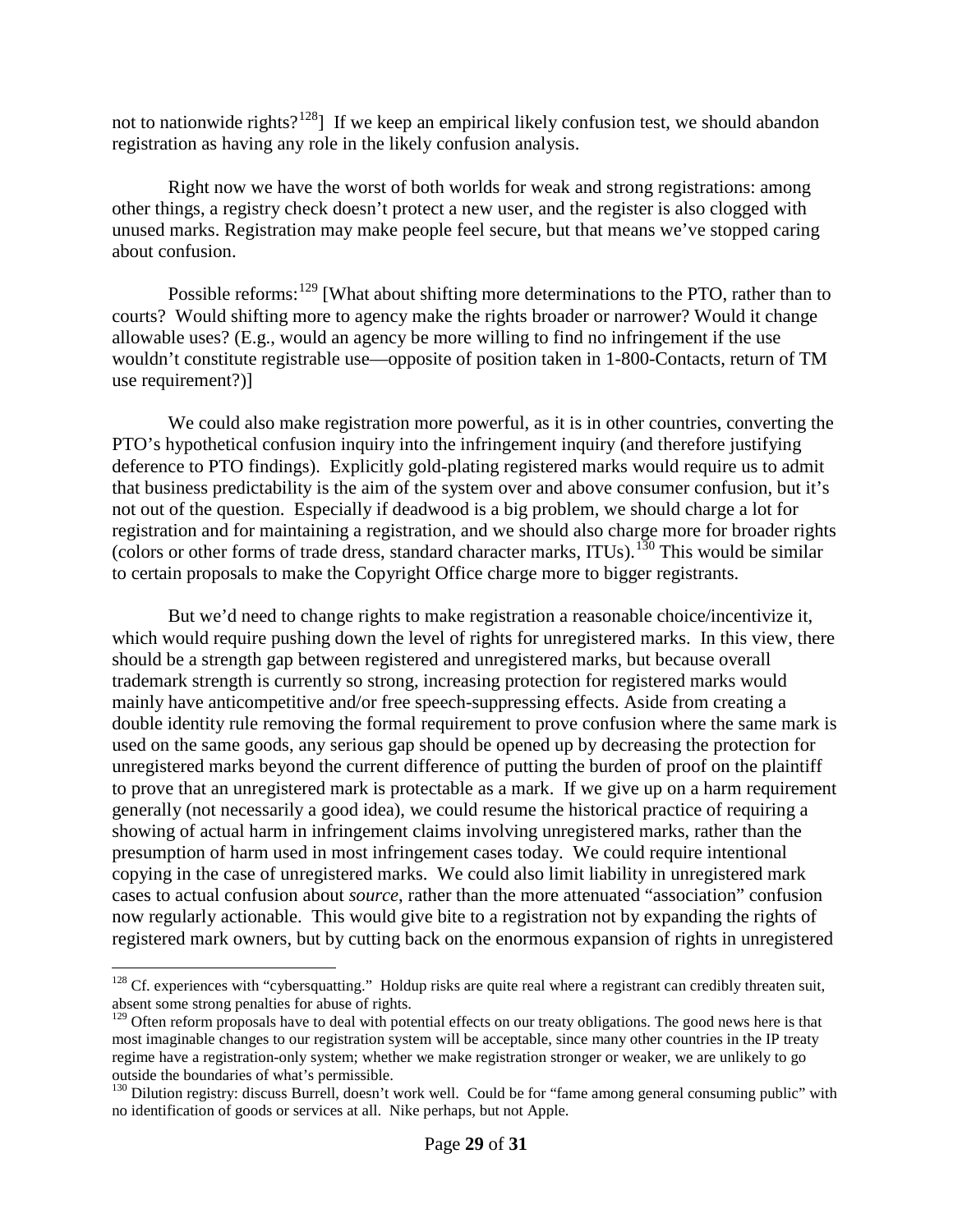marks. [Everyone would want to be on the register—expansion is natural, just as with trade dress and color eventually getting on.][Manage with fees for renewal and proof of use?]

We could also try to deal with the problem of abusive cease and desist letters by being clear about the strength of registration and focusing more on the specification in identifying trademark owners' rights. Trademark owners often claim that they "have" to police unauthorized uses in order to preserve their marks against abandonment. While this is a useful tactic for deflecting charges of bullying when a trademark owner threatens an individual who designed a funny T-shirt and offered it for sale online, it's not really entailed by current law.<sup>[131](#page-29-0)</sup> But a more registration-focused system could make very clear that failure to police uses on T-shirts was absolutely irrelevant to a mark whose specification is for anything other than T-shirts.

Scholars of American trademark law have long argued that, by accepting "avoid confusion" as trademark's proper goal and then defining "confusion" extremely broadly, trademark law has expanded far beyond where it should go. When some courts are willing to enjoin movies because they share a name with a trademark owner,  $\frac{132}{2}$  $\frac{132}{2}$  $\frac{132}{2}$  and when bringing a trademark owner to mind can justify liability, "confusion" is a proxy for some other concept of unfairness—and it's a proxy whose use risks harm to free speech and free competition.

Scholars have been less united about what to do about this problem. Registration-based systems, with their rigid rules and historical intolerance for practices like parody and comparative advertising, don't regularly seem to do better. Those systems do often set aside confusion-based theories to apply conceptual restrictions on what can be registered (for example, a "mark" must be visually rendered in the specification, <sup>[133](#page-29-2)</sup> excluding smells) or on what can infringe (for example, a defendant that made toy cars didn't "use" the plaintiff's trademark "as a mark").<sup>134</sup> Nonetheless, registration-based systems too are under ongoing pressure to let "unfair competition" take up any slack left, and they do generally provide trademark claimants with some sort of remedy for "confusing" unauthorized uses of unregistered marks and unauthorized uses for goods or services other than those offered by the trademark owner.

We need to admit formally that the system is not just about avoiding confusion, and that rewarding producers specifically entails restricting others' freedoms even in the absence of actual confusion, as well as consequences that ignore real risks of confusion that we have nonetheless decided to tolerate.<sup>[135](#page-29-4)</sup> Most criticisms of expansive confusion doctrines have been ignored by judges and practitioners, unless there is a direct competitive or First Amendment need for the particular use at issue. We need to show that ordering producer relations is central to trademark and that therefore asking non-confusion-related questions is legitimately dispositive in situations that protect subsequent users, not just in situations that protect existing trademark

<span id="page-29-4"></span><span id="page-29-3"></span>

<span id="page-29-2"></span>

<span id="page-29-1"></span><span id="page-29-0"></span><sup>&</sup>lt;sup>131</sup> [cite work on C&D letters]<br>
<sup>132</sup> [Dairy Queens case]<br>
<sup>133</sup> [cite ECJ case]<br>
<sup>134</sup> [Opel]<br>
<sup>134</sup> [Opel]<br>
<sup>134</sup> E.g., 33(b): absolute rule trading off with confusion: explicit in Thrifty that confusion avoidance isn descriptive fair use/KP Permanent.